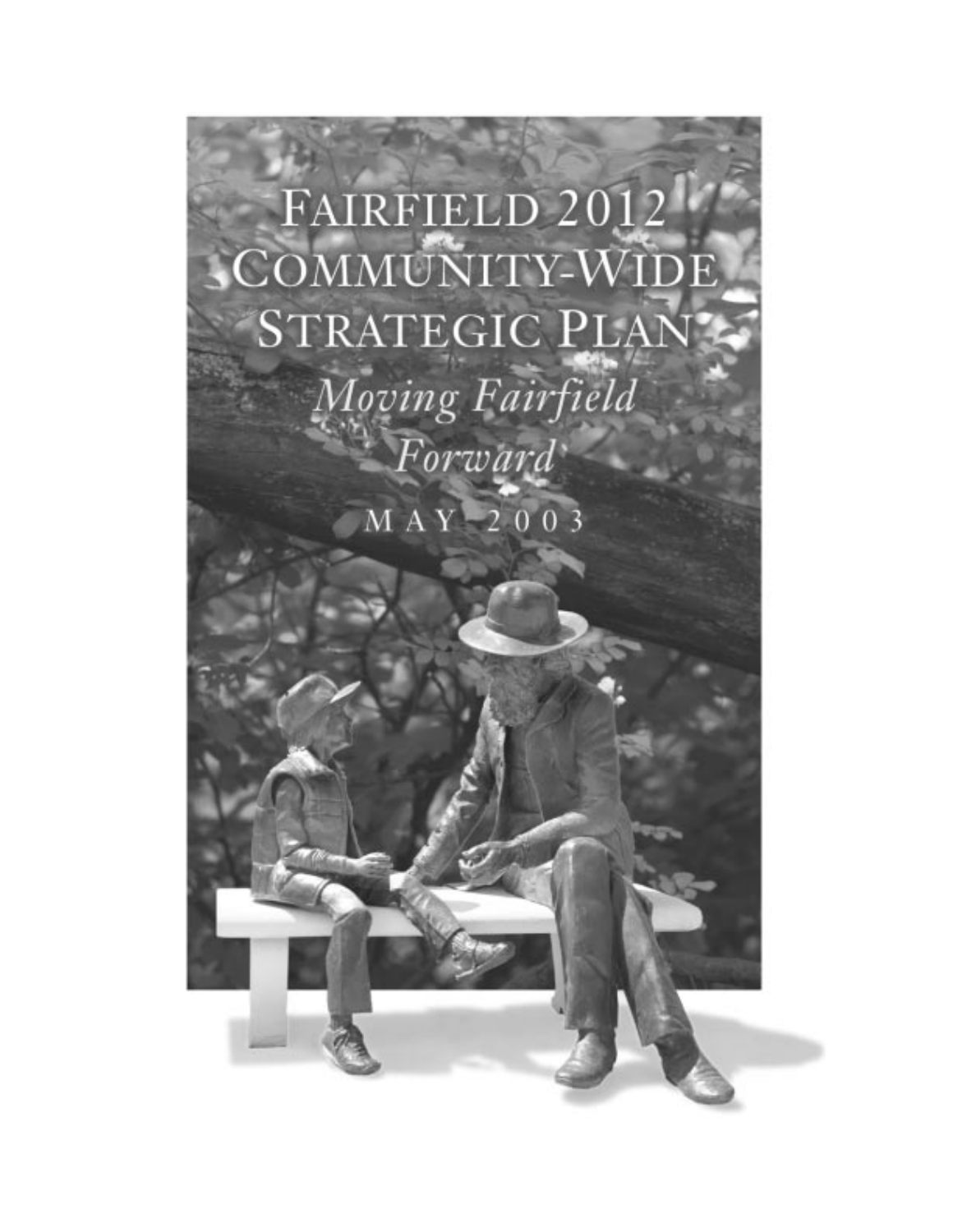# **FAIRFIELD 2012 Community-Wide Strategic Plan**

# **MOVING FAIRFIELD FORWARD**

**May, 2003**

**Prepared by The Fairfield Strategic Planning Commission Fairfield, Iowa with the assistance of The Institute for Decision Making University of Northern Iowa**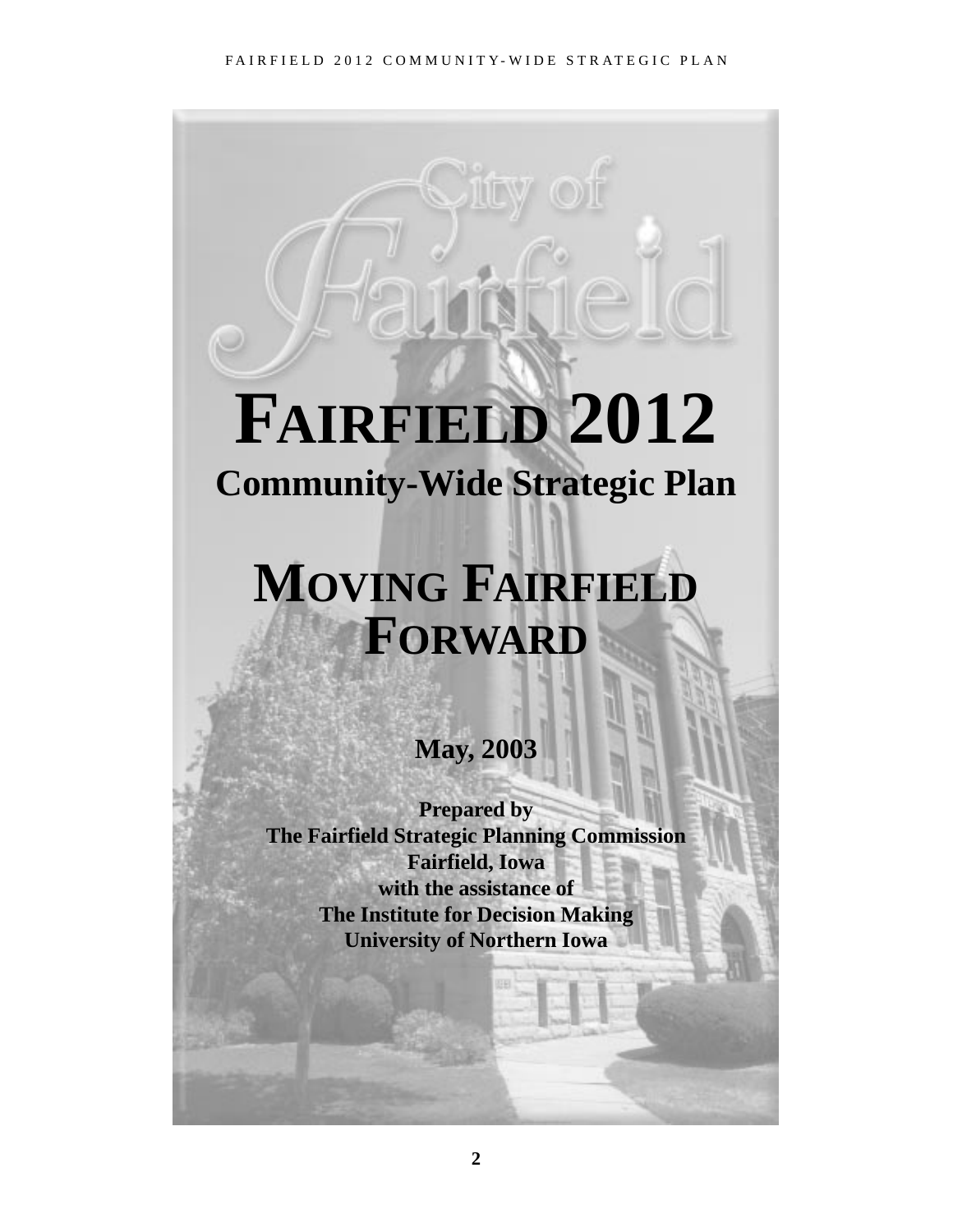# **TABLE OF CONTENTS**

Page

| Aim 1A: To enhance business and job opportunities arising from our existing economic              |
|---------------------------------------------------------------------------------------------------|
|                                                                                                   |
| Aim 1B: To revitalize our community's downtown as a hub of business, government,                  |
|                                                                                                   |
| Aim 1C: To create an economic environment, including venture capital resources, that              |
|                                                                                                   |
| Goal 2: To improve our community's physical assets, beauty, and natural environment 15            |
|                                                                                                   |
| Aim 2B: To plan and build carefully designed public infrastructure improvements 17                |
| Aim 2C: To encourage creative, responsible, long-term stewardship of our natural resources .18    |
|                                                                                                   |
|                                                                                                   |
| Aim 3B: To expand and promote local opportunities for higher education for all residents21        |
| Aim 3C: To provide more opportunities for lifelong learning 21                                    |
| Goal 4: To cultivate and promote Fairfield's cultural richness and recreational opportunities  22 |
| Aim 4A: To enhance opportunities for residents and visitors to experience and participate         |
|                                                                                                   |
|                                                                                                   |
| Aim 4C: To schedule and promote diverse cultural, artistic, and recreational events               |
| and activities annually (or otherwise regularly), thus making Fairfield more attractive           |
|                                                                                                   |
|                                                                                                   |
| Aim 5A: To strengthen and support our health, wellness, safety, and social services 28            |
|                                                                                                   |
| Aim 5C: To meet the needs of and expand the opportunities for our senior population 31            |
| Aim 5D: To provide opportunities to strengthen community connectedness 32                         |
|                                                                                                   |
|                                                                                                   |
|                                                                                                   |
|                                                                                                   |
|                                                                                                   |
|                                                                                                   |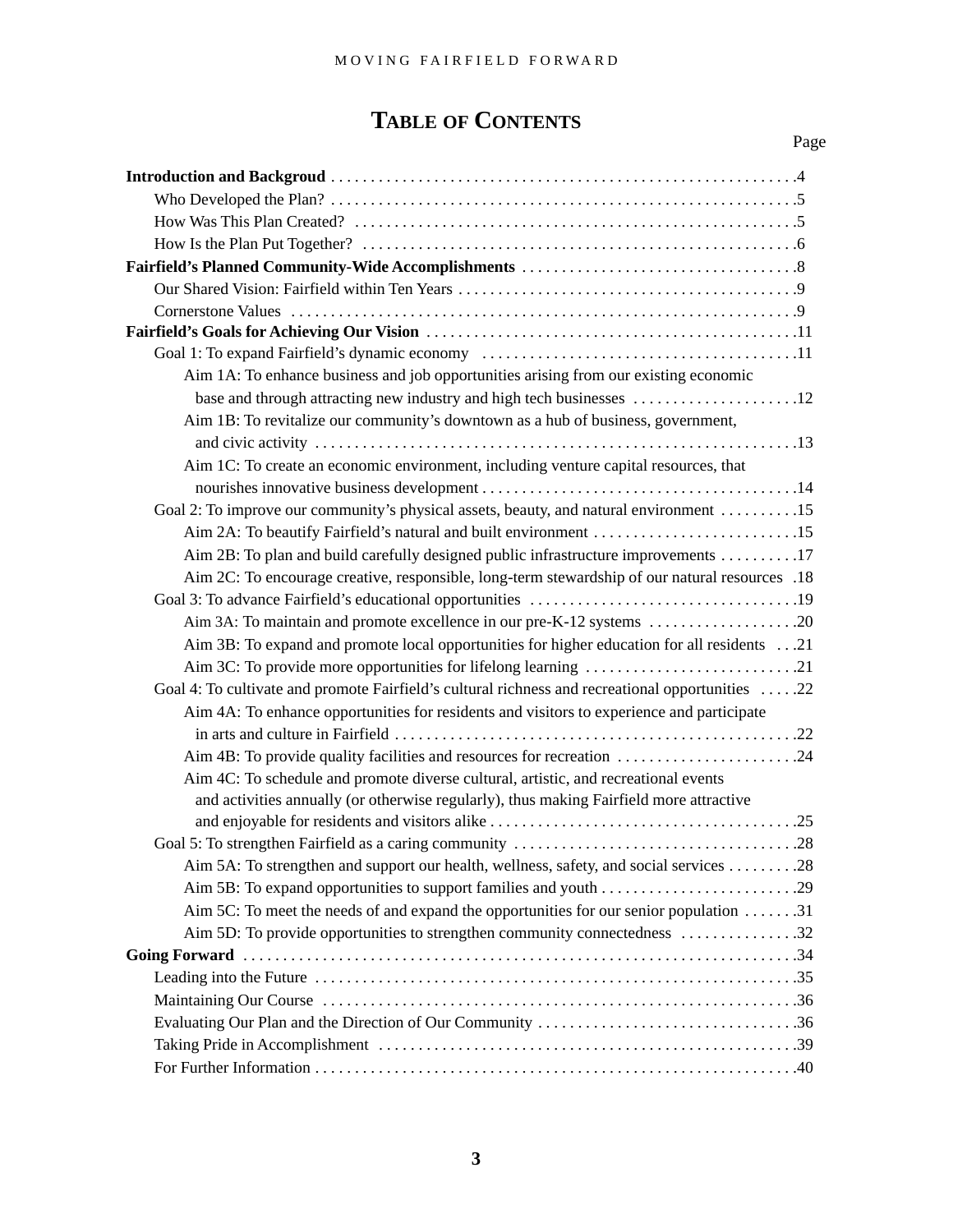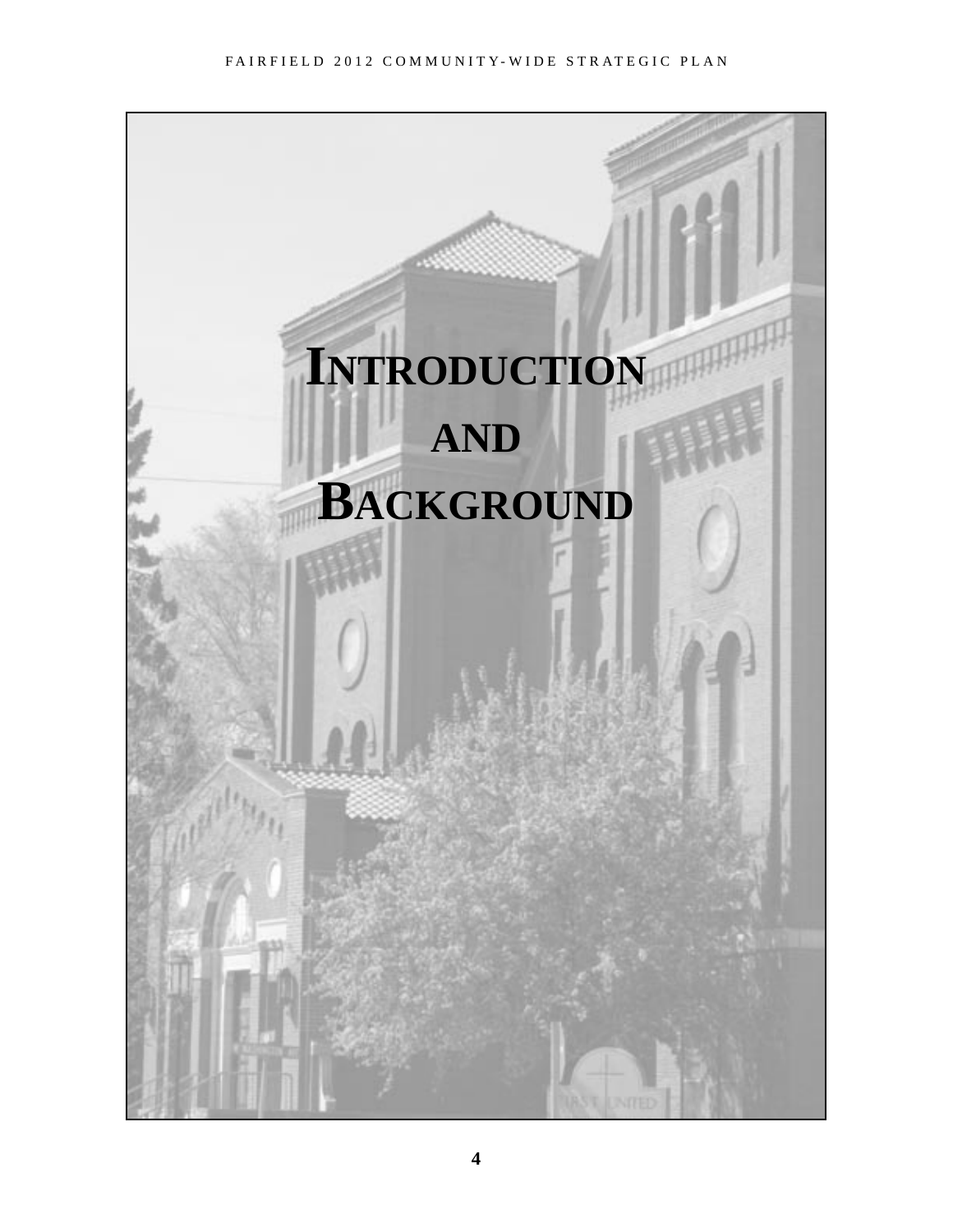# **WHO DEVELOPED THE PLAN?**

## **The following individuals developed the Community-Wide Strategic Plan for Fairfield, Iowa:**

| Hon. Ed Malloy, Mayor of Fairfield | John Kuster           |
|------------------------------------|-----------------------|
|                                    | <b>Steve Lamb</b>     |
| Ellen Akst Jones, co-chair         | Jerry Long            |
| Jay Silverman, co-chair            | David Navarrete       |
|                                    | Mike Pech             |
| Connie Boyer                       | Rev. Marvin Robeck    |
| <b>Tom Brooks</b>                  | <b>Tom Stanley</b>    |
| Burt Chojnowski                    | Donna Steinberg       |
| Judith Cox                         | <b>Gerald Swanson</b> |
| Dan Gifford                        | <b>Steve Triplett</b> |
| Myron Gookin                       | Nathan Weaton         |
| Lisa Greenig                       | Kent Whitney          |
| Helen Guy                          | Devalyn Wilson        |

The Commission was aided in its work by many individuals and organizations whose contributions are very much appreciated. The Commission would especially like to recognize Bluebird Graphics, Central Valley Bank, City of Fairfield, Denise Estle, Fairfield Economic Development Association, Suzanna Felder, First National Bank, Iowa State Bank and Trust Company, Jefferson County Hospital, Libertyville Savings Bank, Maharishi University of Management Press, Sherri Mineart, Rick Donhauser Photography, and Mary Zeilbeck. The Commission also extends its sincere gratitude to Dr. William Wood and James Hoelscher of the Institute for Decision Making at University of Northern Iowa for their expert guidance.

# **HOW WAS THIS PLAN CREATED?**

The Fairfield Community-Wide Strategic Plan springs from the desire of Fairfield's residents and leaders to bring the entire community together to capitalize upon our collective resources, to uncover new opportunities, and to realize Fairfield's unique potential as a wonderful place to live and work.

In late 2001, community leaders retained the University of Northern Iowa's Institute for Decision Making to design and facilitate a planning process specifically tailored to our unique city. Early in 2002, the Fairfield City Council endorsed the development of a strategic plan and the appointment of a broad-based Planning Commission of individuals recruited to contribute a rich array of perspectives, experiences, and insights. Other community organizations also endorsed the project, including the Fairfield Area Chamber of Commerce, Fairfield Art Association, Fairfield Economic Development Association, Fairfield Manufacturers Association, Maharishi School of the Age of Enlightenment, and Maharishi University of Management.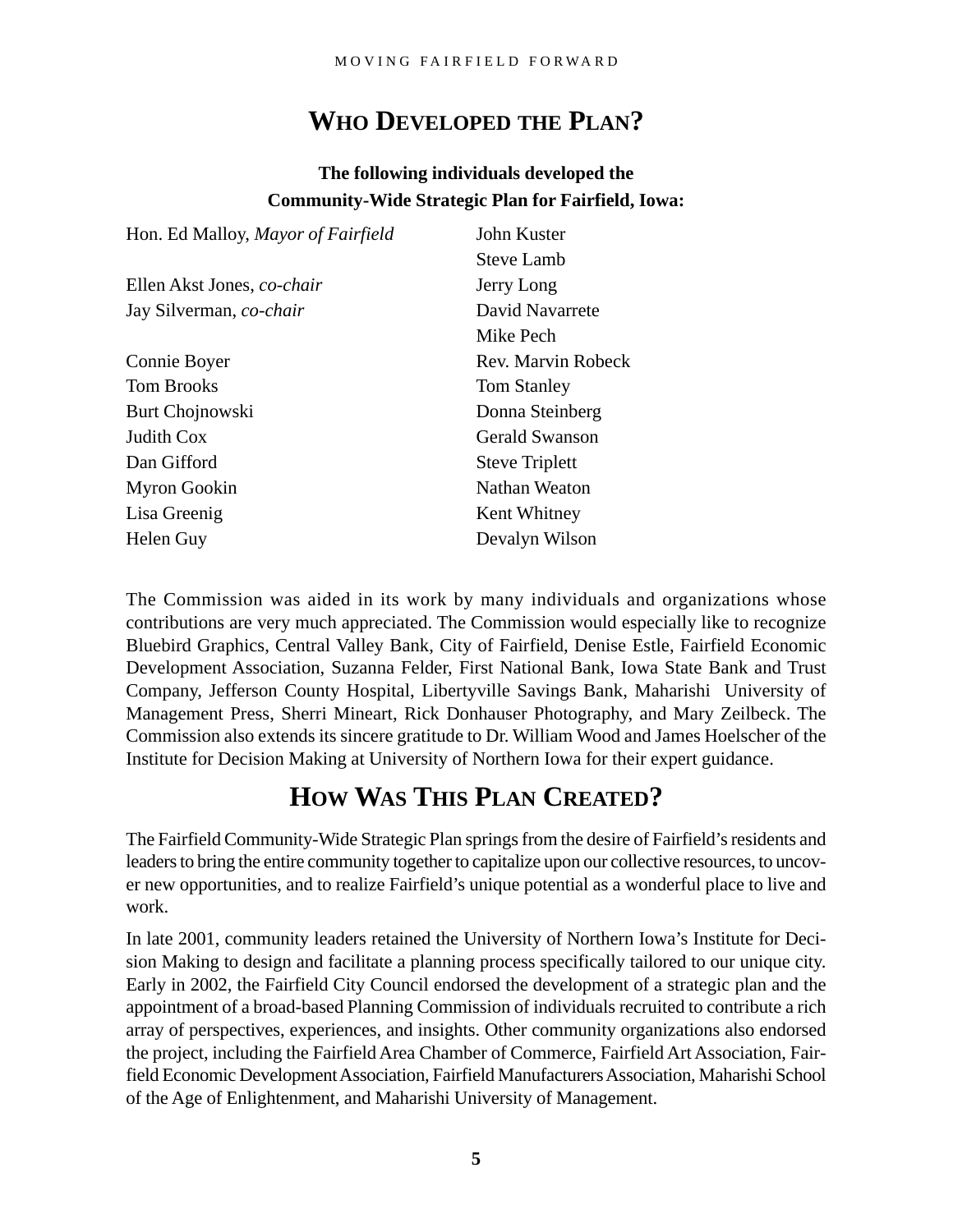The formal planning process began in March of 2002. Since then, Commission members have actively participated in an all-day retreat, a series of monthly planning sessions, and numerous small group meetings. The Commission drafted a shared vision for Fairfield's future and identified specific goals and objectives that help make that vision a reality.

The Commission sought public input from local residents through an extensive surveying effort and two public meetings. Over 600 residents, including high school and university students, completed the planning surveys. In the June town hall meetings, participants reviewed the draft vision and goals, and provided ideas and feedback on the Commission's work to date. These contributions helped to focus the plan's goals and determine its objectives and strategies.

The public's comments, suggestions, and priorities also helped the Commission to identify and maintain a balanced approach and range of accomplishments. The balancing principles the Commission used are listed below with the most fundamental first.

- 1. We seek diversity, growth, and prosperity while valuing Fairfield's traditions and heritage and preserving the advantages of small town life.
- 2. We seek to become a city of unified civic purpose while recognizing and valuing that Fairfield is home to a very diverse population.
- 3. We value capital improvements supported by growth of our capital base, while not putting an undue burden on our property taxes.
- 4. We will foster innovative business development and support new entrepreneurial ventures while sustaining and growing our traditional manufacturing base and our local retail economy.

Based on these principles, this strategic plan for Fairfield seeks to maintain and strengthen several mutually important aspects of community life, which, if held in balance, will lead to a stronger, more vibrant community.

The Commission spent the summer and early fall of 2002 drafting the details of the plan, progressively elaborating its five key goals. Beginning in the late fall of 2002 and continuing through early 2003, Commission members met with local organizations and service groups to invite them to take on significant roles and responsibilities in implementing the plan. About **eighty local organizations and service groups** endorsed the plan and accepted responsibility for its implementation. Achieving the vision of the Fairfield Community-Wide Strategic Plan throughout the next decade will clearly be a shared, community-wide responsibility.

# **HOW IS THE PLAN PUT TOGETHER?**

The Fairfield Community-Wide Strategic Plan consists of four basic components: vision, goals, aims, and objectives.

The **vision** presents a compelling picture of the future that energizes the community to take action. Everything in the plan is directed towards fulfilling this vision of Fairfield's future within 10 years. Supported by an integrated and detailed plan, the vision both illustrates what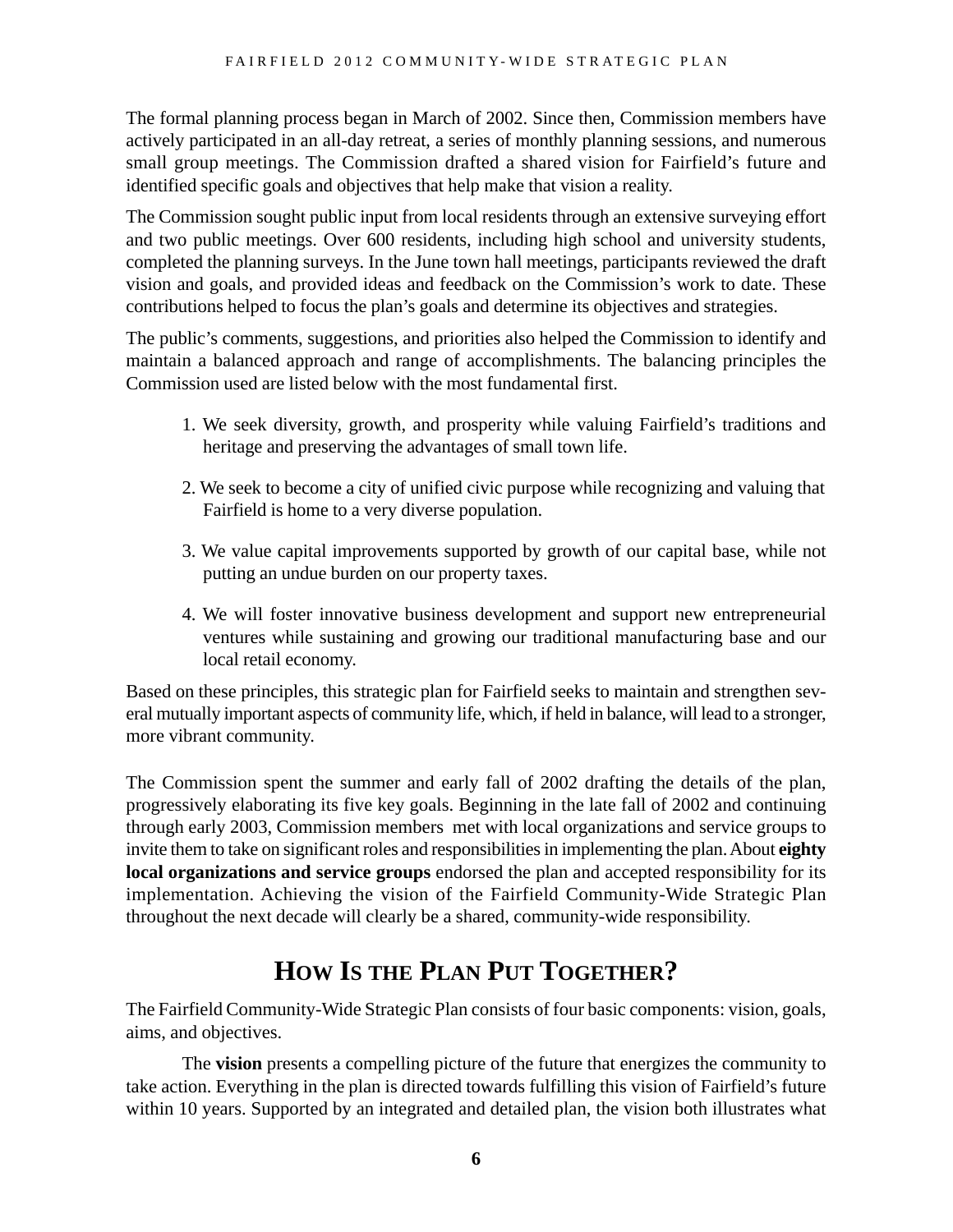the future can hold for Fairfield, and is designed to guide Fairfield's future development and achievement.

Goals represent the main themes of the plan. The plan's five goals address and give direction to five critical aspects of life in Fairfield, thus upholding the plan's vision.

**Aims** express broad intentions that further elaborate the goals and apply them to more specific areas of life. Each goal contains three or four aims that must be achieved to fulfill the goal, and, in turn, the vision.

**Objectives** describe specific and measurable accomplishments that help to achieve the aims, goals, and vision. Objectives are detailed to a level at which organizations can agree to accept lead (primary) or secondary responsibilities for their implementation. Though listed under specific aims and goals, objectives also may cross over or interrelate with other parts of the plan.



**Each of the 16 aims above has several specific objectives with responsibilities and due dates.**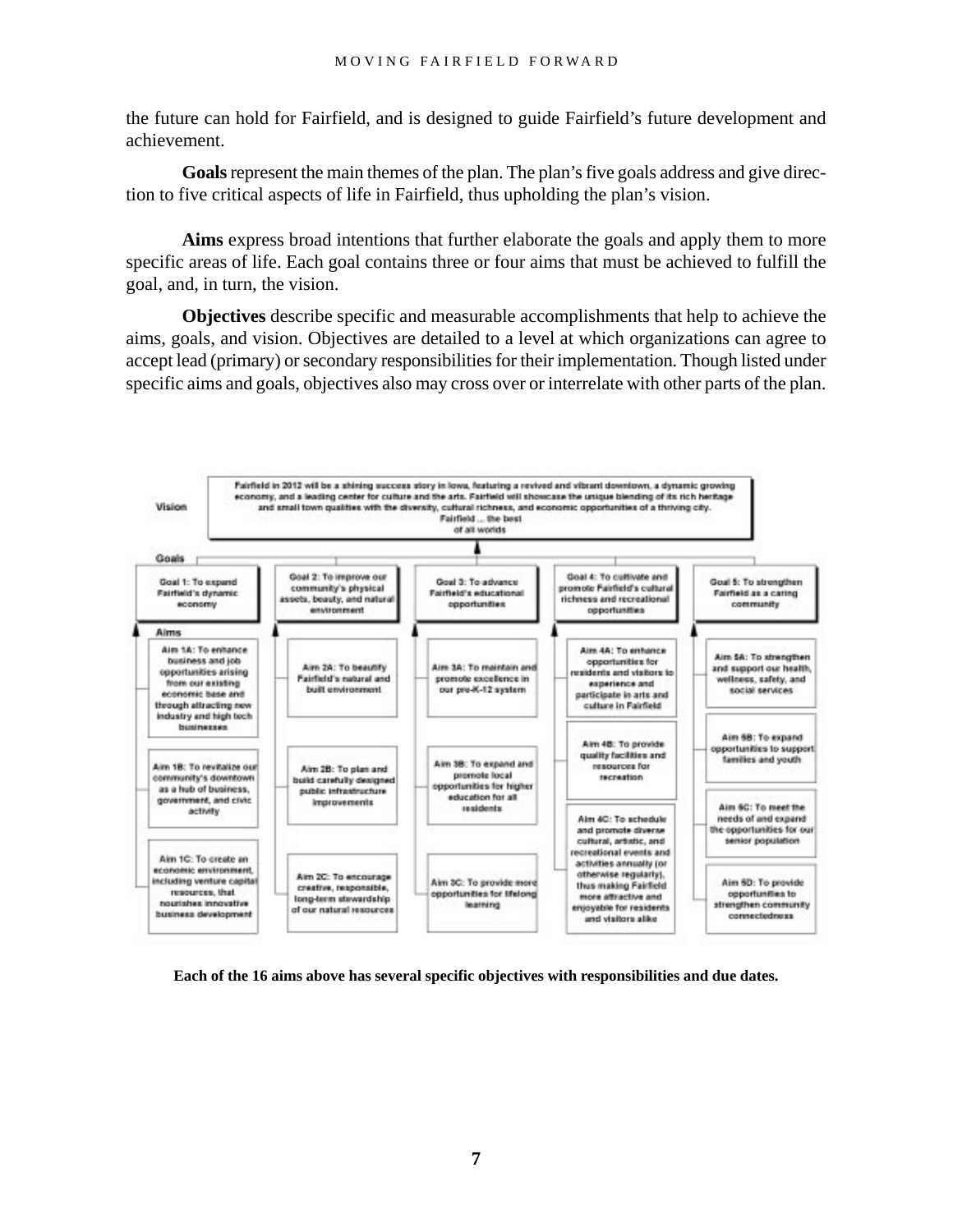# **FAIRFIELD'S PLANNED COMMUNITY-WIDE ACCOMPLISHMENTS**

O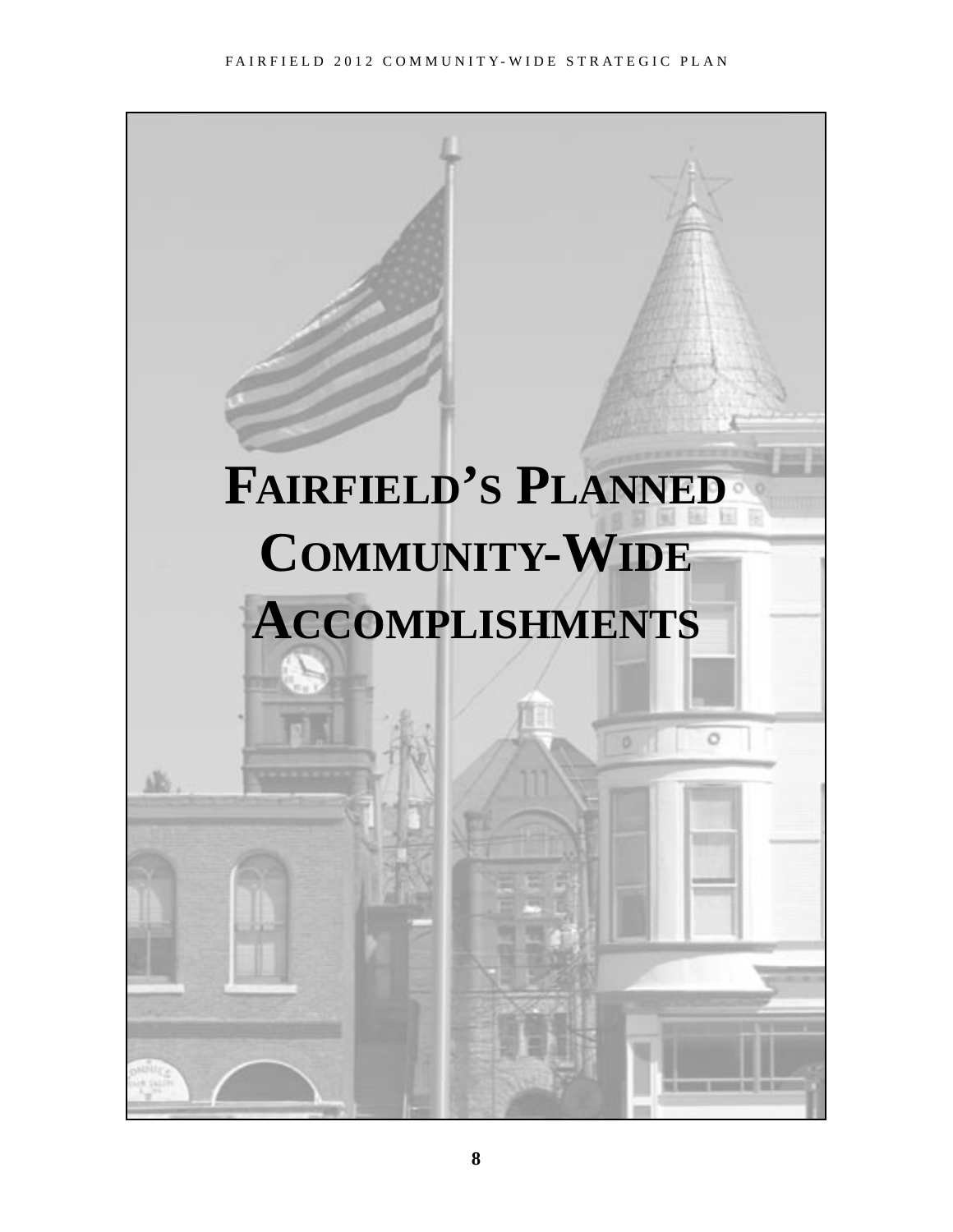# **OUR SHARED VISION: FAIRFIELD WITHIN TEN YEARS**

*Fairfield in 2012 will be a shining success story in Iowa, featuring a revived and vibrant downtown, a dynamic growing economy, and a leading center for culture and the arts. Fairfield will showcase the unique blending of its rich heritage and small town qualities with the diversity, cultural richness, and economic opportunities of a thriving city.*

*Fairfield…the best of all worlds*

# **Cornerstone Values**

Strengthening and sustaining our cornerstone values leads to achieving our vision through the various ways identified in the paragraphs below.

Our eight cornerstone values that drive this plan are:

Harmony and Respect • Economic Strength and Vitality • Education • Preservation of Small Town Life • Cultural Richness, Arts and Recreation • Natural Environment • Beautification • Identity and Reputation. These values are expanded below.

### **We value** *harmony and respect***, fostering a shared sense of community among a varied and diverse population.**

In Fairfield, we desire cooperation and working together for progress. We strive for tolerance and sensitivity that are vital to our community. We strive for awareness, understanding, and appreciation of each other. We seek to unite our diverse strengths and resources for the common good of the community.

**We value** *economic strength and vitality* **as a foundation for sustaining and growing our population, developing jobs and opportunities through diverse economic activities that create a better quality of life for all.**

In Fairfield, we desire opportunity. We strive for diverse economic activities, for higher wages, and competitive investment. We strive for sector balance and for greater reliance on our excellent work ethic, on entrepreneurship, and on global marketing.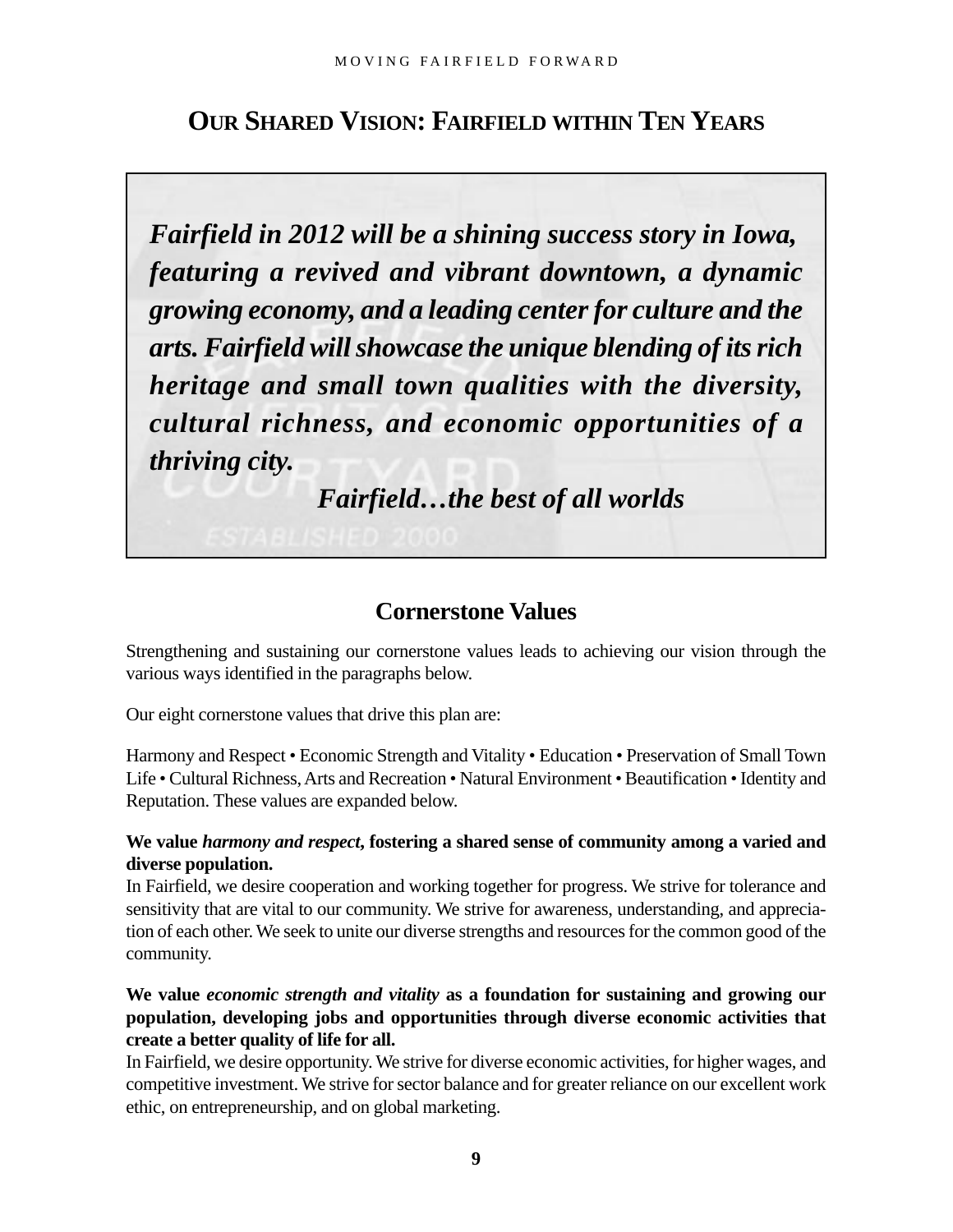#### FAIRFIELD 2012 COMMUNITY-WIDE STRATEGIC PLAN

#### **We value** *education***, nurturing growth and achievement for all.**

In Fairfield, we desire that all people achieve their full potential. We strive for high standards and high expectations, and for good citizenship. We value lifelong learning.

#### **We value** *preservation of small town life* **for its simplicity, security, and sense of community.**

In Fairfield, we desire a relaxed pace and less complicated life. We strive for neighborliness and friendliness; for cooperation and caring; for safety, cleanliness, and stability. We strive for the traditional and for continuing to be family-oriented. We value our community's heritage.

### **We value** *cultural richness, arts, and recreation***, enriching our lives by creating and sustaining a high quality of life and a wide variety of activities for all.**

In Fairfield, we desire to develop, display, and promote our rich cultural, artistic, and recreational resources. We strive for Fairfield to be a town of trails and parks, sports and recreation, and key cultural events. We strive for exposure to new experiences, and for participation, enjoyment, and entertainment.

#### **We value our** *natural environment***, sustaining us and enriching our lives.**

In Fairfield, we desire clean air, water, and soil. We strive for energy conservation and renewable resources, and for respecting the land and preserving natural diversity. We strive for creative stewardship of all our resources.

#### **We value** *beautification***, increasing community pride and creating an appealing community.**

In Fairfield, we desire a positive image and positive perception. We strive for pleasantness, orderliness, continuity, and beauty. We strive for civic involvement and for an even better quality of life.

### **We value our** *unique identity and reputation***, fostering civic pride and providing a consistent means of promoting our community.**

In Fairfield, we desire community pride and a good reputation. We strive to be an attractive community. We strive for growth, economic development, and tourism.

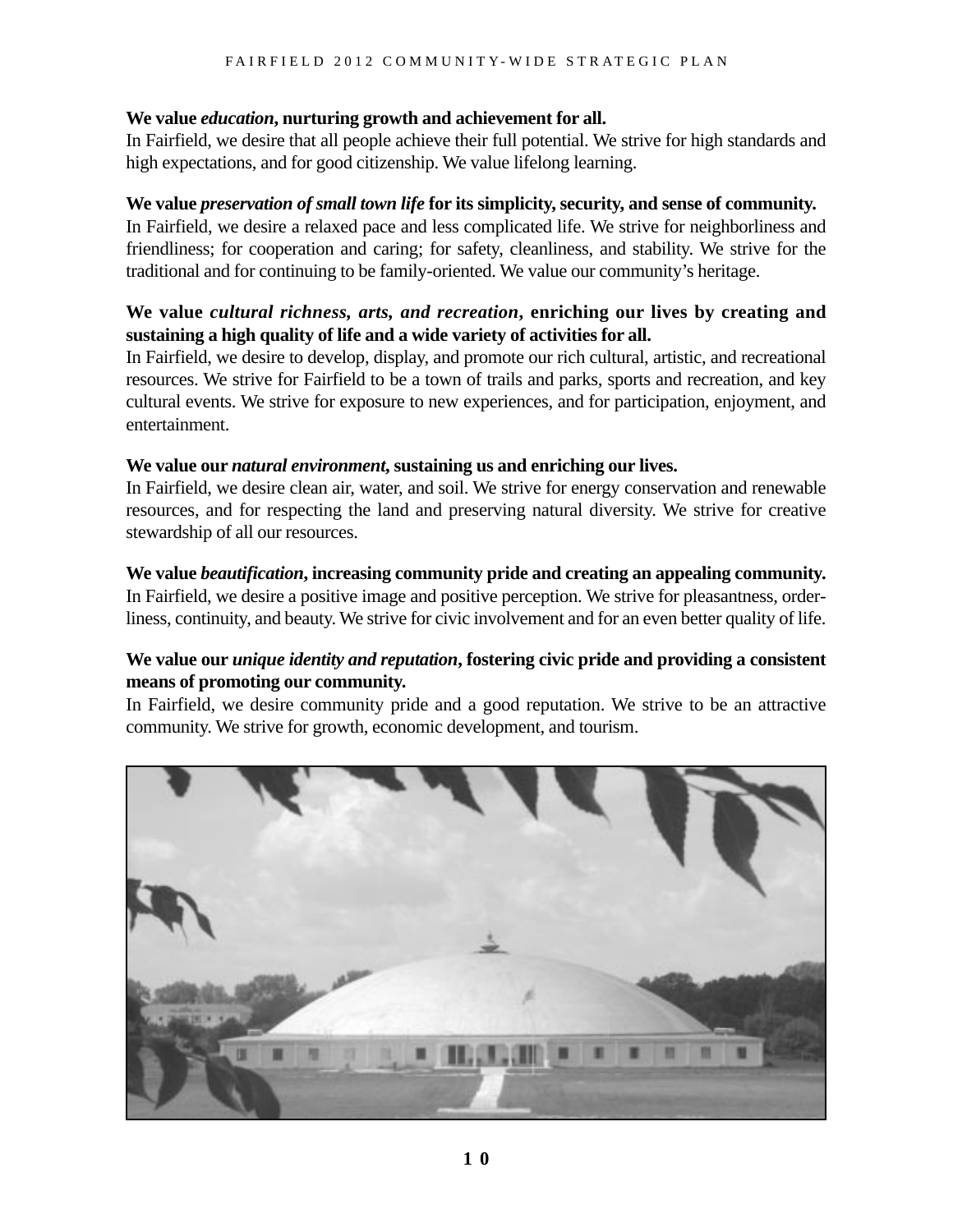# **FAIRFIELD'S GOALS FOR ACHEIVING OUR VISION**

Goals 1 through 5 are detailed below. The goals give direction to the plan. Aims help to further define areas of achievement within each goal. Objectives get specific. For each objective, one or more organizations have accepted implementation responsibility. All objectives are important. However, some are more **critical** than others, more **urgent** than others, or will take **varying amounts of time** to complete. The Commission chose the various accomplishment dates and success indicators to reflect a combination of these considerations.

# *GOAL 1: TO EXPAND FAIRFIELD'S DYNAMIC ECONOMY*

Fairfield's economy is, and will remain, a fundamental element of the community. The community's ability to sustain and improve its economy will continue to be a determining factor in Fairfield's overall health and prosperity. This goal blends the importance of maintaining the existing economic base and of pursuing new and innovative opportunities, with a strong commitment to revitalizing the downtown area.

Expanding Fairfield's **dynamic economy** is vital to the community because it:

- Enhances Fairfield's business environment, retaining and creating more jobs in Fairfield.
- Grows and sustains the population and area workforce by creating attractive local job opportunities in new and expanding businesses and industries.
- Engages young people and entrepreneurs in the development of Fairfield's business community.
- Builds upon its reputation of being the "entrepreneurial capital" of Iowa

.

- Generates and implements strategies for identifying and organizing investment capital for start-up and developing businesses.
- Creates the financial capacity for Fairfield to attain the other goals within its vision for the future.
- Represents an essential and unifying cause for establishing prosperity within the community.
- Blends and balances revitalizing Fairfield's historic downtown, traditional manufacturing / industry, and entrepreneurial and global opportunities.
- Reflects the community's increased commitment to expanding economic development efforts and development-related resources such as venture capital and tax incentives.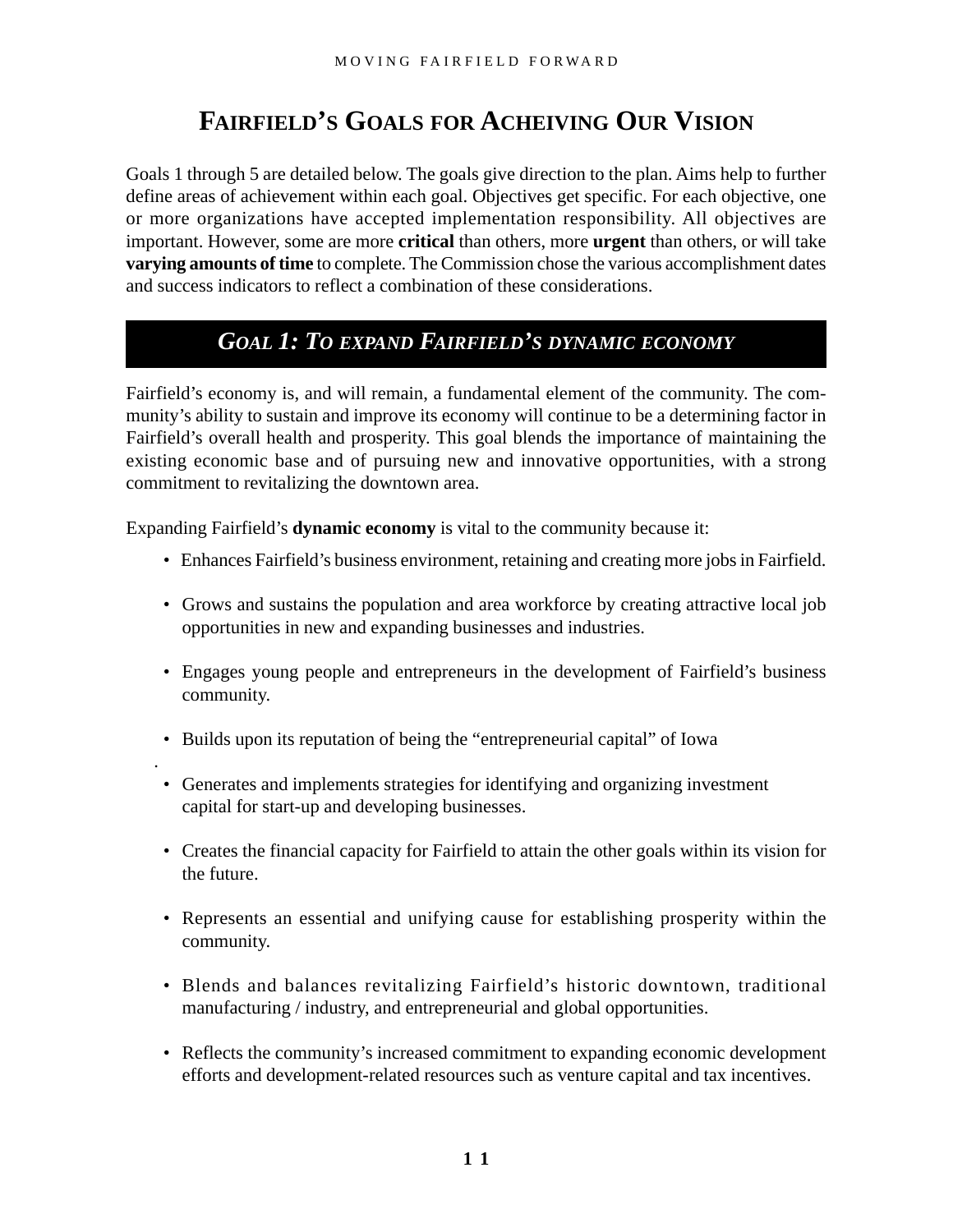# **Aim 1A: To enhance business and job opportunities arising from our existing economic base and through attracting new industry and high tech businesses**

**Objective 1A (1):** To increase the number of jobs in Fairfield

| <b>Success Indicator/Date:</b> | 1,000 new jobs paying competitive wages by 2012                                                                    |
|--------------------------------|--------------------------------------------------------------------------------------------------------------------|
| <b>Lead Responsibility:</b>    | Fairfield Economic Development Association,<br>City of Fairfield – Fairfield Jobs Committee                        |
|                                | <b>Secondary Responsibility:</b> Fairfield Area Chamber of Commerce, Fairfield<br><b>Entrepreneurs Association</b> |

**Strategies**: Execute a marketing plan through the directors of the Fairfield Economic Development Association and the Fairfield Area Chamber of Commerce. Conduct a comprehensive business survey to obtain information on opportunities for expansion and elements that may prevent expansion.

**Objective 1A (2):** To develop a 1-3 year strategic economic development plan involving Fairfield Economic Development Association, Fairfield Area Chamber of Commerce, the City of Fairfield – City Council Economic Development Committee and Jobs Committee, and all other development-related organizations, incorporating a well-defined and efficient development strategy and priorities for moving forward

| <b>Success Indicator/Date:</b>   | Plan completed in 2004                                                                                                                                       |
|----------------------------------|--------------------------------------------------------------------------------------------------------------------------------------------------------------|
| <b>Lead Responsibility:</b>      | City of Fairfield – City Council Economic Development<br>Committee, Fairfield Economic Development Association,<br><b>Fairfield Area Chamber of Commerce</b> |
| <b>Secondary Responsibility:</b> | City of Fairfield – Fairfield Jobs Committee, Fairfield<br><b>Entrepreneurs Association</b>                                                                  |

**Strategies**: Form a joint committee from the Fairfield Jobs Committee, the Chamber, City of Fairfield – City Council Economic Development Committee, and the Fairfield Economic Development Association with the services of the University of Northern Iowa's Institute for Decision Making to develop the plan. Closely monitor business growth and plans for future expansion or contraction of companies doing business in Fairfield. Consider the feasibility of hiring a full-time economic director for the Fairfield Economic Development Association.

**Objective 1A (3):** To develop a proactive marketing plan for Fairfield, targeting existing and prospective businesses and industry

| <b>Success Indicator/Date:</b> | Marketing plan is completed in 2004                                                      |
|--------------------------------|------------------------------------------------------------------------------------------|
| <b>Lead Responsibility:</b>    | Fairfield Economic Development Association, Fairfield Area<br><b>Chamber of Commerce</b> |

**Secondary Responsibility:** Local marketing experts

**Strategies:** Fairfield Area Chamber of Commerce spearheads the marketing plan to attract industry, jobs, and tourism. Include the development of a community tagline in the marketing plan.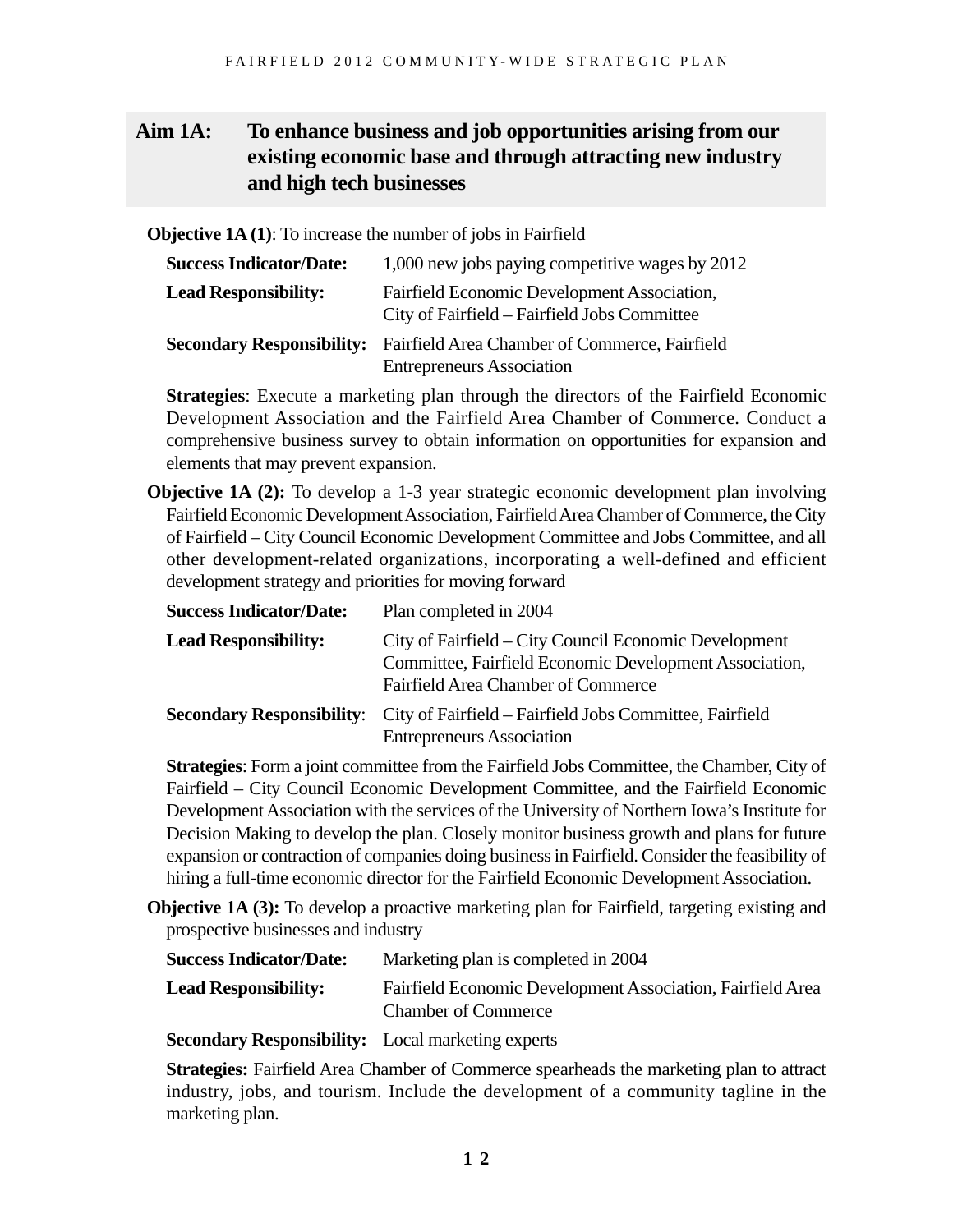**Objective 1A (4):** To develop a new office park for non-manufacturing related businesses

| <b>Success Indicator/Date:</b> | Office park developed by 2007                                                                                           |
|--------------------------------|-------------------------------------------------------------------------------------------------------------------------|
| <b>Lead Responsibility:</b>    | Fairfield Economic Development Association,<br><b>Fairfield Area Chamber of Commerce</b>                                |
|                                | <b>Secondary Responsibility:</b> City of Fairfield – City Council Economic Development<br>Committee, Private Developers |

**Strategies:** Include the proposal for a new office park in a citywide comprehensive land use plan, with site location and assessment of infrastructure needs. Park to include childcare facilities and amenities including restaurants.

## **Aim 1B: To revitalize our community's downtown as a hub of business, government, and civic activity**

**Objective 1B (1):** To construct a civic center in Fairfield capable of housing events related to arts and culture, business and industry, youth and recreation as an anchor to the downtown area

| <b>Success Indicator/Date:</b> | Funding secured by first quarter of 2003                                                                    |
|--------------------------------|-------------------------------------------------------------------------------------------------------------|
| <b>Lead Responsibility:</b>    | Jefferson County Civic Center Board, City of Fairfield<br>City Council                                      |
|                                | <b>Secondary Responsibility:</b> Fairfield Area Chamber of Commerce, Jefferson<br><b>County Supervisors</b> |

**Strategies:** All responsible organizations work to secure funding by the end of 2002.

**Objective 1B (2):** To strengthen and promote downtown Fairfield's retail, dining, and meeting opportunities

| <b>Success Indicator/Date:</b> | Full occupancy by 2005                                                      |
|--------------------------------|-----------------------------------------------------------------------------|
| <b>Lead Responsibility:</b>    | <b>Fairfield Area Chamber of Commerce</b>                                   |
|                                | <b>Secondary Responsibility:</b> Fairfield Economic Development Association |

**Strategies:** Reenliven Progressive Merchants Association. Encourage retail and dining establishments to remain open on evenings when cultural events are scheduled. Recruit new retail businesses and restaurants to complement existing establishments, and promote all. Explore opportunities to reuse or rehabilitate existing downtown buildings. Develop annual

- "Taste of Fairfield" event.
- **Objective 1B (3):** To create a Convention and Visitors Bureau to develop and promote destination attractions and events in the Fairfield and Jefferson County area

| <b>Success Indicator/Date:</b>   | Hire an executive director in 2003; appoint a Board of<br>Directors by 2003                                                      |
|----------------------------------|----------------------------------------------------------------------------------------------------------------------------------|
| <b>Lead Responsibility:</b>      | City of Fairfield – City Council, Fairfield Area Chamber<br>of Commerce                                                          |
| <b>Secondary Responsibility:</b> | Fairfield Art Association, Fairfield performing arts<br>organizations, Jefferson County Trails Council, M.U.M.<br>Eco-Fair Board |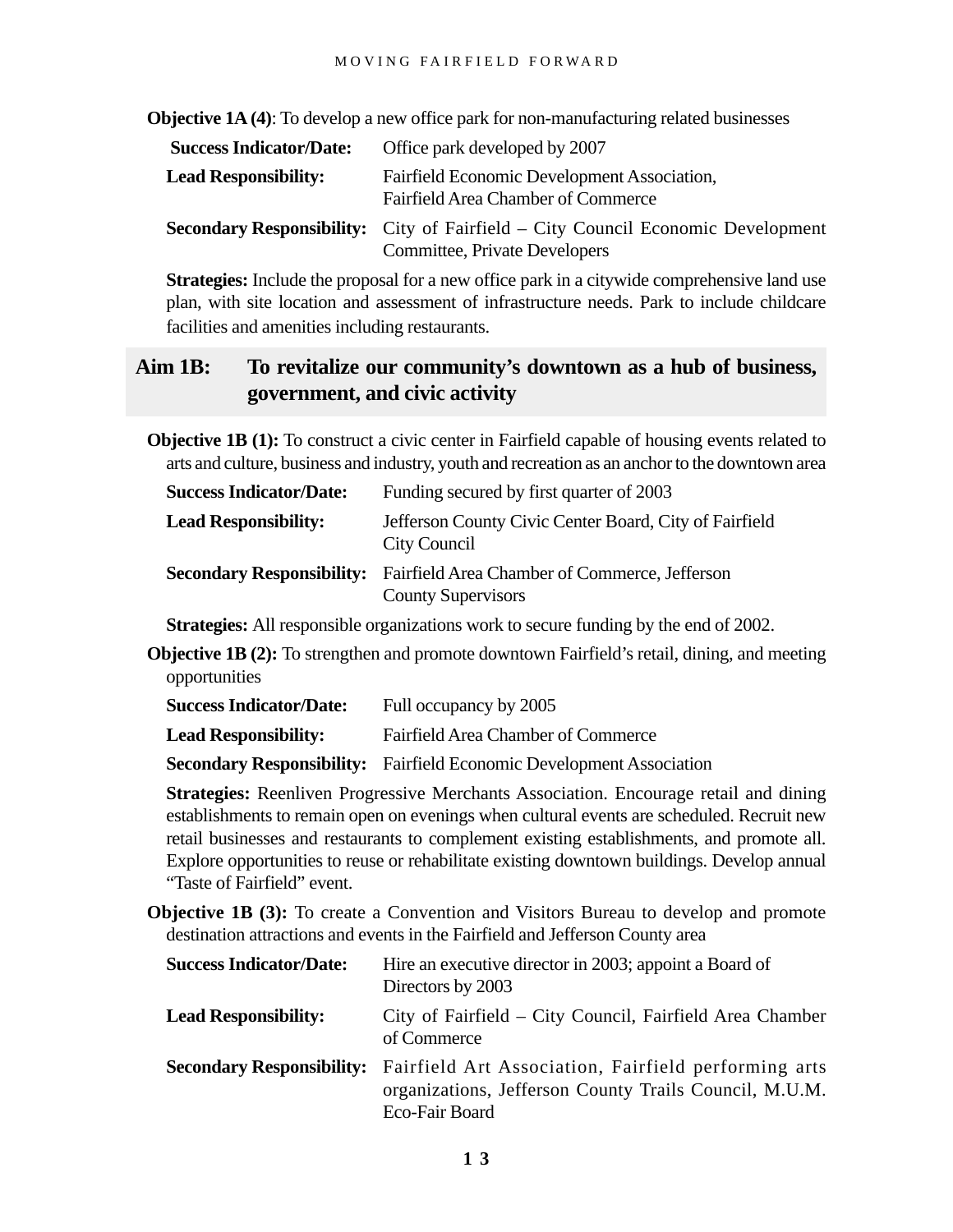**Strategies:** The Mayor's Office and Fairfield Area Chamber of Commerce Executive Committee appoint a board to explore the options for developing tourism and creating a bureau of tourism and conventions. Hold a regional meeting of tourism organizations to plan joint events and regional attractions.

**Objective 1B (4):** To improve the financial feasibility of developing in downtown Fairfield

| <b>Success Indicator/Date:</b> | Plan developed by 2004; continuation of the downtown<br>bank loan program                                            |
|--------------------------------|----------------------------------------------------------------------------------------------------------------------|
| <b>Lead Responsibility:</b>    | Fairfield Area Chamber of Commerce, Downtown<br><b>Revitalization Committee</b>                                      |
|                                | <b>Secondary Responsibility:</b> City of Fairfield – City Council Economic Development<br>Committee, Fairfield banks |

**Strategies:** Develop a plan to make downtown more financially attractive to new business development. Promote the local revitalization bank loan program.

# **Aim 1C: To create an economic environment, including venture capital resources, that nourishes innovative business develop**

**Objective 1C (1):** To establish the largest community-based venture capital fund in Iowa for investing local financial resources in support of Fairfield's new and expanding businesses

| <b>Success Indicator/Date:</b> | \$2.5 million committed for investments by 2004; \$10 million<br>committed for investments by 2005; \$20 million committed for<br>investments by 2006 |
|--------------------------------|-------------------------------------------------------------------------------------------------------------------------------------------------------|
| <b>Lead Responsibility:</b>    | Fairfield Entrepreneurs Association, Fairfield Economic<br>Development Association, Fairfield Area Chamber<br>of Commerce                             |
|                                | Connection Desmandbillian. Local health and integrates and advise on                                                                                  |

**Secondary Responsibility:** Local banks and investment advisors

**Strategies:** Begin a program to educate local investors in the opportunities of creating an investment pool leveraged by state and national programs. Create an advisory board of all key players.

**Objective 1C (2):** To establish an entrepreneurial business development center (incubator) capable of supporting the growth of new businesses and creating an environment of innovation, mentoring, and technology transference

| <b>Success Indicator/Date:</b>   | Development of business plan for the incubator by 2003;<br>incubator open by 2005        |
|----------------------------------|------------------------------------------------------------------------------------------|
| <b>Lead Responsibility:</b>      | Maharishi University of Management, Fairfield<br><b>Entrepreneurs Association</b>        |
| <b>Secondary Responsibility:</b> | Fairfield Economic Development Association,<br><b>Fairfield Area Chamber of Commerce</b> |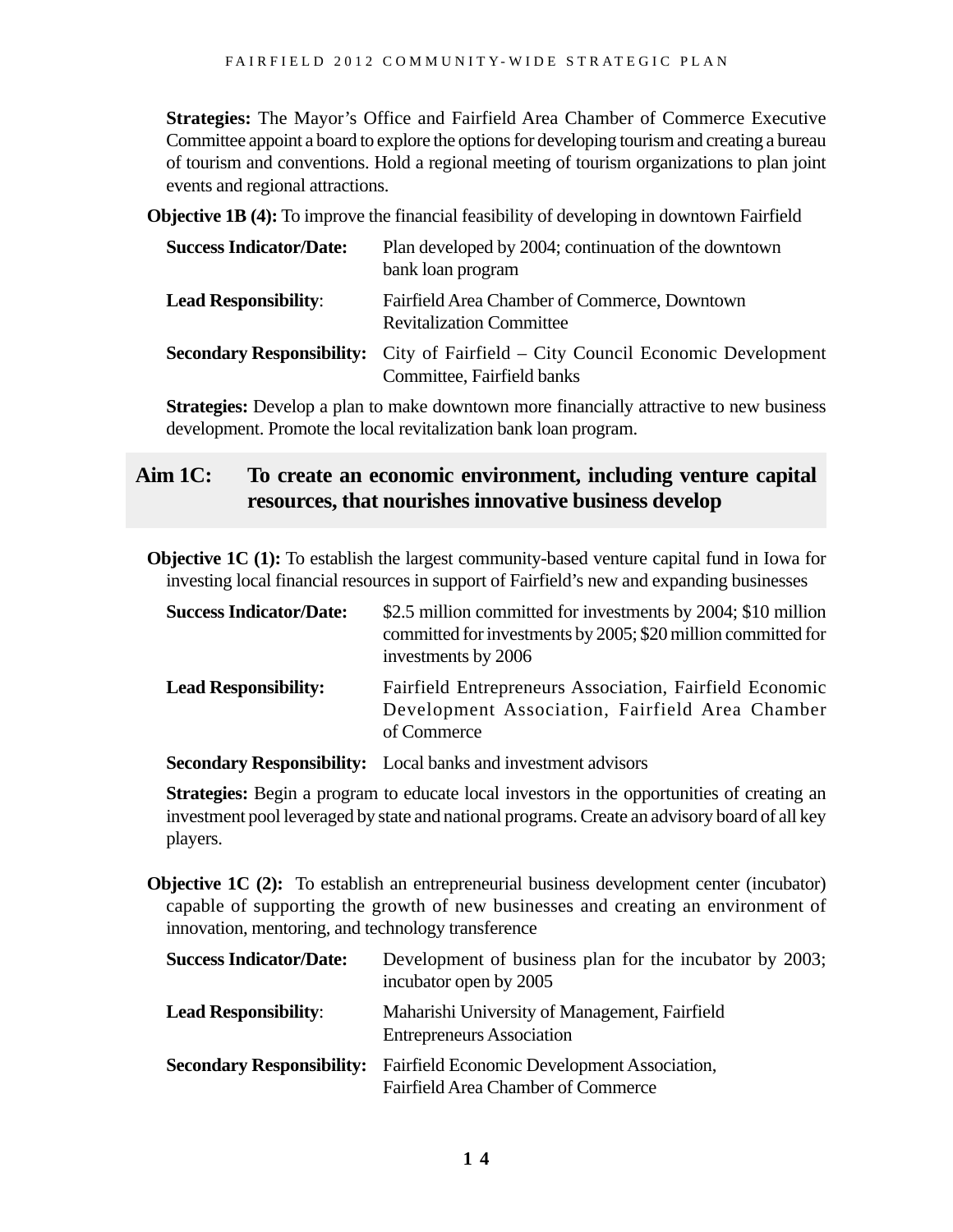**Strategies:** Form an advisory board that includes all relevant organizations, including Maharishi University of Management Business Department, the John Pappajohn Center for Entrepreneurial Studies, the Kaufman Foundation, and other regional colleges. Create a strategic plan to develop the incubator supported by the venture capital fund.

**Objective 1C (3):** To establish a community grants writing office to increase Fairfield's ability to seek funding for community projects

| <b>Success Indicator/Date:</b> | Office opened by 2003; three new grant application filed by<br>2004 with one new project funded by 2005 |
|--------------------------------|---------------------------------------------------------------------------------------------------------|
| <b>Lead Responsibility:</b>    | City of Fairfield – City Council Economic Development<br>Committee                                      |

**Secondary Responsibility:** Jefferson County Board of Supervisors

**Strategies:**Identify and recruit volunteer grants writers. Provide initial funding for office space and business equipment. Write grant applications, which should include continuing funding for personnel, office space, and equipment.

# *GOAL 2: TO IMPROVE OUR COMMUNITY'S PHYSICAL ASSETS, BEAUTY, AND NATURAL ENVIRONMENT*

Fairfield's ability to convey a sense of beauty, appreciation for the natural environment, and plans to manage growth, shapes the quality of life of current and future residents, as well as the external impressions made upon visitors. This goal challenges Fairfield to be proactive in establishing plans and guidelines for the growth of the community's infrastructure, to enhance the beauty and physical attractiveness of the community, and to embrace and promote the practice of sustainable living.

Improving Fairfield's **physical assets, beauty, and natural environment** is vital to the community because it:

- Creates a sense of pride within Fairfield.
- Improves the community's ability to make a good "first impression" on visitors and usinesses, thereby enhancing the community's external reputation.
- Conserves and makes proper use of our natural resources and promotes improved health and well-being of our residents.
- Sets forth how Fairfield will integrate the development of a new Highway 34 bypass around the city.
- Creates a physically attractive and safe environment, free of aging, deteriorating, and vacant buildings.

# **Aim 2A: To beautify Fairfield's natural and built environment**

**Objective 2A(1):** To stimulate community beautification and pride, publicizing, promoting, and coordinating efforts to clean up and beautify Fairfield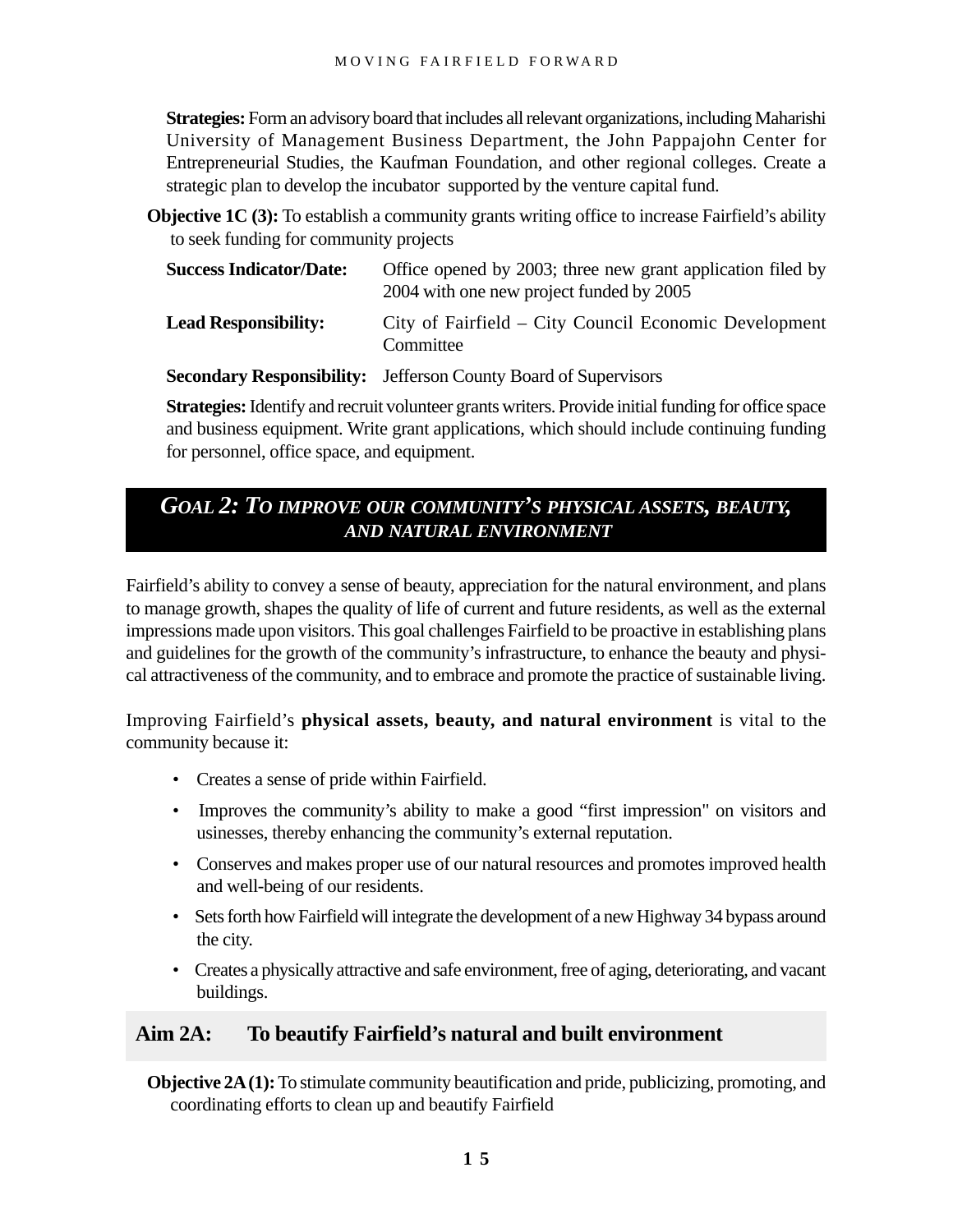| <b>Success Indicator/Date:</b>   | A beautification master plan is developed by 2004             |
|----------------------------------|---------------------------------------------------------------|
| <b>Lead Responsibility:</b>      | City of Fairfield – Beautification Commission                 |
| <b>Secondary Responsibility:</b> | Fairfield Community Schools, Maharishi School of the Age of   |
|                                  | Enlightenment, Fairfield Area Chamber of Commerce, in         |
|                                  | cooperation with homeowners, businesses, and service agencies |

**Strategies:** Address both clean-up (litter and junk, weeds, dilapidated properties) and beautification (flowers, trees, landscaping). Build community spirit by involving as many people as possible. Give awards and recognition to promote pride.

**Objective 2A (2):** To implement consistent, charming, and historically respectful architectural and design standards in Fairfield's business districts

| <b>Success Indicator/Date:</b>   | Architectural and design standards developed by 2004                                                                                                                   |
|----------------------------------|------------------------------------------------------------------------------------------------------------------------------------------------------------------------|
| <b>Lead Responsibility:</b>      | City of Fairfield – Planning Administrator, proposed<br>Design Review Commission, and City Council                                                                     |
| <b>Secondary Responsibility:</b> | City of Fairfield – Planning and Zoning Commission<br>and Beautification Commission, Fairfield Area Chamber<br>of Commerce, Iowa Architectural Foundation (consultant) |

**Strategies:** Establish and empower a broadly representative Design Review Commission to follow up on the work of the Iowa Architectural Foundation. Address all cityscape and streetscape elements.

**Objective 2A (3):** To find new uses for or eliminate vacant commercial buildings

| <b>Success Indicator/Date:</b> | 50% reduction in vacant buildings by 2007                                 |
|--------------------------------|---------------------------------------------------------------------------|
| <b>Lead Responsibility:</b>    | City of Fairfield – City Council Economic<br><b>Development Committee</b> |

**Secondary Responsibility:** Fairfield Economic Development Association

**Strategies:**Establish a fund to raze and eliminate dangerous and dilapidated vacant commercial buildings. Explore policies that require building owners to meet aesthetic standards for vacant buildings.

**Objective 2A (4):** To clean up and build community pride in the "New Chicago" neighborhood

|                                                                                                       | <b>Success Indicator/Date:</b> | Properties noticeably improved by 2005                                                                                                                                         |
|-------------------------------------------------------------------------------------------------------|--------------------------------|--------------------------------------------------------------------------------------------------------------------------------------------------------------------------------|
|                                                                                                       | <b>Lead Responsibility:</b>    | Proposed New Chicago Restoration Association                                                                                                                                   |
|                                                                                                       |                                | <b>Secondary Responsibility:</b> City of Fairfield – Beautification Commission                                                                                                 |
|                                                                                                       |                                | Strategies: Organize an association of business owners and residents to address clean up.<br>Explore ways to promote neighborhood. Improve and beautify railroad right of way. |
| <b>Objective 2A (5):</b> To update Fairfield's commercial signs ordinance for more consistent signage |                                |                                                                                                                                                                                |
|                                                                                                       | <b>Success Indicator/Date:</b> | Ordinance is updated by end of 2003                                                                                                                                            |
|                                                                                                       | <b>Lead Responsibility:</b>    | City of Fairfield - Planning Administrator, proposed                                                                                                                           |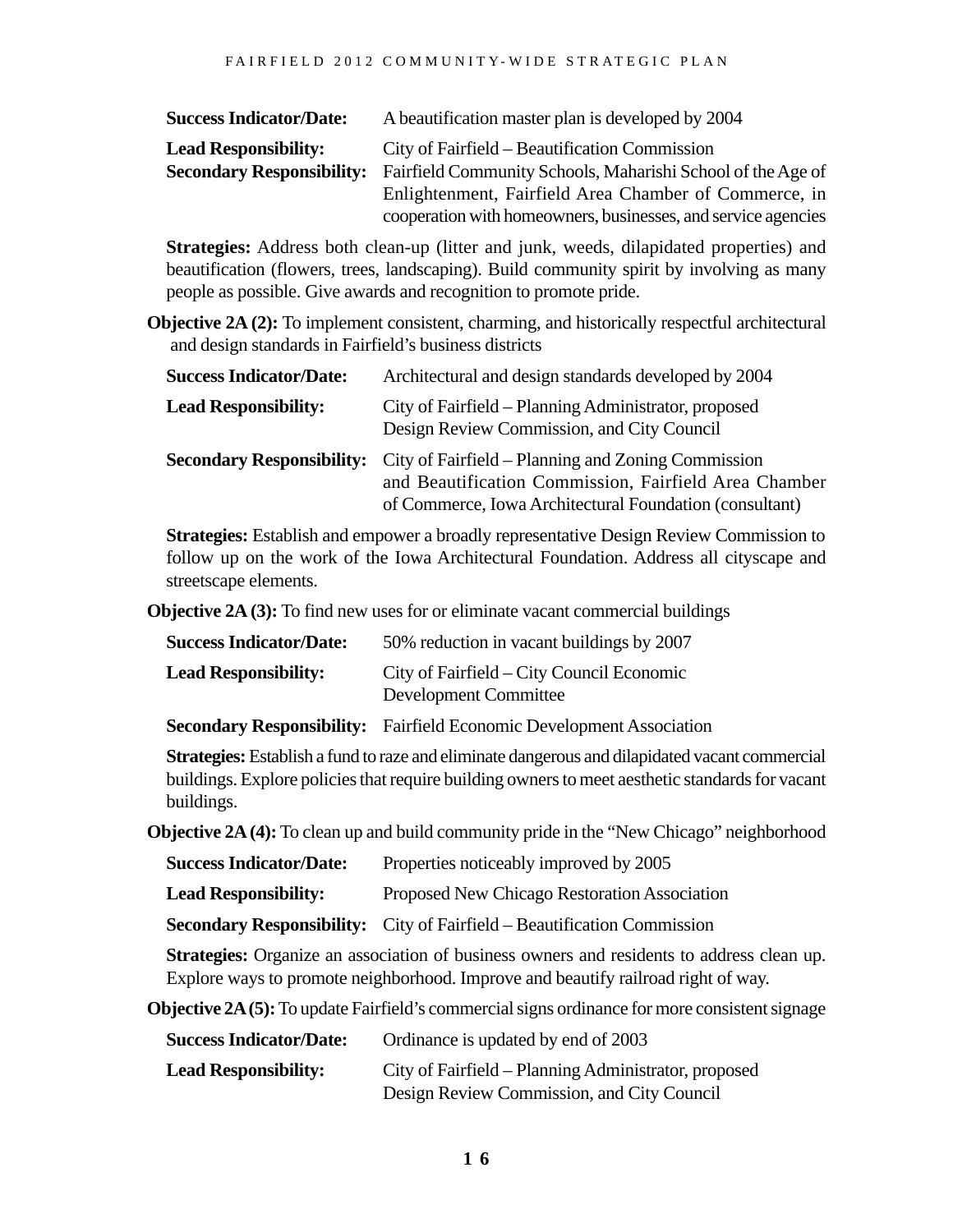**Secondary Responsibility:** Fairfield Area Chamber of Commerce, City of Fairfield – Beautification Commission

**Strategies:** Amend the City's sign ordinance to specify more consistent and attractive size, type, and placement of commercial signs.

# **Aim 2B: To plan and build carefully designed public infrastructure improvements**

**Objective 2B (1):** To guide the orderly development of the areas of Fairfield surrounding the new Highway 34

| <b>Success Indicator/Date:</b> | The area is zoned by 2003–2004                                                                   |
|--------------------------------|--------------------------------------------------------------------------------------------------|
| <b>Lead Responsibility:</b>    | City of Fairfield – Planning Administrator, Planning $\&$<br>Zoning Commission, and City Council |
|                                | <b>Secondary Responsibility:</b> Jefferson County Board of Supervisors                           |

**Strategies:** Implement carefully planned annexation, zoning, and/or extraterritorial zoning.

**Objective 2B (2):** To attractively redevelop the Highway 34 business corridor in Fairfield

| <b>Success Indicator/Date:</b> | Complete a redevelopment plan by 2005 and<br>redevelopment by 2007–2009                                                                           |
|--------------------------------|---------------------------------------------------------------------------------------------------------------------------------------------------|
| <b>Lead Responsibility:</b>    | City of Fairfield – Planning Administrator and City Council in<br>consultation with the Iowa Department of Transportation                         |
|                                | <b>Secondary Responsibility:</b> Jefferson County Trails Council, City of Fairfield –<br>Beautification Commission and Tree Enhancement Committee |

**Strategies:** Redevelop Highway 34 West into three lanes and Highway 34 East into a central tree-lined boulevard, both with extra-wide bike paths/sidewalks and buried utilities. Create a north-south corridor for alternative transportation connecting the center of Fairfield to the loop trail on the north and south sides of the city.

**Objective 2B (3):** To implement a sidewalks improvement schedule to improve pedestrian safety and accessibility

| <b>Success Indicator/Date:</b>        | The schedule is implemented by 2003                         |
|---------------------------------------|-------------------------------------------------------------|
| <b>Lead Responsibility:</b>           | City of Fairfield – Planning Administrator and City Council |
| <b>Secondary Responsibility:</b> None |                                                             |

**Strategies:** Develop a mechanism for equitable financing of city sidewalks. Develop a citywide schedule for sidewalk repair and replacement. Build new sidewalks as required.

**Objective 2B (4):** To design a plan that connects Fairfield's neighborhoods, schools, parks, and recreational facilities through bicycle routes, trails, and walking paths, and that ties into the Jefferson County Trails system

| <b>Success Indicator/Date:</b> | The plan is developed by 2004                                                                       |
|--------------------------------|-----------------------------------------------------------------------------------------------------|
| <b>Lead Responsibility:</b>    | City of Fairfield – Planning Administrator and City Council, and<br>Jefferson County Trails Council |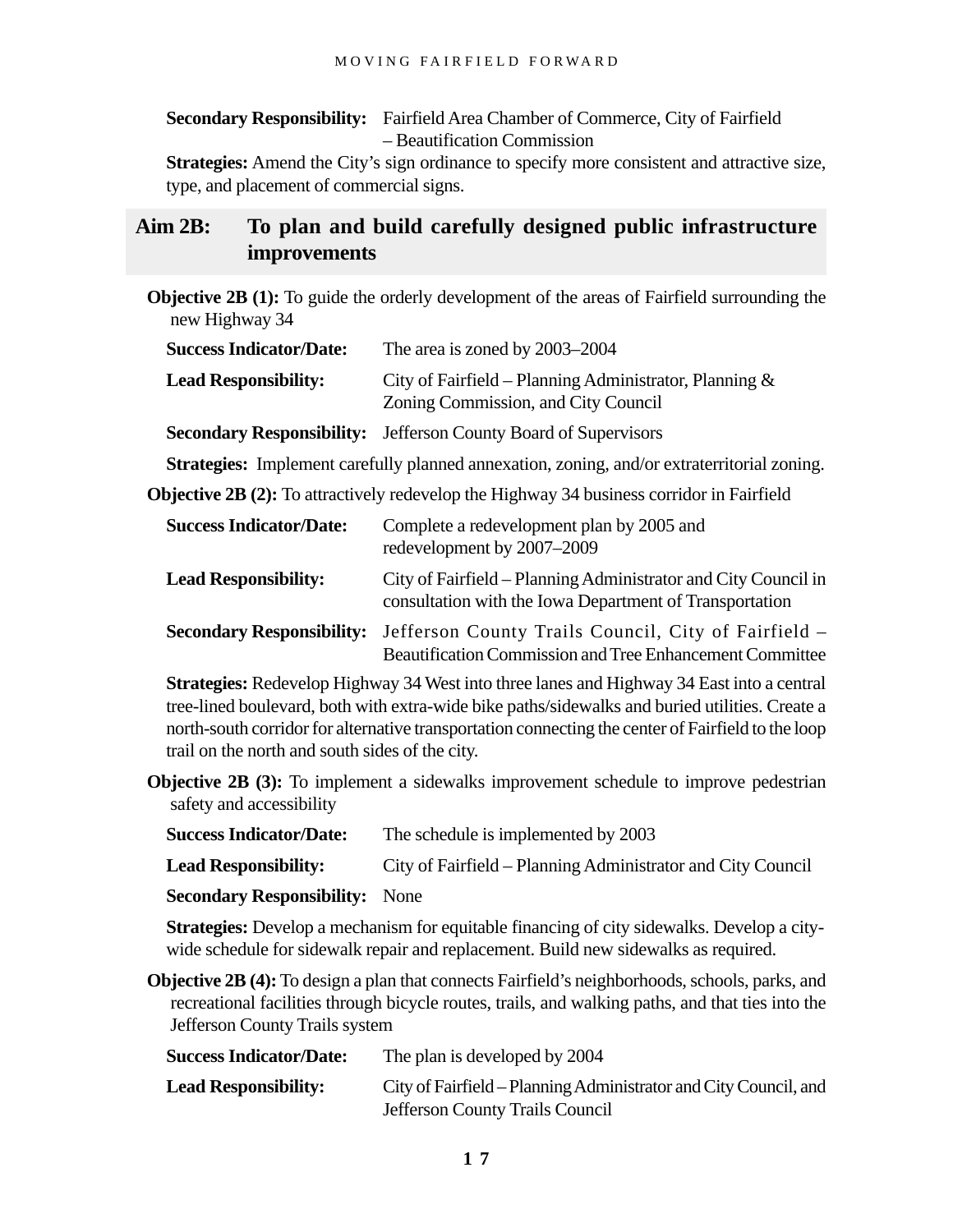#### **Secondary Responsibility:** none

**Strategies:** Identify arterial streets for bike lanes and pedestrian and bike paths. Implement the plan in coordination with city street reconstruction.

**Objective 2B (5):** To accelerate the resurfacing and rebuilding of city streets

| <b>Success Indicator/Date:</b>        | Sources of funding are identified by 2004; an accelerated plan<br>is adopted by 2005 |
|---------------------------------------|--------------------------------------------------------------------------------------|
| <b>Lead Responsibility:</b>           | City of Fairfield – City Administrator and City Council                              |
| <b>Secondary Responsibility:</b> None |                                                                                      |

**Strategies:** Promote the extension of the Local Option Sales Tax beyond 2009 to be used (in part) for city streets.

**Objective 2B (6):**To cooperatively develop a long-range plan for the phased burial of utility cables

| <b>Success Indicator/Date:</b> | A plan is developed and agreed to by 2004                                                             |
|--------------------------------|-------------------------------------------------------------------------------------------------------|
| <b>Lead Responsibility:</b>    | City of Fairfield – Planning Administrator and City Council, in<br>cooperation with utility providers |
|                                |                                                                                                       |

**Secondary Responsibility:** City of Fairfield – Beautification Commission

**Strategies:** Address sightliness in commercial areas, burial of new installations, and appropriate use of pedestals. Consider a 30–40 year plan for phased burial of all feasible utilities in coordination with planned utility replacements and street rebuilding.

## **Aim 2C: To encourage creative, responsible, long-term stewardship of our natural resources**

**Objective 2C (1):** To become a leader in providing information about, and in promoting, environmentally sound (sustainable living) practices

| <b>Success Indicator/Date:</b>   | A promotional plan and events schedule is developed by 2004<br>and implemented by 2005                            |
|----------------------------------|-------------------------------------------------------------------------------------------------------------------|
| <b>Lead Responsibility:</b>      | Leopold Group (Sierra Club)                                                                                       |
| <b>Secondary Responsibility:</b> | Abundance EcoVillage, Maharishi University of Management<br>Permaculture Club, Maharishi University of Management |
|                                  | Eco-Fair Board, Maharishi University of Management                                                                |
|                                  | Sustainable Living Program, Fairfield Area Chamber of                                                             |
|                                  | Commerce, SEMCO, and Jefferson County Extension Service                                                           |

**Strategies:**Create a regular schedule of trade shows, hands-on seminars, educational programs, public presentations, and publications in local media. Provide a mechanism both for coordinating local efforts and promoting Fairfield's sustainable community in a wider geographical area.

| Objective $2C(2)$ :            | To expand and promote the annual Eco-Fair                   |
|--------------------------------|-------------------------------------------------------------|
| <b>Success Indicator/Date:</b> | Annual increase in the number of nationally known speakers; |
|                                | the number of Eco-Fair participants from outside of         |
|                                | Jefferson County                                            |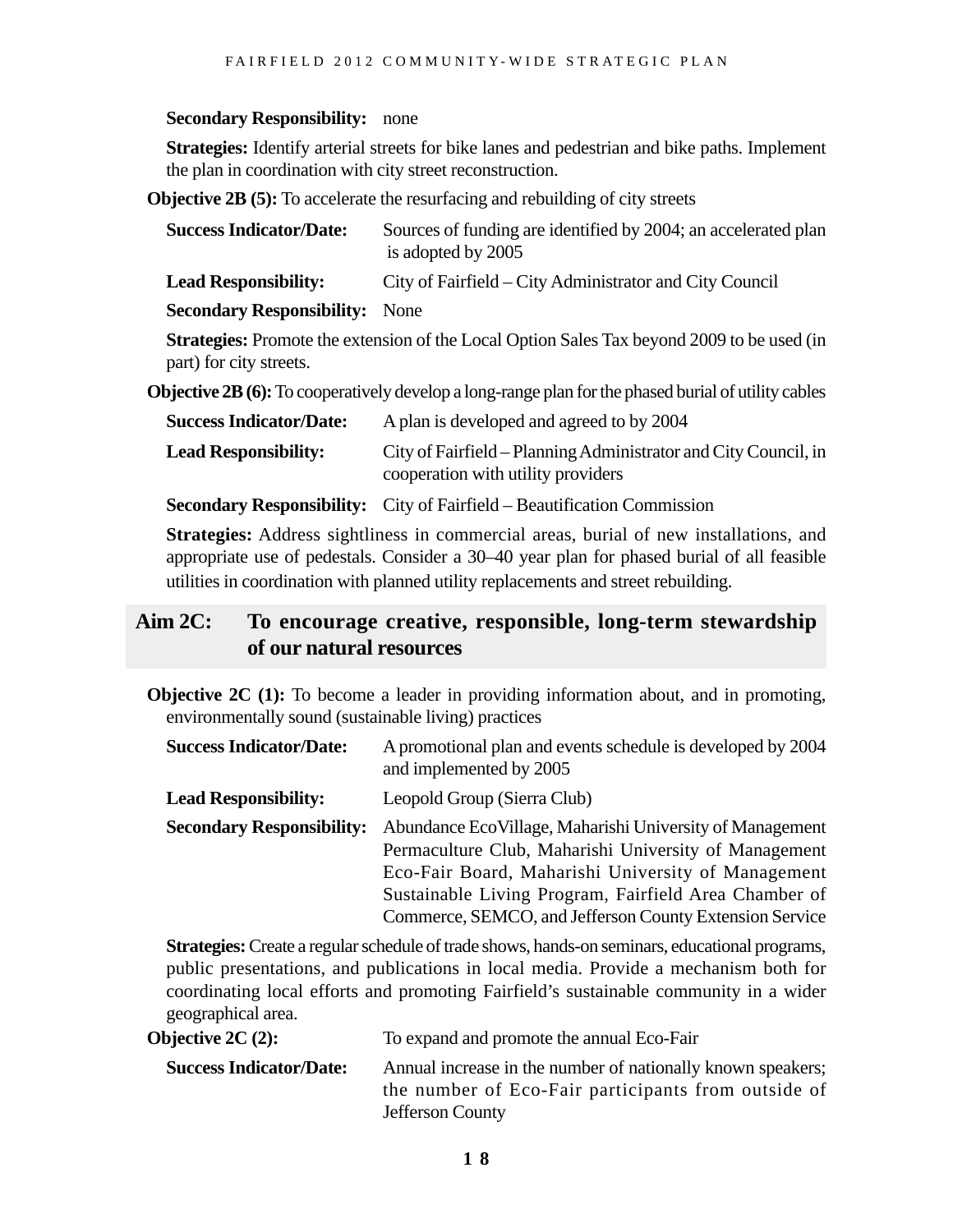| <b>Lead Responsibility:</b> | Maharishi University of Management Eco-Fair Board                                                                                                  |
|-----------------------------|----------------------------------------------------------------------------------------------------------------------------------------------------|
|                             | <b>Secondary Responsibility:</b> Maharishi University of Management Sustainable Living<br>program, Maharishi University of Management Permaculture |
|                             | Club, Iowa State University Extension, Leopold Group<br>(Sierra Club), Abundance EcoVillage, area schools                                          |

**Strategies:**Create broad-based Eco-Fair Steering Committee composed of leaders of various ecological/environmental organizations in Jefferson County. Organize and promote Eco-Fair events.

**Objective 2C (3):** To adopt environmentally sound public policies and public practices

| <b>Success Indicator/Date:</b>   | Specific proposals are developed by 2004 and considered and<br>implemented by 2005                                                                                                                                          |
|----------------------------------|-----------------------------------------------------------------------------------------------------------------------------------------------------------------------------------------------------------------------------|
| <b>Lead Responsibility:</b>      | City of Fairfield – Planning Administrator and City Council                                                                                                                                                                 |
| <b>Secondary Responsibility:</b> | Fairfield Community Schools, Jefferson County, Jefferson<br>County Hospital, SEMCO, Maharishi University of<br>Management Permaculture Club, Leopold Group (Sierra Club),<br>City of Fairfield – Tree Enhancement Committee |

**Strategies:** Local environmental and related organizations develop proposals relating to environmentally sound practices to be considered for adoption by public bodies.

# *GOAL 3: TO ADVANCE FAIRFIELD'S EDUCATIONAL OPPORTUNITIES*

Education and learning within a community signal growth and vitality. This goal reflects Fairfield's ongoing commitment to educate all residents and to provide opportunities for personal development and lifelong learning. Education will influence many components of the plan, from skill development within the workforce and cultural education within K-12 school, to educational programs for senior residents.

Advancing Fairfield's **educational opportunities** is vital to the community because it:

- Nurtures growth and achievement by helping people of all ages reach their maximum potential.
- Continually increases residents' level of learning and educational attainment.
- Promotes tolerance, good citizenship, harmony, and respect among residents.
- Retains and attracts people to Fairfield.
- Serves as an engine of economic progress by increasing preparedness of youth and the skills and training of adults.
- Enhances Fairfield's image as a center for learning.
- Stimulates technology transfer and entrepreneurship.
- Supports increased family involvement in youth education.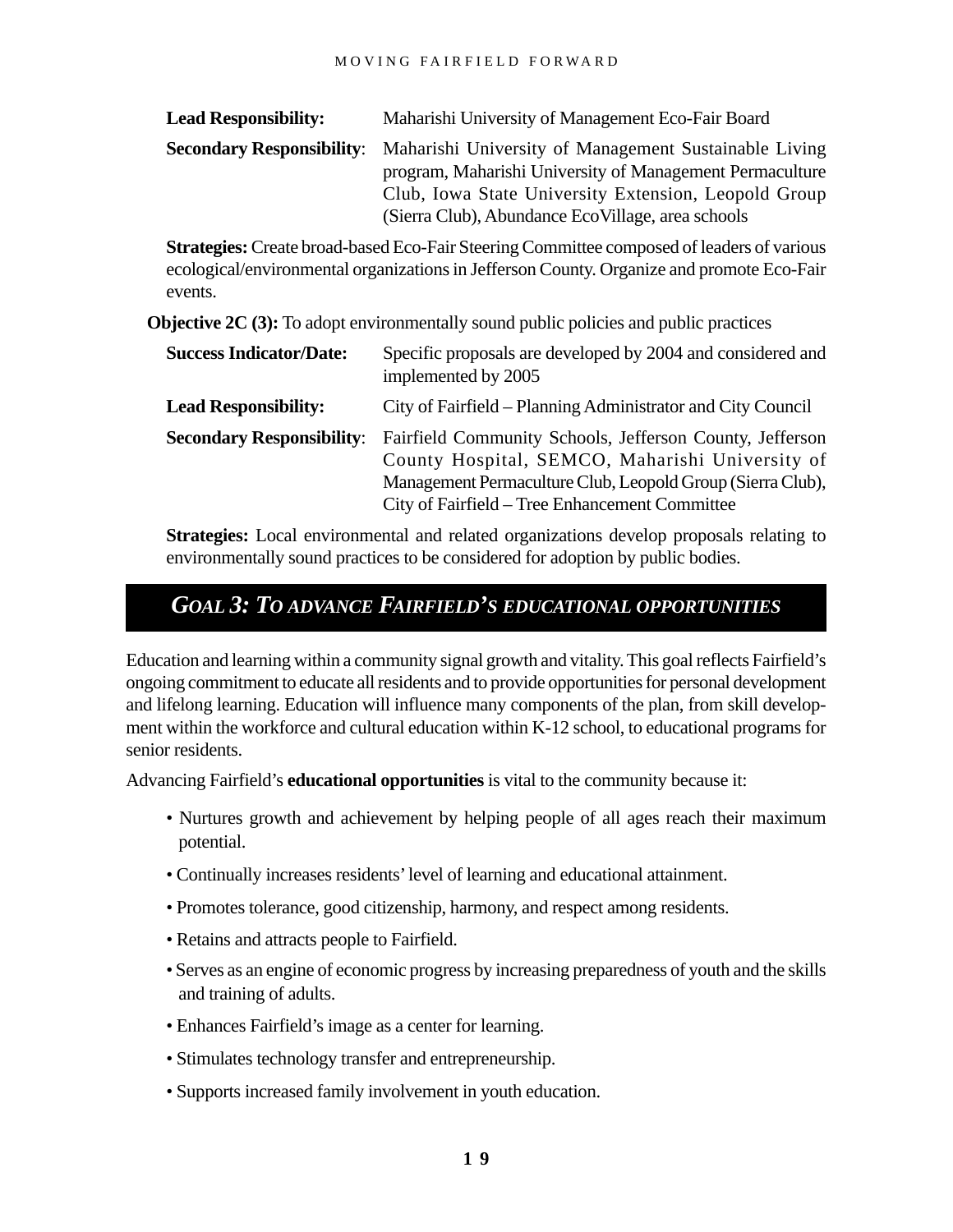## **Aim 3A: To maintain and promote excellence in our pre-K–12 systems**

**Objective 3A (1):** To increase involvement of parents in their children's education

| <b>Success Indicator/Date:</b>   | School officials indicate that parental involvement in their<br>child's education in and out of school has noticeably increased<br>by 2007 as measured by decreased behavioral problems and<br>improved academic performance |
|----------------------------------|------------------------------------------------------------------------------------------------------------------------------------------------------------------------------------------------------------------------------|
| <b>Lead Responsibility:</b>      | Fairfield Community Schools and Maharishi School of the Age<br>of Enlightenment                                                                                                                                              |
| <b>Secondary Responsibility:</b> | Parent/teacher groups (e.g., site teams), planning committees,<br>and parent volunteers                                                                                                                                      |

**Strategies:** Expand and grow parent education programs and parent/teacher groups like Pence Pals for all grade schools, middle schools, and high schools. Encourage greater attendance at parent-teacher conferences and increasing parental time in supporting children's activities. Promote mentoring and other support for educational programs.

**Objective 3A (2):** To attract and retain outstanding faculty and administration

| <b>Success Indicator/Date:</b> | Increased retention of quality staff and greater opportunity for<br>advancement from within                                   |
|--------------------------------|-------------------------------------------------------------------------------------------------------------------------------|
| <b>Lead Responsibility:</b>    | The governing boards of Fairfield Community Schools and<br>Maharishi School of the Age of Enlightenment                       |
|                                | <b>Secondary Responsibility:</b> Grant writers, partnership funding sources, and private school<br><b>Development Offices</b> |

**Strategies:** School Boards and school superintendents/heads pursue all avenues of potential funding to provide competitive compensation to school personnel.

**Objective 3A (3):** To establish and maintain state-of-the-art physical facilities and technological capacity in our schools

| <b>Success Indicator/Date:</b>   | Identify and attain objective standards for school technical<br>facilities by 2006                                                   |
|----------------------------------|--------------------------------------------------------------------------------------------------------------------------------------|
| <b>Lead Responsibility:</b>      | Superintendent of Fairfield Community Schools and School<br>Head of Maharishi School of the Age of Enlightenment                     |
| <b>Secondary Responsibility:</b> | Fairfield Community Education Association, foundations and<br>Development Offices that support private schools, and grant<br>writers |

**Strategies:** Research standards, including those of North Central Association, regarding physical and technological facilities in schools. Create a schedule of schools' technical facilities and needed improvements. Publicize the foundations that support our schools, develop partnerships with local industry and businesses, and pursue grants.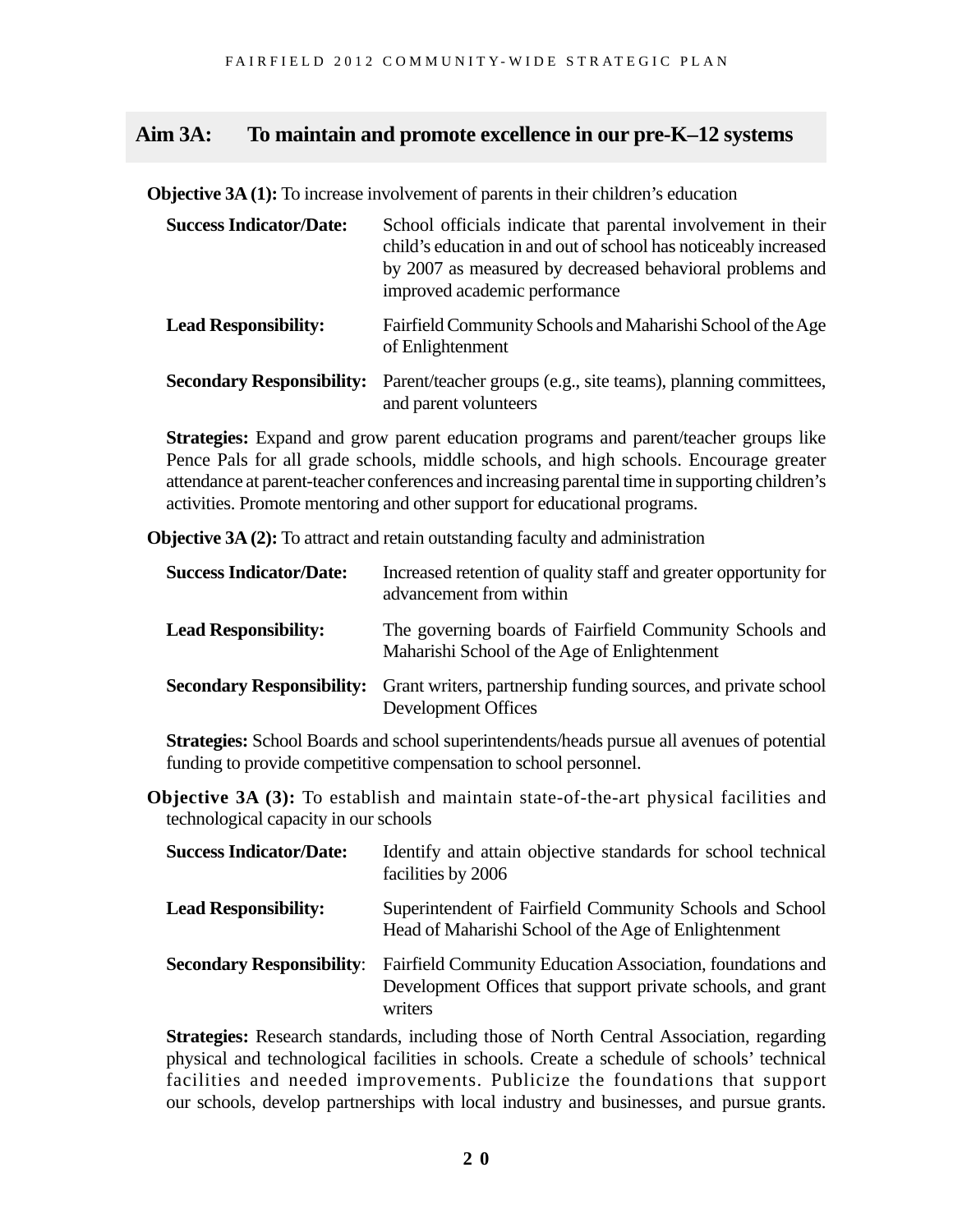Publicize successes in newspapers, on radio, and on Fairfield Public Access TV and to businesses and organizations.

## **Aim 3B: To expand and promote local opportunities for higher education for all residents**

**Objective 3B (1)**: To coordinate opportunities provided by all of our local institutions of higher learning

| <b>Success Indicator/Date:</b>   | Cooperative agreement among Maharishi University of<br>Management, Indian Hills Community College, Iowa<br>Wesleyan College, and other institutions of higher education<br>serving the community by 2005 |
|----------------------------------|----------------------------------------------------------------------------------------------------------------------------------------------------------------------------------------------------------|
| <b>Lead Responsibility:</b>      | Maharishi University of Management, Indian Hills<br>Community College, and Iowa Wesleyan College                                                                                                         |
| <b>Secondary Responsibility:</b> | Jefferson County Extension Office, Buena Vista Extension<br>Office, and University of Northern Iowa Extension Office                                                                                     |

**Strategies:** Survey residents about what needs and interests they have in a learning consortium of schools and universities. Create a catalog with all course offerings available in Fairfield, and publicize widely. Create a higher education task force to explore cooperative delivery of courses. Offer lectures or a lecture series for the whole community, presented by local faculty or outside guest lecturers.

**Objective 3B (2):** To promote Fairfield as a center of post-secondary education

| <b>Success Indicator/Date:</b> | Increased participation in course offerings is noted by 2006                                                                                          |
|--------------------------------|-------------------------------------------------------------------------------------------------------------------------------------------------------|
| <b>Lead Responsibility:</b>    | Maharishi University of Management, Indian Hills<br>Community College, Iowa Wesleyan College                                                          |
|                                | <b>Secondary Responsibility:</b> Jefferson County Extension Office, Buena Vista Extension<br>Office, and University of Northern Iowa Extension Office |

**Strategies:** Improve public awareness of higher educational opportunities in Fairfield. Notify public of available course options through newsprint, radio, Web sites, posters, Fairfield Public Access TV, and flyers.

## **Aim 3C: To provide more opportunities for lifelong learning**

**Objective 3C (1)**: To identify and offer relevant curricula to enhance opportunities for the local workforce

| <b>Success Indicator/Date:</b><br>New course offerings by 2004 |                                                         |
|----------------------------------------------------------------|---------------------------------------------------------|
| <b>Lead Responsibility:</b>                                    | Maharishi University of Management, Indian Hills        |
| <b>Community Schools</b>                                       | Community College, Iowa Wesleyan College, and Fairfield |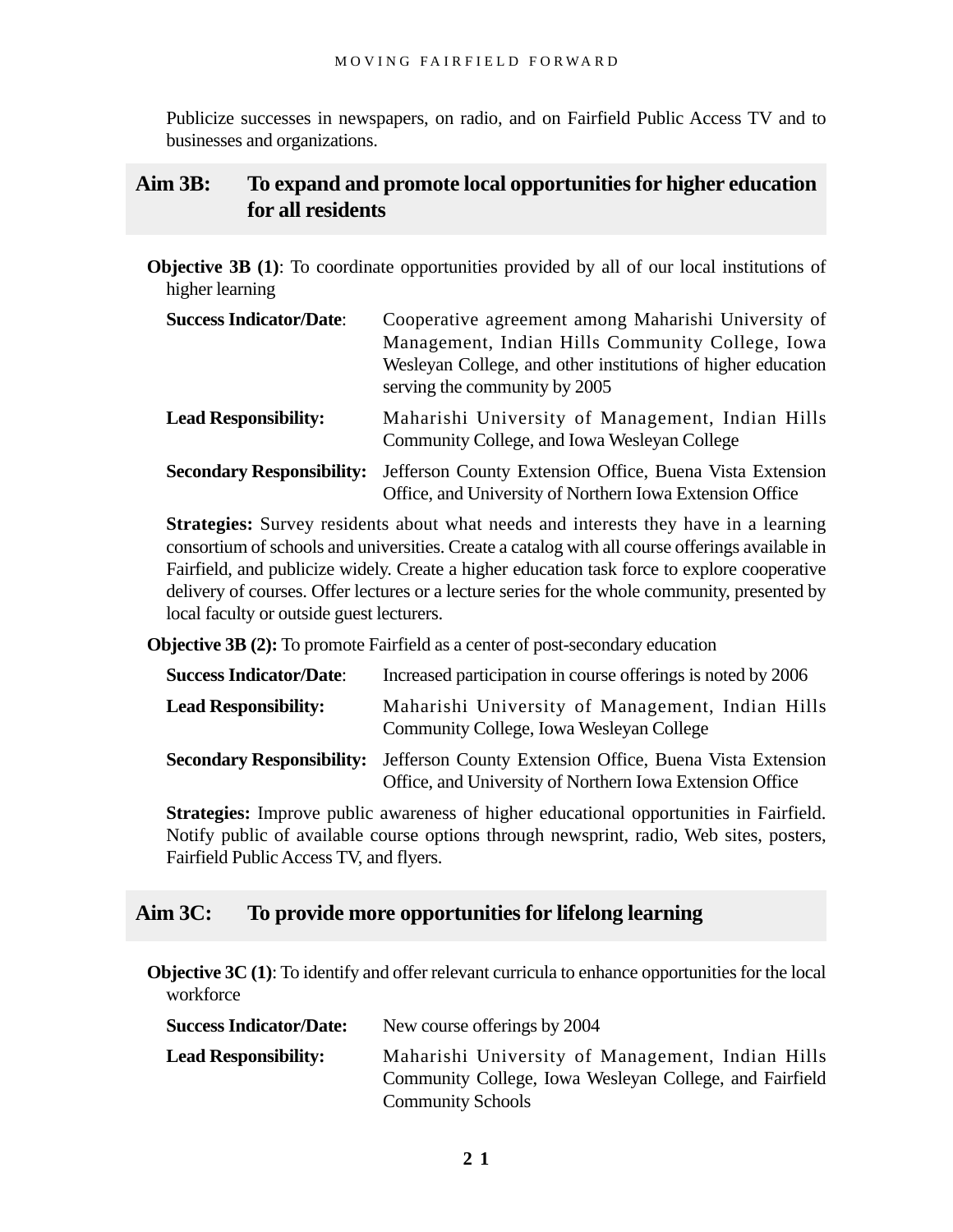**Secondary Responsibility:** Fairfield Entrepreneurs Association, Fairfield Manufacturing Association, The Beatbox, and Fairfield Area Chamber of **Commerce** 

**Strategies:** Conduct needs assessment of educational and skills requirements of local businesses. Offer courses through different media, including classroom instruction, ICN, satellite, and the Internet. Publicize course offerings through newspapers, radio, Web sites, Fairfield Public Access TV, posters, and flyers.

**Objective 3C (2)**: To identify and offer a wide variety of lifestyle, recreational, and informational courses

| <b>Success Indicator/Date:</b> | Increased number and variety of courses and participation by<br>2006                                                          |
|--------------------------------|-------------------------------------------------------------------------------------------------------------------------------|
| <b>Lead Responsibility:</b>    | Maharishi University of Management, Indian Hills<br>Community College, Iowa Wesleyan College, and Fairfield<br>Public Library |

**Secondary Responsibility:** The Beatbox and the Senior Center

**Strategies**: Conduct mail, email, flyer, and/or Internet survey to determine interest in course offerings. Offer courses through different media, including classroom instruction, ICN, satellite, and the Internet. Publicize course offerings through newspapers, radio, Fairfield Public Access TV, posters, flyers, and Web sites.

# *GOAL 4: TO CULTIVATE AND PROMOTE FAIRFIELD'S CULTURAL RICHNESS AND RECREATIONAL OPPORTUNITIES*

The residents of Fairfield, like those of other communities, desire an enjoyable, interesting and entertaining place to live. Visitors also seek new and inviting experiences that differ from those of their own communities. This goal seeks to raise the level of Fairfield's recreational opportunities and to capitalize on its many cultural assets. Developing and promoting these assets will not only require open minds and great vision, but also widespread participation and new financial investment.

Cultivating Fairfield's **cultural richness and recreational opportunities** is vital to the community because it:

- Enriches our lives by providing an opportunity to experience many different cultures.
- Promotes our physical and mental well-being and provides a foundation for a healthy life.
- Provides entertainment incentives to retain and attract young residents.
- Generates economic and social benefits for the community.
- Helps us to learn and appreciate more about our neighbors.
- Highlights Fairfield's collective wealth of artistic talent, thereby increasing its regional profile/image related to art and culture.
- Provides learning opportunities for children of all ages.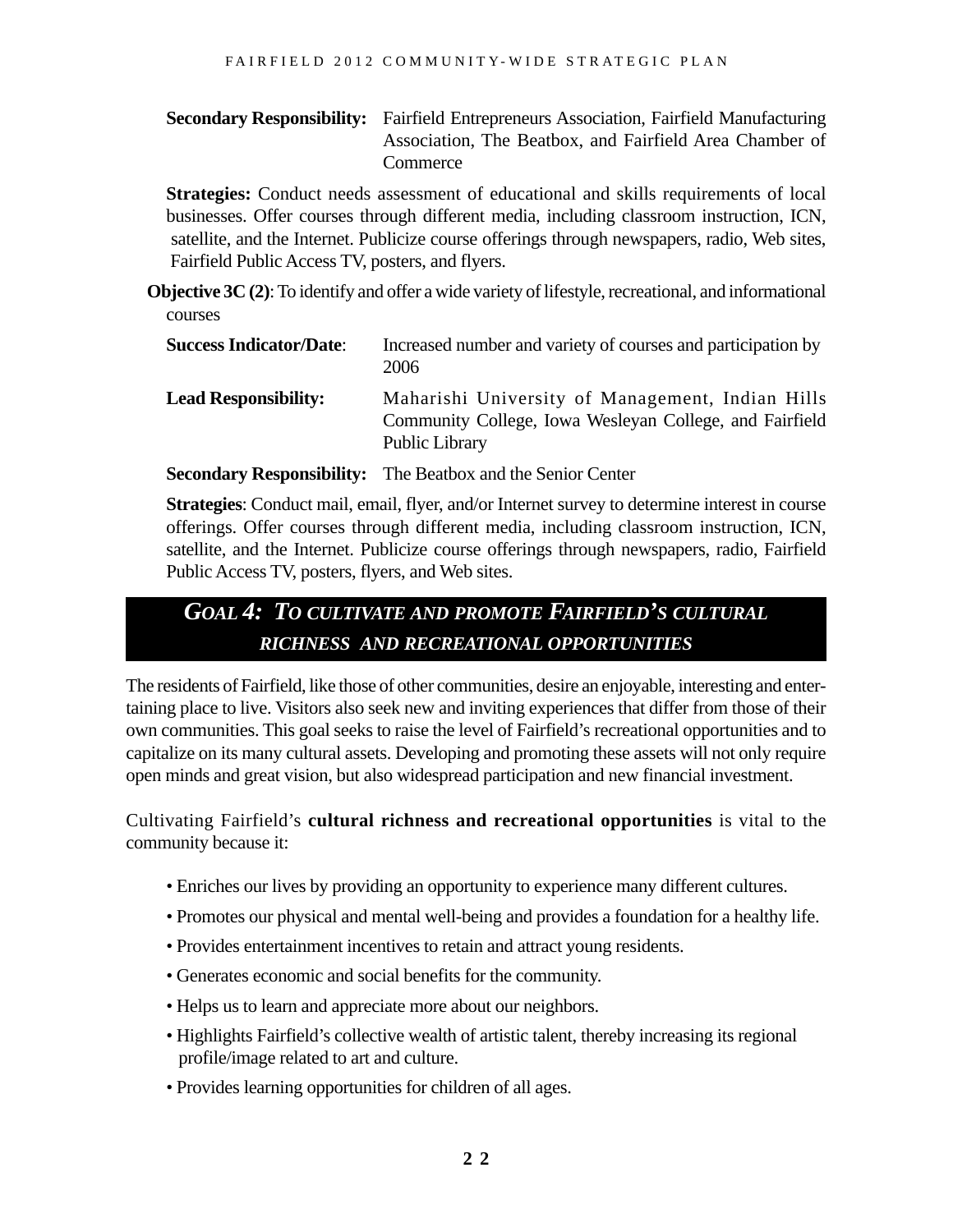## **Aim 4A: To enhance opportunities for residents and visitors to experience and in arts and culture in Fairfield**

**Objective 4A (1):** To crystallize our community's identity for marketing our community

| <b>Success Indicator/Date:</b>        | Tagline created by 2003                                                                  |
|---------------------------------------|------------------------------------------------------------------------------------------|
| <b>Lead Responsibility:</b>           | City of Fairfield – Mayor's Office and Fairfield Strategic<br><b>Planning Commission</b> |
| <b>Secondary Responsibility:</b> None |                                                                                          |

**Strategies:** Create a community tagline that captures the essence of Fairfield and its unique and diverse qualities. Use tagline to market Fairfield and all it has to offer.

**Objective 4A(2):** To create a wide variety of programs for the proposed Jefferson County Civic Center, providing arts, culture, and entertainment, and events for business, industry, and agriculture

| <b>Success Indicator/Date:</b> | Civic Center Director hired by 2005                                                                               |
|--------------------------------|-------------------------------------------------------------------------------------------------------------------|
| <b>Lead Responsibility:</b>    | Jefferson County Civic Center Board                                                                               |
|                                | <b>Secondary Responsibility:</b> Fairfield Area Chamber of Commerce and proposed<br><b>Fairfield Arts Council</b> |

**Strategies**: Aggressively market the facility to create name recognition for the Civic Center and to enhance Fairfield's reputation as a regional events center. Direct visitors, traffic, and event registration to the Civic Center.

**Objective 4A (3):** To create a Fairfield Arts Council, representing and including in its membership Fairfield's cultural, fine arts, and performing arts organizations and artists, thus helping to coordinate and synergize artistic and cultural activity in Fairfield

| <b>Success Indicator/Date:</b>   | Arts Council created by 2004                                                                                                                                                                                                                                       |
|----------------------------------|--------------------------------------------------------------------------------------------------------------------------------------------------------------------------------------------------------------------------------------------------------------------|
| <b>Lead Responsibility:</b>      | Fairfield Art Association and Fairfield Area Community<br>Theater                                                                                                                                                                                                  |
| <b>Secondary Responsibility:</b> | ArtLife Society, Fairfield Ballet, Fairfield Concert<br>Association, Fairfield Dance Company, Iowa Conservatory<br>Theater, Iowa Theater Company, Maharishi University of<br>Management, Odyssey Stage Theatre Company, and Prairie<br><b>Moon Theater Company</b> |

**Strategies:** Identify all artistic and cultural organizations in the community. Convene representatives from each organization to discuss creating a council with one member of each organization participating in the council. Coordinate programming of artistic and cultural events. Promote the arts in Fairfield in a coordinated manner.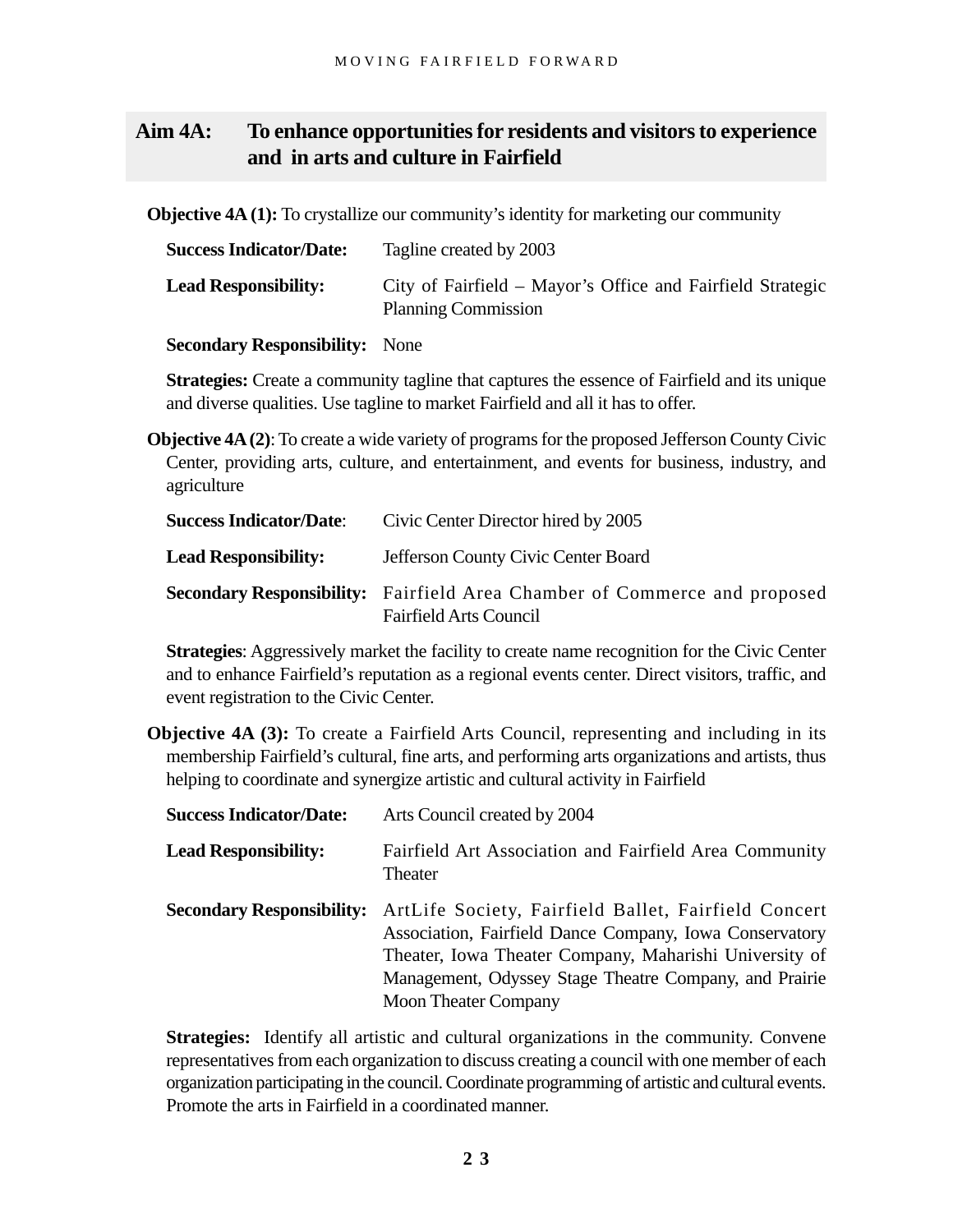**Objective 4A (4):** To create and maintain a Community Calendar, easily accessible and including all cultural, recreational, and educational activities, thereby promoting complementary events

| <b>Success Indicator/Date:</b>   | The community generally is relying on the calendar as a tool<br>following its introduction by 2004                                                                                                                                               |
|----------------------------------|--------------------------------------------------------------------------------------------------------------------------------------------------------------------------------------------------------------------------------------------------|
| <b>Lead Responsibility:</b>      | City of Fairfield – Planning Department                                                                                                                                                                                                          |
| <b>Secondary Responsibility:</b> | Proposed Convention and Visitors Bureau, Fairfield Area<br>Chamber of Commerce, Maharishi University of Management<br>Office of Public Affairs, proposed Fairfield Arts Council,<br>Fairfield Public Access Channel (FPAC), and Radiovillage.com |
|                                  | <b>Strategies:</b> Increase the awareness and accessibility of the calendar by publishing it in                                                                                                                                                  |

**Strategies:** Increase the awareness and accessibility of the calendar by publishing it in various ways.

**Objective 4A (5):** To create an In-Home Guest Program for event-overflow housing that highlights Fairfield's small town hospitality

| <b>Success Indicator/Date:</b>            | Fifty host homes available by 2005             |  |  |  |
|-------------------------------------------|------------------------------------------------|--|--|--|
| <b>Lead Responsibility:</b>               | <b>Proposed Convention and Visitors Bureau</b> |  |  |  |
| <b>Secondary Responsibility:</b> 8000 Now |                                                |  |  |  |

**Strategies:** Advertise in community newspapers. Create a database regarding compatibility factors of host and visitor, such as family, smoking, available space, seasons available, etc

## **Aim 4B: To provide quality facilities and resources for recreation**

**Objective 4B (1):** To build a new outdoor sports center that expands recreational opportunities in Fairfield

| <b>Success Indicator/Date:</b>   | Open facility by 2005                                                                                                                                                                                                               |
|----------------------------------|-------------------------------------------------------------------------------------------------------------------------------------------------------------------------------------------------------------------------------------|
| <b>Lead Responsibility:</b>      | City of Fairfield – Parks and Recreation Department                                                                                                                                                                                 |
| <b>Secondary Responsibility:</b> | City of Fairfield – Planning Administrator, Fairfield American<br>Softball Association Board, Babe Ruth Board, Fairfield Soccer<br>Association, and Service Clubs including Elks, Lions, Rotary,<br>Kiwanis, Jaycees, and Optimists |

**Strategies:** Identify the sports complex site. Hire a designer. Undertake a fundraising campaign.

**Objective 4B (2):** To create a community sports pass that enables residents to use both University and community facilities

| <b>Success Indicator/Date:</b>        | The sports pass is available by 2004                                                          |
|---------------------------------------|-----------------------------------------------------------------------------------------------|
| <b>Lead Responsibility:</b>           | Maharishi University of Management and City of Fairfield –<br>Parks and Recreation Department |
| <b>Secondary Responsibility:</b> None |                                                                                               |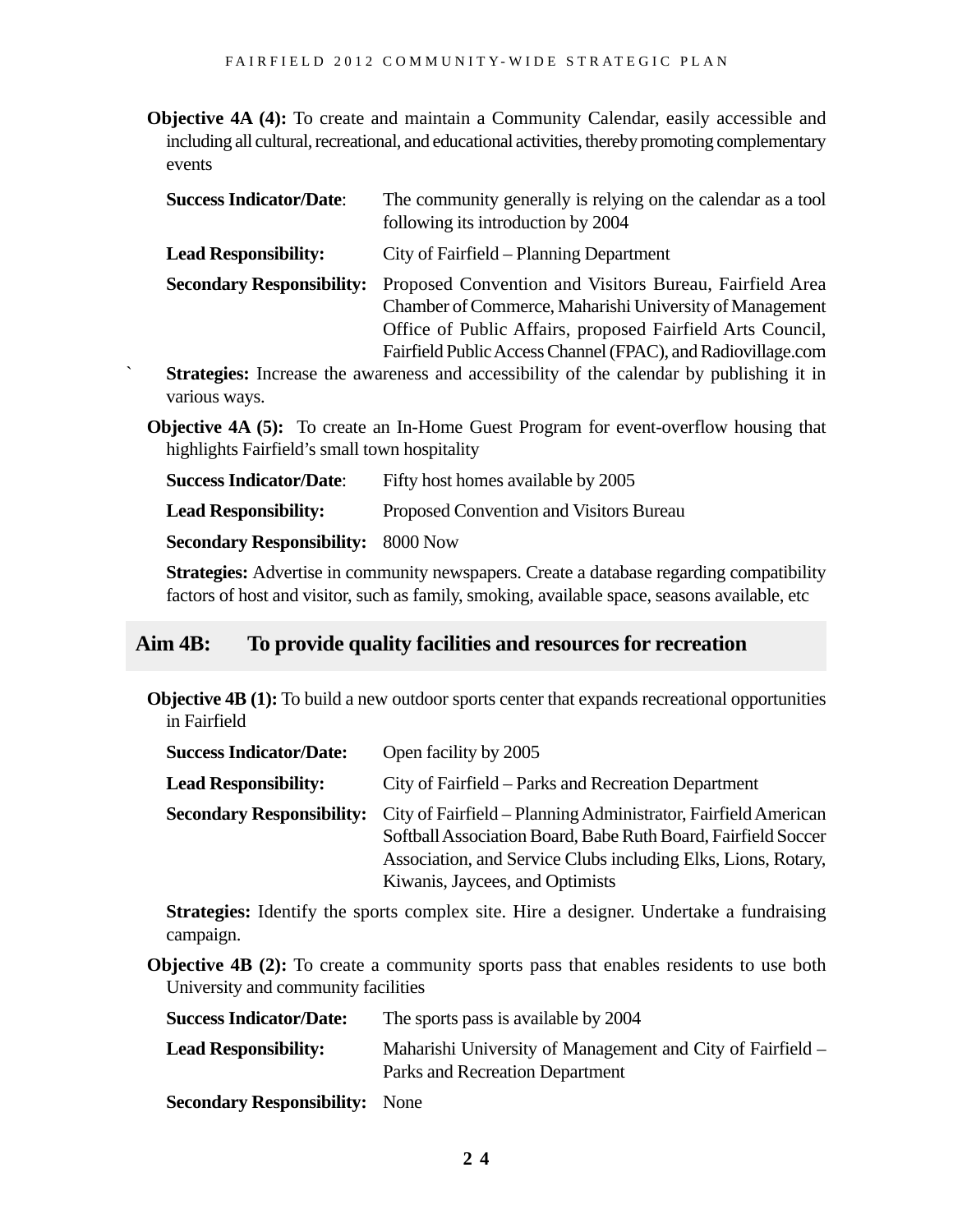**Strategies:** Maharishi University of Management and the Fairfield Parks and Recreation Department meet and work out terms of program. Work with Fairfield Community Schools and Maharishi School of the Age of Enlightenment to involve their facilities.

**Objective 4B (3)**: To create an integrated trails system throughout Fairfield and Jefferson **County** 

| <b>Success Indicator/Date:</b> | Three trails completed by 2007                                                    |
|--------------------------------|-----------------------------------------------------------------------------------|
| <b>Lead Responsibility:</b>    | Jefferson County Trails Council and City of Fairfield –<br>Planning Administrator |

#### **Secondary Responsibility:** None

**Strategies**: Create a Recreational Trail, utilizing wetlands, woodlands, prairie, watersheds, a state preserve, and city parks. Create a Heritage Trail to educate and celebrate the history of both city and county, featuring Fairfield's finest architecture, National Historic Registry buildings, and the Louden Machinery Company's innovative role in the evolution of farming. Create Water Trail to take advantage of the existing bodies of water within the county: the Cedar Creek, Skunk River and the three city reservoirs.

# **Aim 4C: To schedule and promote diverse cultural, artistic, and recreational events and activities annually (or otherwise regularly), thus making Fairfield more attractive and enjoyable for residents and visitors alike**

**Objective 4C (1):** To organize a Fairfield Arts Festival featuring the diverse cultures, traditions, and broad artistic talent found within Fairfield and southeast Iowa

| <b>Success Indicator/Date:</b>   | 500 visitors attend the first Festival held in 2005                                                                                                                                                                                                                                                                                                    |
|----------------------------------|--------------------------------------------------------------------------------------------------------------------------------------------------------------------------------------------------------------------------------------------------------------------------------------------------------------------------------------------------------|
| <b>Lead Responsibility:</b>      | proposed Fairfield Convention and Visitors Bureau and<br>proposed Fairfield Arts Council                                                                                                                                                                                                                                                               |
| <b>Secondary Responsibility:</b> | Fairfield Art Association, Fairfield Area Community Theater,<br>proposed Civic Center Artistic Director, Maharishi University<br>of Management Theater Department, Iowa Theatre Company,<br>Iowa Conservatory Theater, Iowa Theater Company, Maharishi<br>University of Management, Odyssey Stage Theatre Company,<br>and Prairie Moon Theater Company |

**Strategies:** Accent regional marketing and promotion of the event to attract visitors and to develop recognition as a premiere regional event. Conduct an inventory of the diverse cultures represented in Fairfield.

**Objective 4C (2):** To organize a "Weekend Sports Extravaganza" featuring a wide variety of sporting events attractive to resident and visiting athletes and to spectators

| <b>Success Indicator/Date:</b> | Ten events are taking place with 1,000 participants by 2006                                               |
|--------------------------------|-----------------------------------------------------------------------------------------------------------|
| <b>Lead Responsibility:</b>    | City of Fairfield – Parks and Recreation Department and<br><b>Fairfield BikeFest Organizing Committee</b> |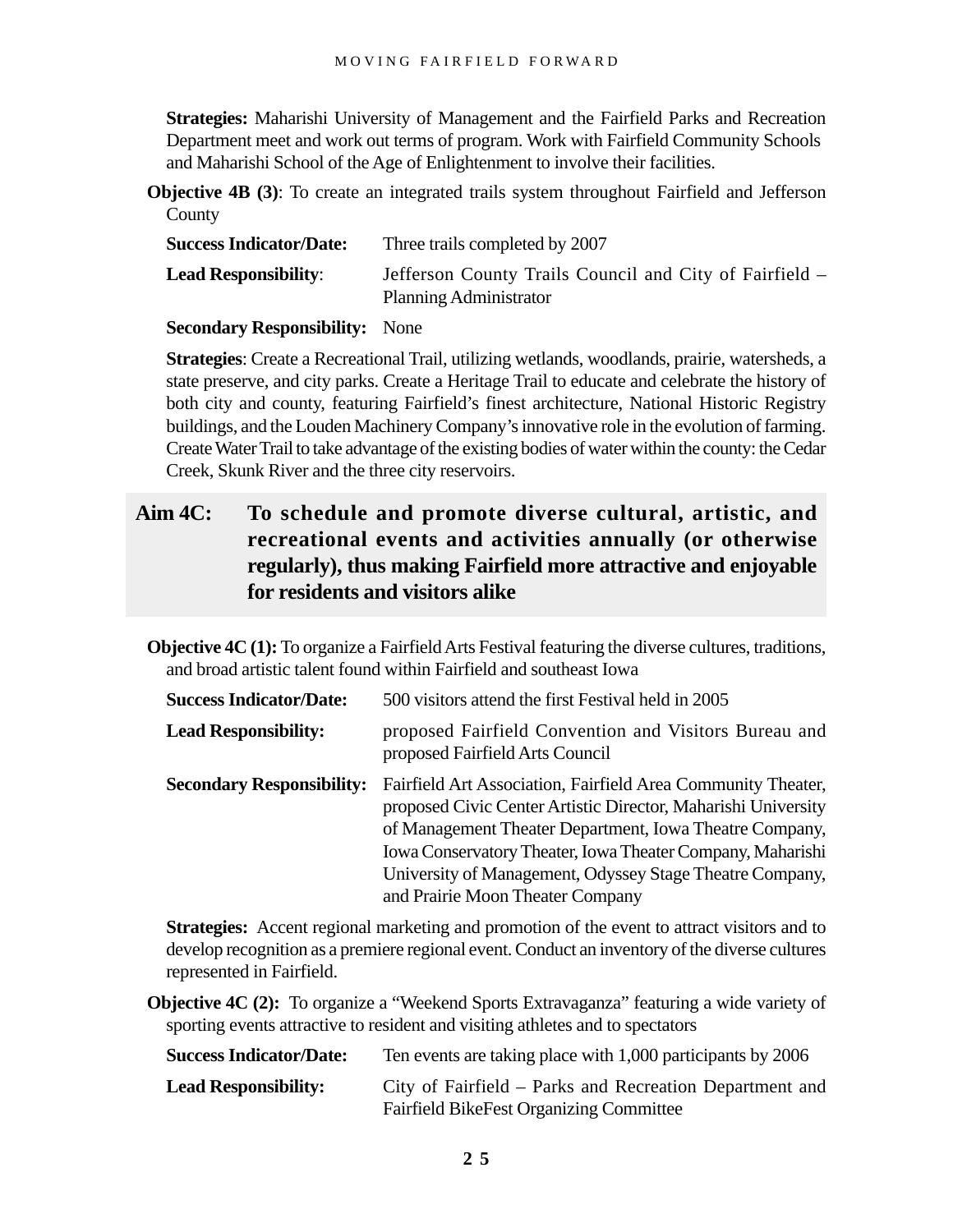**Secondary Responsibility:** Fairfield Golf and Country Club, area schools, Fairfield softball and baseball leagues, Jefferson County Trails Council, and director of proposed Convention and Visitors Bureau

**Strategies**: Build upon the already successful annual BikeFest. Events could include: bike races, walking marathons, golf tournaments, basketball, tennis, horse shows, and baseball/softball, running marathon, Frisbee golf, skeet, trap shoot, archery, and ultimate Frisbee

**Objective 4C (3):** To expand and promote Kiwanis Kids Day each fall

| <b>Success Indicator/Date:</b>                       | The first School Band Day is held in 2006 with ten bands                                                     |
|------------------------------------------------------|--------------------------------------------------------------------------------------------------------------|
|                                                      | participating by 2008; the first children's film festival is held in                                         |
|                                                      | 2006                                                                                                         |
| $\mathbf{I}$ and $\mathbf{D}$ concret $\mathbf{L}$ : | $U_{\text{reco}}$ $C_{\text{lab}}$ and $\Gamma_{\text{c}}$ $\mathcal{L}_{\text{a}}$ and $\Lambda_{\text{b}}$ |

**Lead Responsibility:** Kiwanis Club and Fairfield Band Aids

**Secondary Responsibility:** Fairfield High School Band

**Strategies**: Make Kiwanis Kids Day a bigger event, involving more kids and their parents. Organize an annual School Band Day, with regional bands invited to participate in the Kiwanis Kids Day Parade before a judged marching band competition in Trojan Stadium. Add a children's film festival. Expand to a full weekend of activities.

**Objective 4C (4):** To enhance and expand the Dodge Power Wagon Rally

| <b>Success Indicator/Date:</b> | Fifteen food vendors and increased public participation by |
|--------------------------------|------------------------------------------------------------|
|                                | 2004                                                       |
|                                |                                                            |

**Lead Responsibility:** Power Wagon Rally Board

**Secondary Responsibility:** Fairfield Area Chamber of Commerce

**Strategies:** Provide additional services such as food booths and live music.

**Objective 4C (5):** To organize an Annual Trails Festival

| <b>Success Indicator/Date:</b> | 500 participants attend the first year, 2005                                                    |
|--------------------------------|-------------------------------------------------------------------------------------------------|
| <b>Lead Responsibility:</b>    | <b>Jefferson County Trails Council</b>                                                          |
|                                | <b>Secondary Responsibility:</b> Jefferson County Conservation Board, City of Fairfield – Parks |
|                                | and Recreation Department, and Rotary                                                           |

**Strategies:** Include biking, walking, and running on Fairfield's extensive and growing trail system, increasing awareness of the trails and perhaps including, along the way, education on historic sites, wetland tours, and wildlife discussions.

**Objective 4C (6)**: To expand the Fairfield Farmers Market

| <b>Success Indicator/Date:</b> |  |  |  | Increase vendor participation by 50% per year through 2005 |
|--------------------------------|--|--|--|------------------------------------------------------------|
|--------------------------------|--|--|--|------------------------------------------------------------|

**Lead Responsibility:** Farmers Market Advisory Board

**Secondary Responsibility**: Fairfield Area Chamber of Commerce

**Strategies:** Add live music. Encourage sidewalk sales of crafts and other goods. Promote the Farmers Market regionally.

**Objective 4C (7):** To expand and promote "Live on the Square" summer series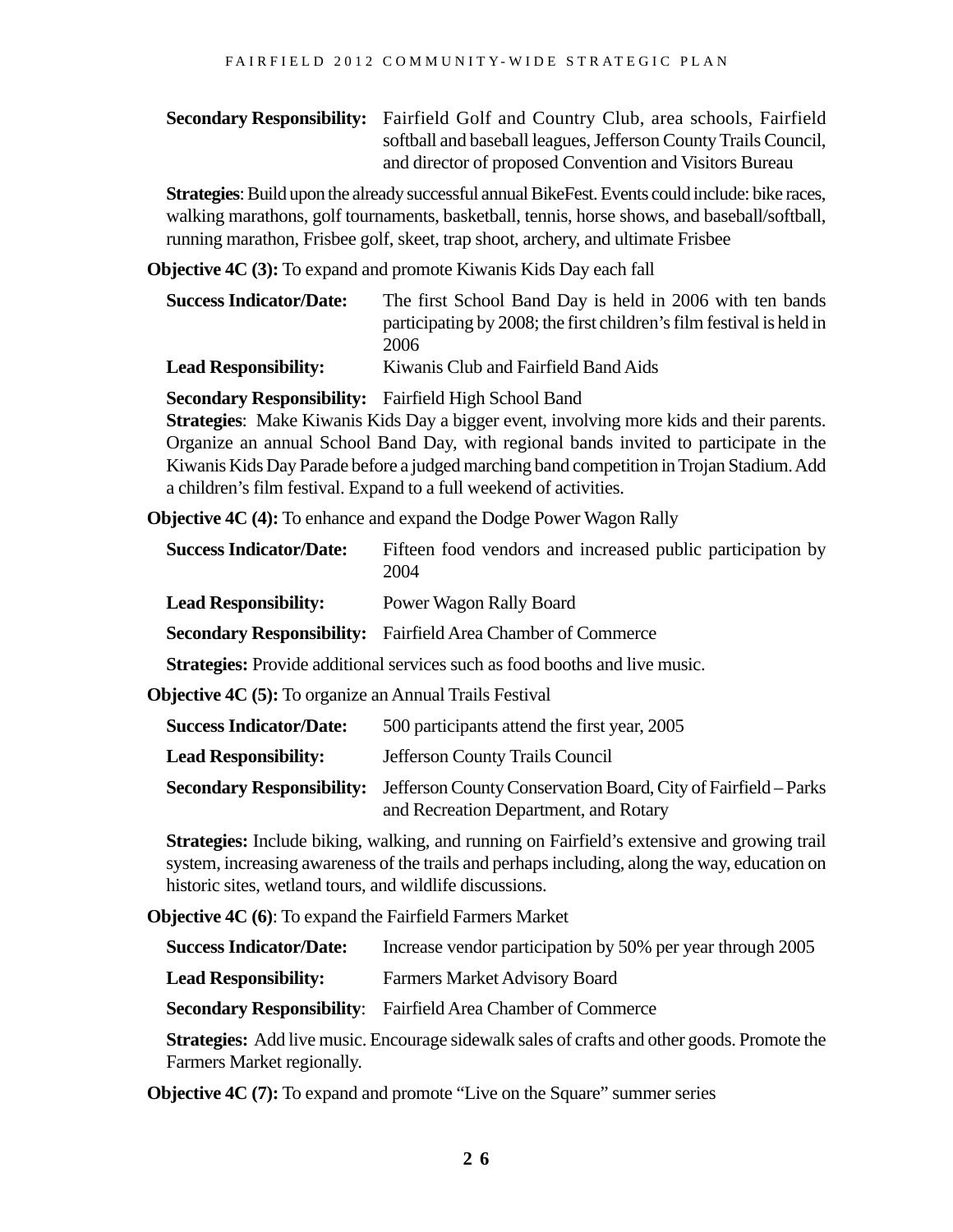#### MOVING FAIRFIELD FORWARD

| <b>Success Indicator/Date:</b> | Six concerts by 2003; first all-day event by 2006                                                                                |
|--------------------------------|----------------------------------------------------------------------------------------------------------------------------------|
| <b>Lead Responsibility:</b>    | City of Fairfield – Mayor's Office and Parks and Recreation<br>Department                                                        |
|                                | <b>Secondary Responsibility:</b> Fairfield Area Chamber of Commerce Events Committee,<br>proposed Convention and Visitors Bureau |

**Strategies:** Draw "name" bands, as well as local and regional talent. Promote the concerts regionally. Coordinate with evening retail hours, restaurant specials, and food, art, and craft vendors. Create one all-day event per year.

**Objective 4C (8):** To expand and promote "1st Friday Art Walks"

| <b>Success Indicator/Date:</b> | 5,000 attendees in 2003, increasing yearly thereafter; 100 artists<br>represented per quarter; 10% increase in sales of artwork per<br>month |
|--------------------------------|----------------------------------------------------------------------------------------------------------------------------------------------|
| <b>Lead Responsibility:</b>    | <b>ArtLife Society</b>                                                                                                                       |
|                                | <b>Secondary Responsibility:</b> Proposed Fairfield Arts Council and proposed Convention and<br><b>Visitors Bureau</b>                       |

**Strategies**: Draw regional and statewide artistic talent and promote the event throughout Iowa. Coordinate with evening retail hours, restaurant specials, and food and craft vendors. Schedule Art Walks in conjunction with other cultural events.

**Objective 4C (9)**: To organize an annual architectural tour of Fairfield

| <b>Success Indicator/Date:</b> | Annual tours to begin 2004                                                             |
|--------------------------------|----------------------------------------------------------------------------------------|
| <b>Lead Responsibility:</b>    | Jefferson County Historic Preservation Commission and<br>Maharishi Global Construction |
|                                | <b>Secondary Responsibility:</b> Proposed Convention and Visitors Bureau               |

**Strategies:** Create a registry of all historic homes and commercial buildings, and a registry of Maharishi Sthapatya Veda<sup>SM</sup> design homes and commercial buildings. Market the tour regionally. Create historic preservation awards for new restoration projects.

**Objective 4C (10)**: To organize Memorial Day Weekend at Chautauqua Park

| <b>Success Indicator/Date:</b> | Twenty-five vendors and performers plus 500 in attendance with |
|--------------------------------|----------------------------------------------------------------|
|                                | the first annual event held by 2008                            |
|                                |                                                                |

| <b>Lead Responsibility:</b> | <b>Rotary Club</b> |
|-----------------------------|--------------------|
|-----------------------------|--------------------|

**Secondary Responsibility:** none

**Strategies:** Highlights include a parade, children's carnival, food vendors, different musical groups at each shelter, and arts and crafts displays.

**Objective 4C (11):** To sponsor a Highway 34 Connecting Link Celebration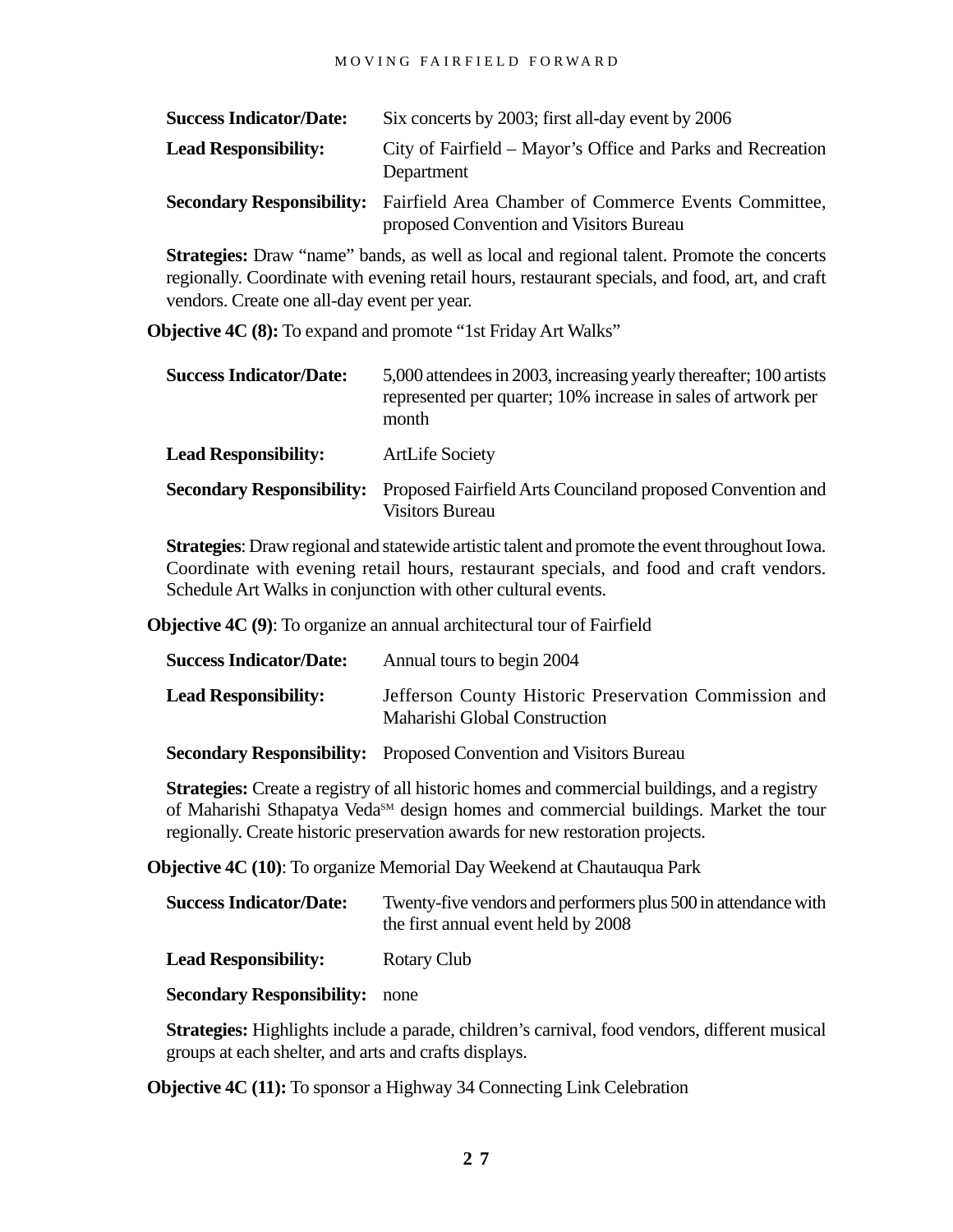**Success Indicator/Date:** The Celebration is held in 2007 with the participation of at least ten communities from along the Burlington to Des Moines Freeway

| <b>Lead Responsibility:</b> | Fairfield Area Chamber of Commerce, in consultation with the                                         |
|-----------------------------|------------------------------------------------------------------------------------------------------|
|                             | Iowa Department of Transportation and the Highway 34<br>Coalition                                    |
|                             | <b>Secondary Responsibility:</b> Proposed Convention and Visitors Bureau and Highway 34<br>Coalition |

**Strategies:** This should be a major event for a major accomplishment. The celebration could include features such as a parade with bands from each connected community, dignitaries, antique cars, solar-powered cars, antique to new tractors, and monster trucks.

# *GOAL 5: TO STRENGTHEN FAIRFIELD AS A CARING COMMUNITY*

Fairfield cherishes the warmth and neighborliness shown and experienced within the community. Residents enjoy safety and look for opportunities to help others in need. This goal seeks to preserve and enhance residents' well-being and the community's capacity and strategies for identifying and assisting individuals and groups in need.

Strengthening Fairfield as **a caring community** is vital because it:

- Provides a safe and respectful environment for residents to live and work.
- Cultivates an environment of neighbor helping neighbor.
- Positions the community to identify and prepare for future needs and challenges within the community.
- Recognizes the importance of accommodating the unique issues and interests within the local community, e.g. youth, elderly families, etc.
- Coordinates preventative wellness efforts with responsive healthcare.
- Raises the level of care provided within the community.
- Instills a sense of commitment to the "greater good" of the community.
- Creates diverse connections and networks among residents, which produce synergy for economic and community growth.
- Expands Fairfield's volunteer base and the number of individuals, businesses, and organizations uniting to achieve the vision for Fairfield's future.

## **Aim 5A: To strengthen and support our health, wellness, safety, and social services**

**Objective 5A (1):** To implement effective and comprehensive programs addressing substance abuse targeting Fairfield's youth and other at risk populations

| <b>Success Indictor/Date:</b> | Beginning in 2006, a decrease in cases of drug abuse, omvi, |
|-------------------------------|-------------------------------------------------------------|
|                               | and recidivism occurs over time                             |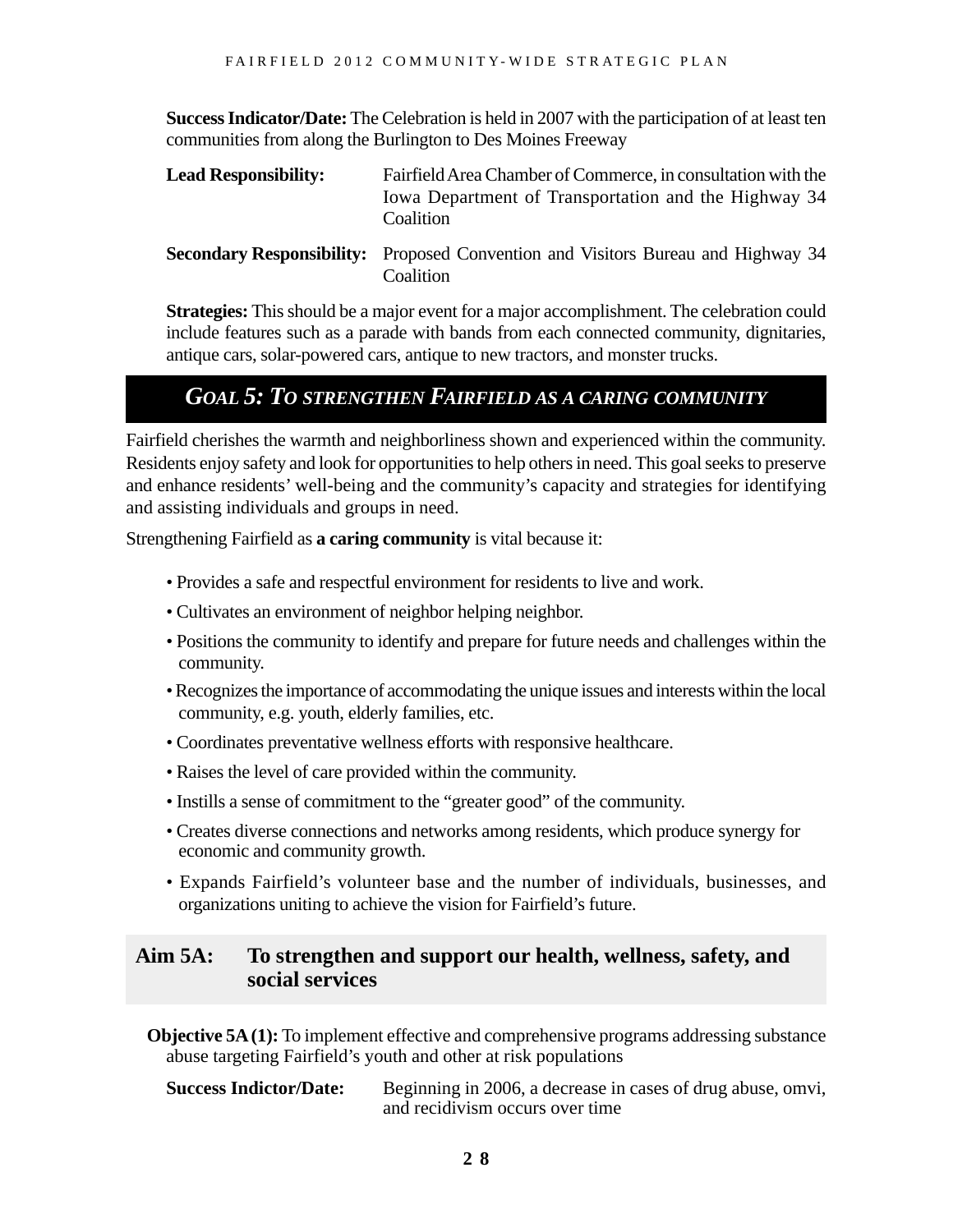| <b>Lead Responsibility:</b> | City of Fairfield Police Department |
|-----------------------------|-------------------------------------|
|-----------------------------|-------------------------------------|

**Secondary Responsibility:** Area schools and the Elks Club in consultation with the 8th Judicial District Probation Services

**Strategies:** Gather baseline information and determine what courses and programs should be offered.

**Objective 5A (2):** To provide an opportunity for additional flu vaccinations to low-income families

| <b>Success Indicator/Date:</b> | Increase the number of participants to 500 by 2004                                 |
|--------------------------------|------------------------------------------------------------------------------------|
| <b>Lead Responsibility:</b>    | Fairfield Medical Society and Jefferson County Public Health<br>Department (Nurse) |

**Secondary Responsibility:** Jefferson County Hospital Foundation

**Strategies:** Undertake fundraising annually to cover unmet need.

**Objective 5A (3):** To establish and coordinate a "Help a Neighbor Day" community-wide volunteer event, which provides opportunities for Fairfield residents to interact and care for each other

| <b>Success Indicator/Date:</b>   | The first annual event occurs in 2004 with a community-wide<br>representation of volunteers                                                                                          |
|----------------------------------|--------------------------------------------------------------------------------------------------------------------------------------------------------------------------------------|
| <b>Lead Responsibility:</b>      | Fairfield Area Ministerial Association, area houses of worship,<br>Habitat for Humanity, and Department of Human Services                                                            |
| <b>Secondary Responsibility:</b> | Jefferson County Council on Aging, City of Fairfield – City<br>Council, and the Student Governments at Fairfield High School<br>and the Maharishi School of the Age of Enlightenment |

**Strategies:** City Councilpersons coordinate for their wards; possibly coordinate with block parties.

**Objective 5A (4)**: To create an animal-control taskforce that will make recommendations to the Fairfield City Council, to the Jefferson County Board of Supervisors, and to the community at large

| <b>Success Indicator/Date:</b>   | The taskforce is created by 2003-2004 with recommendations<br>by $2004$              |
|----------------------------------|--------------------------------------------------------------------------------------|
| <b>Lead Responsibility:</b>      | City of Fairfield – City Council and Jefferson County Board of<br><b>Supervisors</b> |
| <b>Secondary Responsibility:</b> | Noah's Ark and Heavenly Pet Sanctuary in consultation with<br>veterinary clinics     |

**Strategies:** Appoint a broadly representative task force. Propose funding sources for implementing recommendations. Expand spay and neuter programs.

**Objective 5B (1):** To promote increased participation in local foster care programs, including new commitments for foster care homes and for the provision of amenities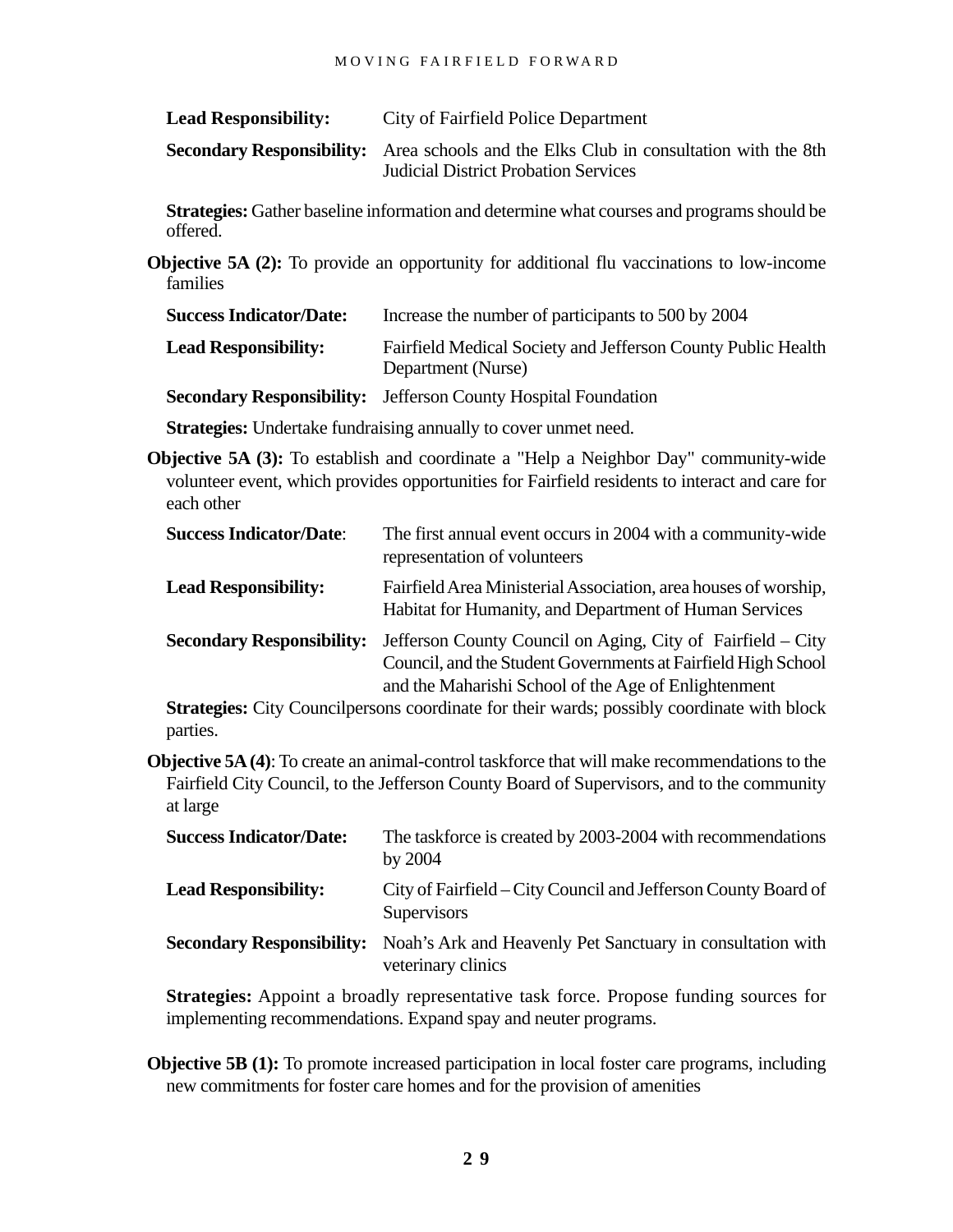| <b>Success Indicator/Date:</b>                           | Fourteen new homes are provided by 2004 serving 25 children;                                     |
|----------------------------------------------------------|--------------------------------------------------------------------------------------------------|
|                                                          | a new program exists providing important transitional amenities                                  |
| <b>Lead Responsibility:</b>                              | Fairfield Ministerial Association, in consultation with the Iowa<br>Department of Human Services |
| <b>Secondary Responsibility:</b> Local houses of worship |                                                                                                  |

**Strategies:**Implement a promotional plan to recruit new foster caregivers. Provide amenities such as luggage, toiletries, stationery, and stuffed toys.

### **Aim 5B: To expand opportunities to support families and youth**

**Objective 5B (2):** To facilitate the reunification of qualified caregiver families who have a child/children in foster care

| <b>Success Indicator/Date:</b> | Identify a lead organization by 2004; reduce by 50% the  |
|--------------------------------|----------------------------------------------------------|
|                                | number of children waiting for reunification by 2005     |
| <b>Lead Responsibility:</b>    | City of Fairfield – Mayor, in consultation with the Iowa |
|                                | Department of Human Services                             |

**Secondary Responsibility:** Fairfield Area Ministerial Association

**Strategies:** Identify an appropriate organization to lead in the effort. Raise funds to cover unmet need for funds for hair analysis of those needing drug testing.

**Objective 5B (3):** To expand mentoring programs, which provide direction, help, and support for the development of Fairfield's youth

| <b>Success Indicator/Date:</b> | Triple the number of students being mentored by 2006                                                                                                                              |
|--------------------------------|-----------------------------------------------------------------------------------------------------------------------------------------------------------------------------------|
| <b>Lead Responsibility:</b>    | The Counselors and Administration of Fairfield Community<br>Schools and Maharishi School of the Age of Enlightenment, in<br>consultation with Iowa State Bank and the Rotary Club |
|                                | <b>Secondary Responsibility:</b> Retired teachers and community service clubs including Elks,<br>Lions, Kiwanis, Jaycees, and Optimists                                           |

**Strategies:** Inventory current mentoring programs and determine the number of youth served. Promote the program to inspire other organizations to become involved.

**Objective 5B (4):** To encourage student interaction in local civic organizations, businesses, and community programs

| <b>Success Indicator/Date:</b>   | Organizations are reporting increased student involvement by<br>Program by 2004; beyond then, provide places for all area<br>students who wish to participate |
|----------------------------------|---------------------------------------------------------------------------------------------------------------------------------------------------------------|
| <b>Lead Responsibility:</b>      | Fairfield Community Schools, Maharishi School of the Age of<br>Enlightenment, and Rotary Club                                                                 |
| <b>Secondary Responsibility:</b> | Fairfield Area Chamber of Commerce and civic organizations                                                                                                    |

**Strategies:** Create student membership or ex officio positions within civic organizations. Enhance current job shadow program. Recruit additional businesses to participate.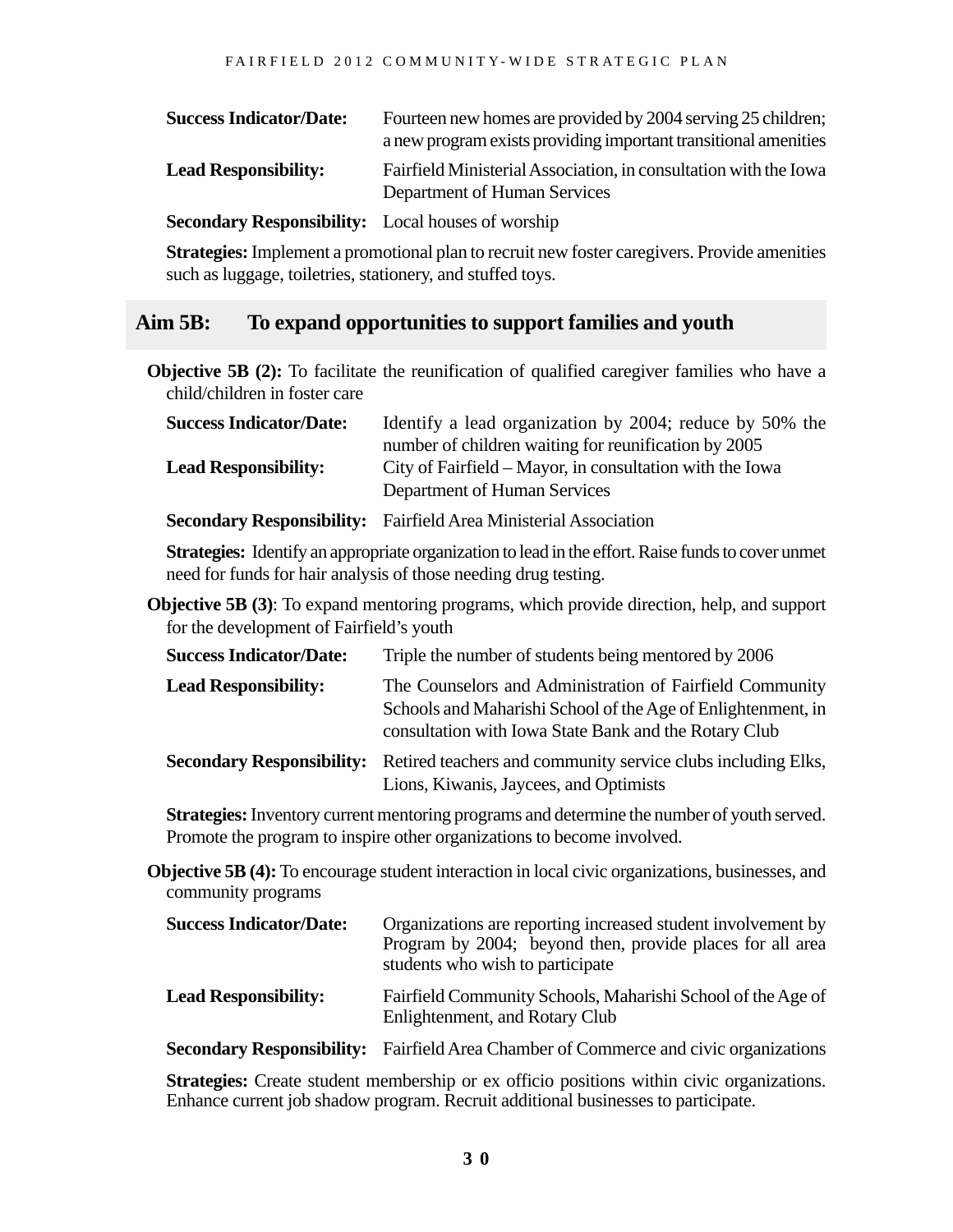**Objective 5B (5):** To create a Youth Council to educate youth on local government issues and provide leadership training

| <b>Success Indicator/Date:</b> | Form Youth Council by 2004                                                                                       |
|--------------------------------|------------------------------------------------------------------------------------------------------------------|
| <b>Lead Responsibility:</b>    | City of Fairfield – Mayor's Office                                                                               |
|                                | <b>Secondary Responsibility:</b> City of Fairfield – City Administrator, area high school<br>government teachers |

**Strategies:**Consult with area government teachers regarding the formation of the council and the selection process. Appoint an official from city government to supervise and work as a liaison to the City Council. Develop guidelines for the Youth Council including a mission statement, operating procedures including appropriate adult supervision, and a structure for interaction with elected officials. Present an ordinance to the City Council to form the Youth Council.

**Objective 5B (6):** To provide a safety net for children, which helps ensure that all local children are equipped with the school supplies necessary for peak academic performance **Success Indicator/Date:** Supplies provided by 2004 to children who need them

| <b>Lead Responsibility:</b> | Republican Women, in consultation with SIEDA (Southern)     |
|-----------------------------|-------------------------------------------------------------|
|                             | Iowa Economic Development Association) and the Post Office; |
|                             | Parent-Teacher groups; and school counselors                |

**Secondary Responsibility:** School principals

**Strategies:** Raise \$3,750 annually for art and school supplies, backpacks, etc. Create and publicize drop-off centers for donated supplies. Implement an adopt-a-child program.

**Objective 5B (7):** To increase the availability of affordable quality childcare, including special needs childcare in Fairfield

| <b>Success Indicator/Date:</b> | The childcare need in Fairfield is met by 2008                                                                                                                                                                     |
|--------------------------------|--------------------------------------------------------------------------------------------------------------------------------------------------------------------------------------------------------------------|
| <b>Lead Responsibility:</b>    | City of Fairfield – City Council Economic Development<br>Committee and Fairfield Area Chamber of Commerce, in<br>consultation with Area Education Agency and the Governor's<br>Council on Developmental Disability |
|                                | <b>Secondary Responsibility:</b> Community Child Care Center Board, City of Fairfield – Day                                                                                                                        |

Care Coordinator, and Maharishi School of the Age of Enlightenment **Strategies:** Inventory currently available certified childcare. Survey unmet childcare needs.

Meet with and involve existing childcare providers.

**Objective 5C (1):** To increase the availability and variety of options for affordable senior housing

| <b>Success Indicator/Date:</b> | Identify a developer for additional assisted living and other<br>affordable senior housing options by 2004 |
|--------------------------------|------------------------------------------------------------------------------------------------------------|
| <b>Lead Responsibility:</b>    | Fairfield Economic Development Association and Fairfield<br>Area Chamber of Commerce                       |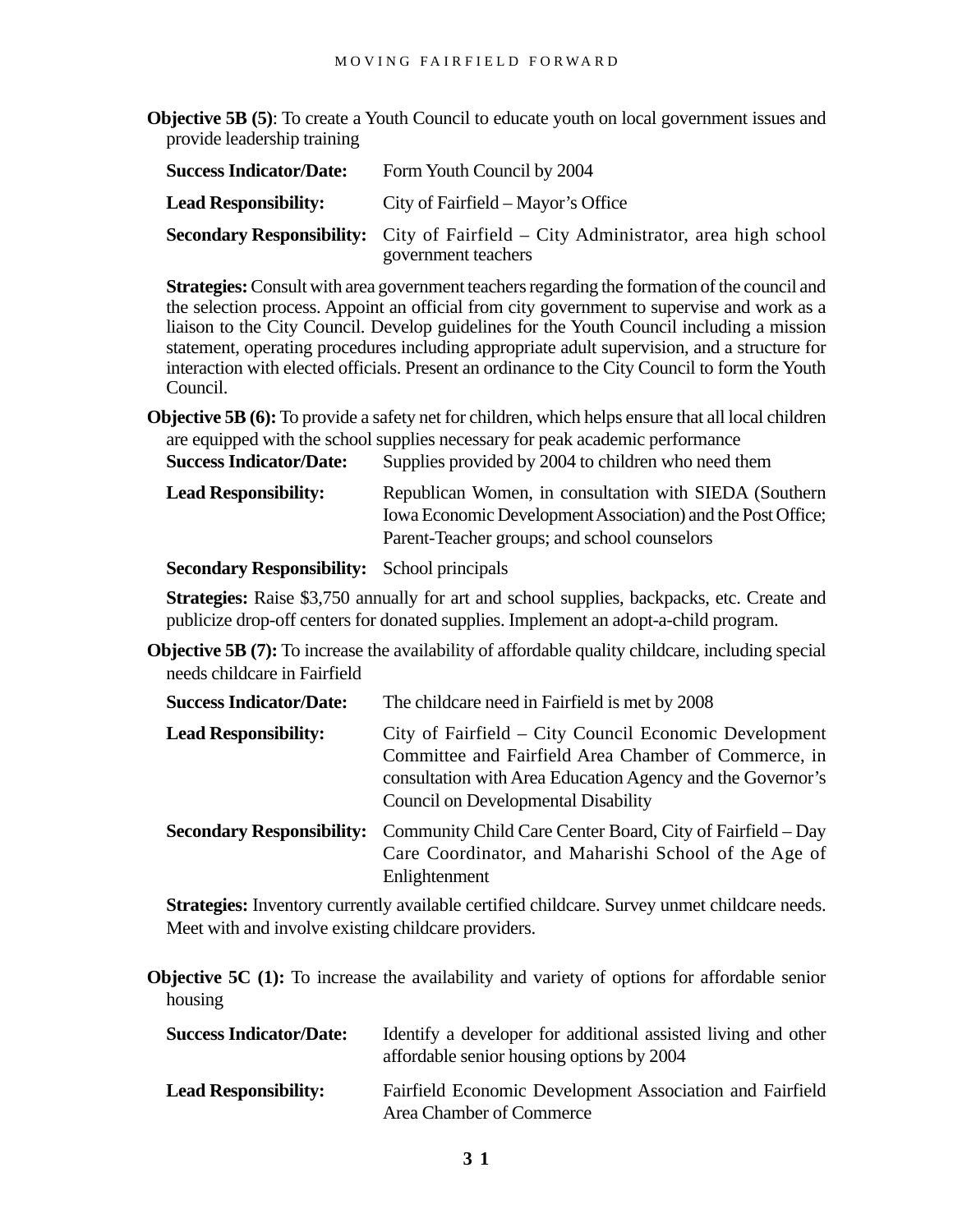**Secondary Responsibility:** Jefferson County Agency on Aging and City of Fairfield – City Council Economic Development Committee

**Strategies**: Update needs assessment from the previous housing survey.

## **Aim 5C: To meet the needs of and expand the opportunities for our senior population**

**Objective 5C (2):** To determine the need for adult daycare services and provide daycare in existing or new facilities

| <b>Success Indicator/Date:</b> | Needs assessment is completed by 2006                                                                         |
|--------------------------------|---------------------------------------------------------------------------------------------------------------|
| <b>Lead Responsibility:</b>    | Jefferson County Agency on Aging                                                                              |
|                                | <b>Secondary Responsibility:</b> Nelson Nursing Home, Parkview Care Center, and<br>Sunnybrook Assisted Living |

**Strategies:** Inventory currently available adult daycare. Survey unmet needs. Meet with potential adult daycare providers. Nursing homes and assisted living facilities might provide programs and respite care.

## **Aim 5D: To provide opportunities to strengthen community connectedness**

**Objective 5D (1):** To bring residents together to interact and get to know each other

| <b>Success Indicator/Date:</b> | Hold $10 - 20$ annual parties by 2004                                                                                    |
|--------------------------------|--------------------------------------------------------------------------------------------------------------------------|
| <b>Lead Responsibility:</b>    | Service Clubs (Elks, Lions, Rotary, Kiwanis, Jaycees, and<br>Optimists) and Maharishi University of Management Office of |
|                                | <b>Public Affairs</b>                                                                                                    |

**Secondary Responsibility:** Fairfield Ministerial Association and homeowner's associations

**Strategies:** Organize an ongoing series of Fairfield block and neighborhood parties, enlisting 10 – 20 individuals to organize their respective areas. Create an annual job exchange program. Organize regular "town/gown events" such as desserts prior to campus theatrical and other events. Organize regular neighborhood cleanup campaigns. Organize community "Olympics."

**Objective 5D (2):** To welcome and integrate newcomers into the community, creating a sense of familiarity and connectedness

| <b>Success Indicator/Date:</b> | An ongoing program is in operation by 2004                                                                               |
|--------------------------------|--------------------------------------------------------------------------------------------------------------------------|
| <b>Lead Responsibility:</b>    | City of Fairfield – Planning Department                                                                                  |
|                                | <b>Secondary Responsibility:</b> Fairfield Area Chamber of Commerce, Maharishi University<br>of Management, and 8000 Now |

**Strategies:** Distribute community information to newcomers at City Hall. Create a "Welcome" page on the City Web site. Arrange for monthly newspaper subscriptions for newcomers.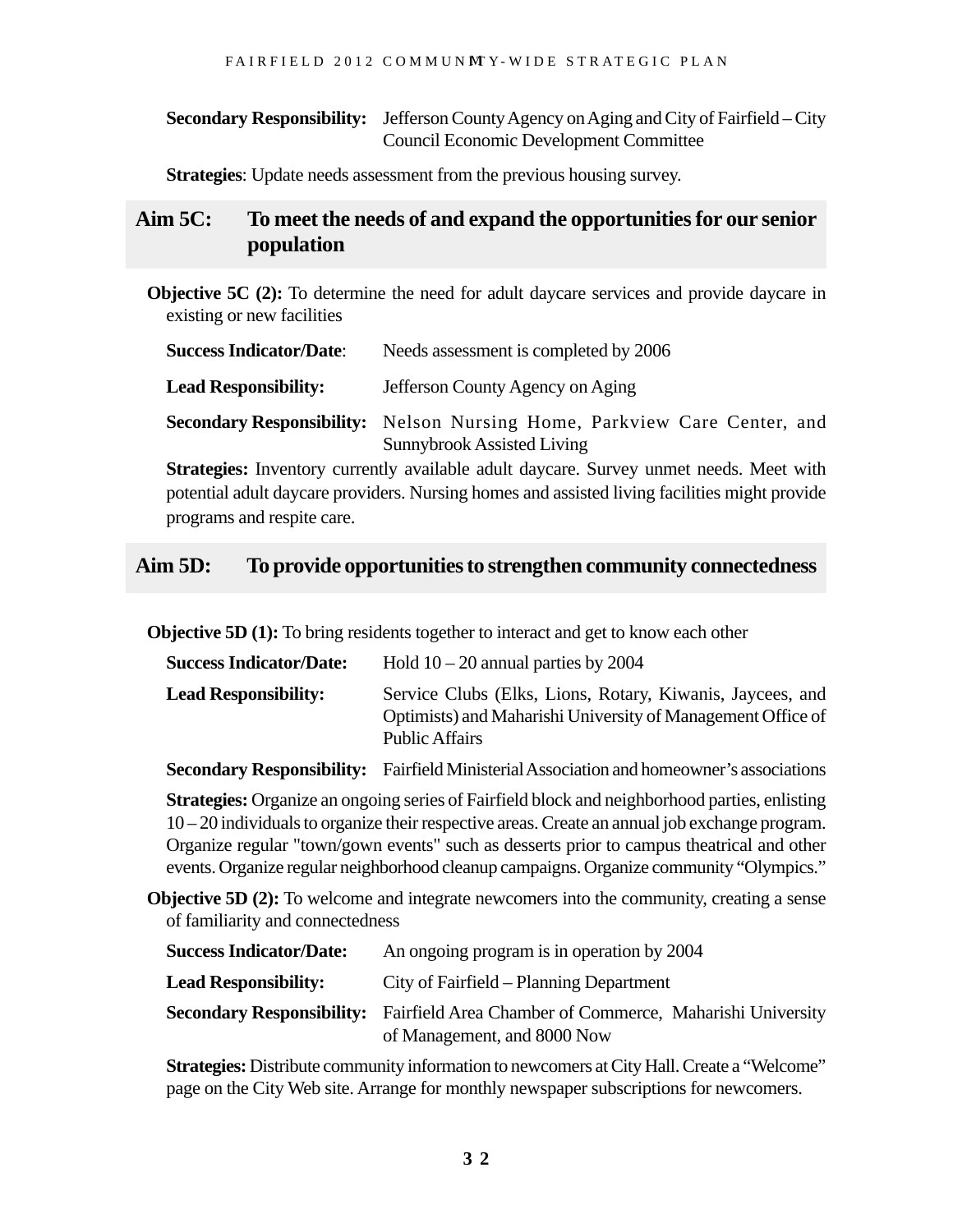**Objective 5D (3):** To provide opportunities for students and teachers from public and private schools o interact

| <b>Success Indicator/Date:</b> | Two educational/cultural events sponsored by Fairfield<br>Community Schools and Maharishi School of the Age of<br>Enlightenment by 2004 |
|--------------------------------|-----------------------------------------------------------------------------------------------------------------------------------------|
| <b>Lead Responsibility:</b>    | Maharishi School of the Age of Enlightenment, Fairfield<br><b>Community Schools</b>                                                     |

#### **Secondary Responsibility:** none

**Strategies:** Cooperatively organize joint community projects, such as art projects to decorate the community, musical events, science or other classes, events held at neutral locations, and events sponsored and promoted by local businesses.

**Objective 5D (4):** To create a clearinghouse to recruit and coordinate community volunteers who wish to donate their time to community projects

| <b>Success Indicator/Date:</b>   | Volunteer information is available to civic organizations and<br>community projects by 2005                                                          |
|----------------------------------|------------------------------------------------------------------------------------------------------------------------------------------------------|
| <b>Lead Responsibility:</b>      | City of Fairfield – Beautification Commission                                                                                                        |
| <b>Secondary Responsibility:</b> | Service Clubs (Elks, Lions, Rotary, Kiwanis, Jaycees, and<br>Optimists), Fairfield Area Chamber of Commerce, and Fairfield<br>area houses of worship |

**Strategies:** Organize a Service Club Presidents Committee, or unified working group. Create a registry of volunteers and criteria for eligibility of projects to participate. Create a Web page on the city's Web site to promote the program, register volunteers, and list projects for which volunteers are needed. Provide awards for outstanding volunteerism.

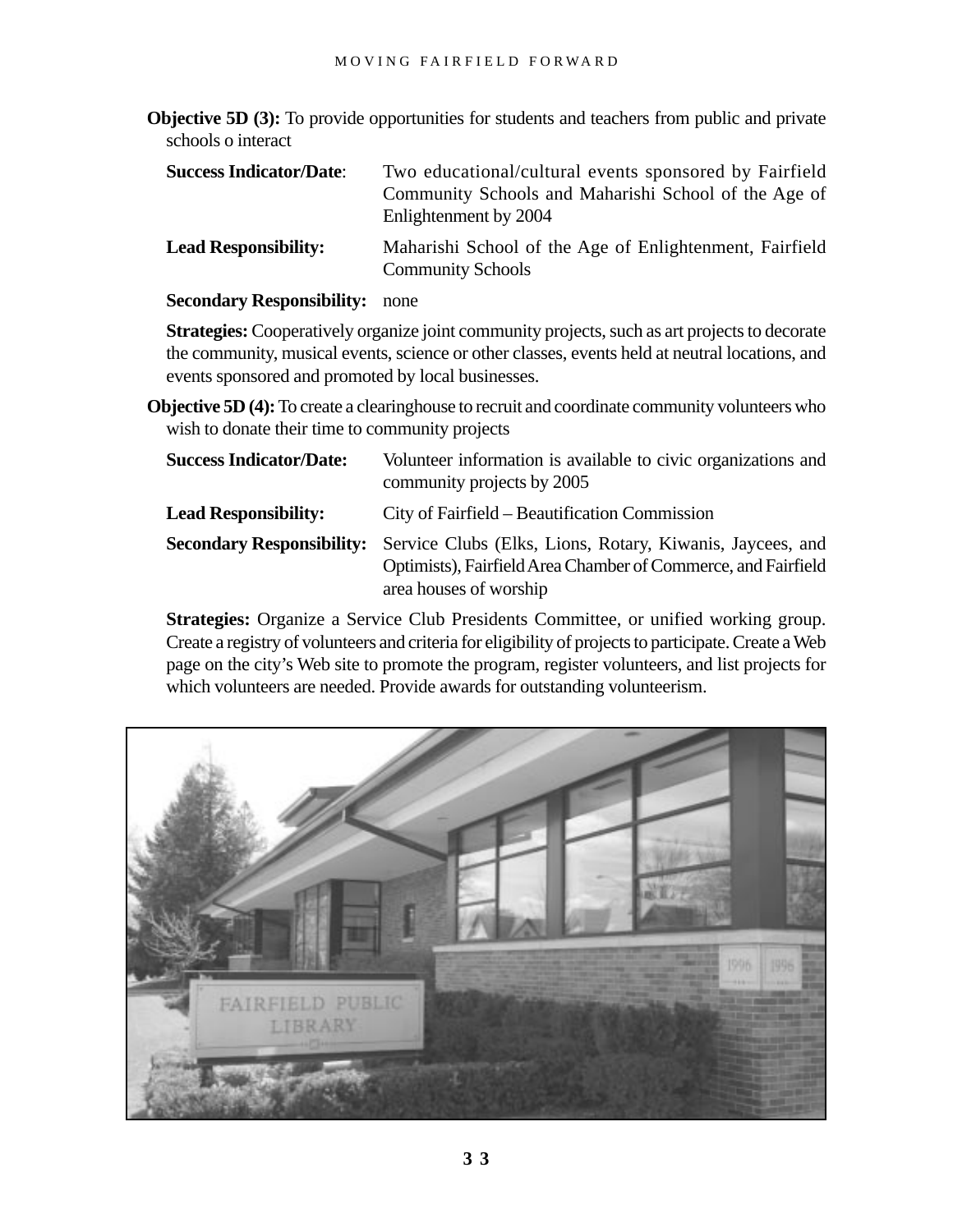# **GOING FORWARD**

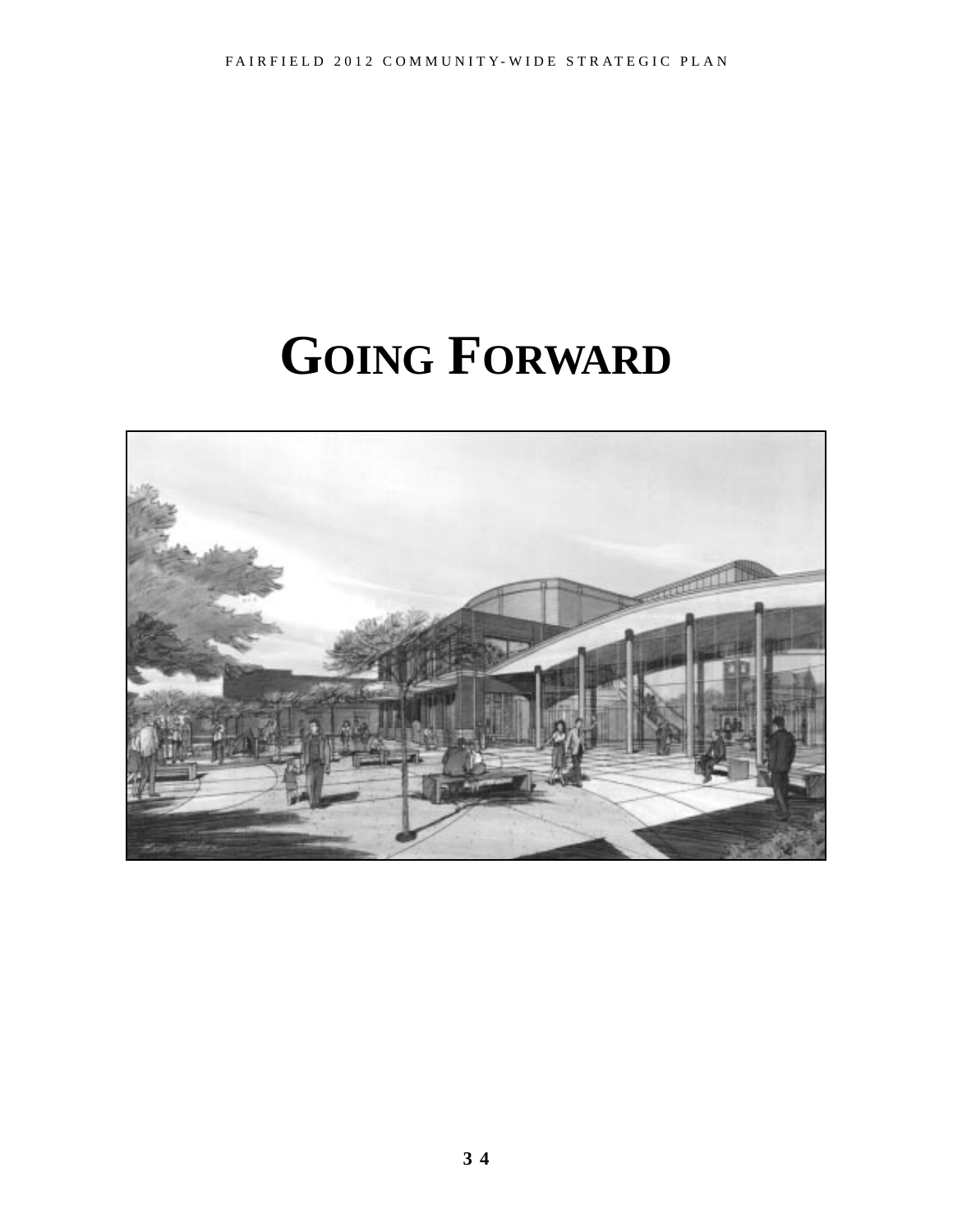# **LEADING INTO THE FUTURE**

Implementing Fairfield's Community-Wide Strategic Plan and achieving the vision for Fairfield will require broad based commitment, dedication, and community spirit. The plan's true success will be the concrete accomplishments it sparks. Individuals and organizations throughout Fairfield working together will create this success. For this to happen, we need to think creatively, form new relationships, and assume new responsibilities.

**"Lead Responsibility"** organizations and groups have agreed to accept the primary responsibility to coordinate the implementation of particular objectives in the plan. As lead organizations move forward in fulfilling each objective, they shall maintain regular communication with the Fairfield Strategic Planning Commission.

**"Secondary Responsibility"** organizations and groups have agreed to serve as active partners in the plan, working with lead organizations to fulfill particular objectives.

The following organizations have endorsed the plan and agreed to provide leadership over the next ten years.

Abundance EcoVillage ArtLife Society Beatbox Central Valley Bank City of Fairfield City of Fairfield – Beautification Commission City of Fairfield – Parks and Recreation Department City of Fairfield – Planning and Zoning Commission City of Fairfield – Police Department City of Fairfield – Tree Enhancement Committee City of Fairfield – Jobs Committee City of Fairfield – Day Care Coordinator Community Child Care Center Board Elks 1192 Fairfield Area ASA Softball Senior League Fairfield Area Chamber of Commerce Fairfield Area Community Theater Fairfield Art Association Fairfield Babe Ruth

Fairfield Ballet Fairfield Band Aids Fairfield BikeFest Fairfield Community Education Association Fairfield Community Schools Fairfield Concert Association Fairfield Dance Company Fairfield Eagles Club Fairfield Economic Development Association Fairfield Entrepreneurs Association Fairfield Farmers Market Advisory Board Fairfield Golf and Country Club Fairfield Jaycees Fairfield Kiwanis Club Fairfield Lions Club Fairfield Medical Society Fairfield Optimist Club Fairfield Public Access Television Fairfield Public Library Fairfield Rotary Club Fairfield Senior Citizen Center Fairfield Soccer Association First National Bank in Fairfield Habitat for Humanity Heavenly Pet Sanctuary Indian Hills Community College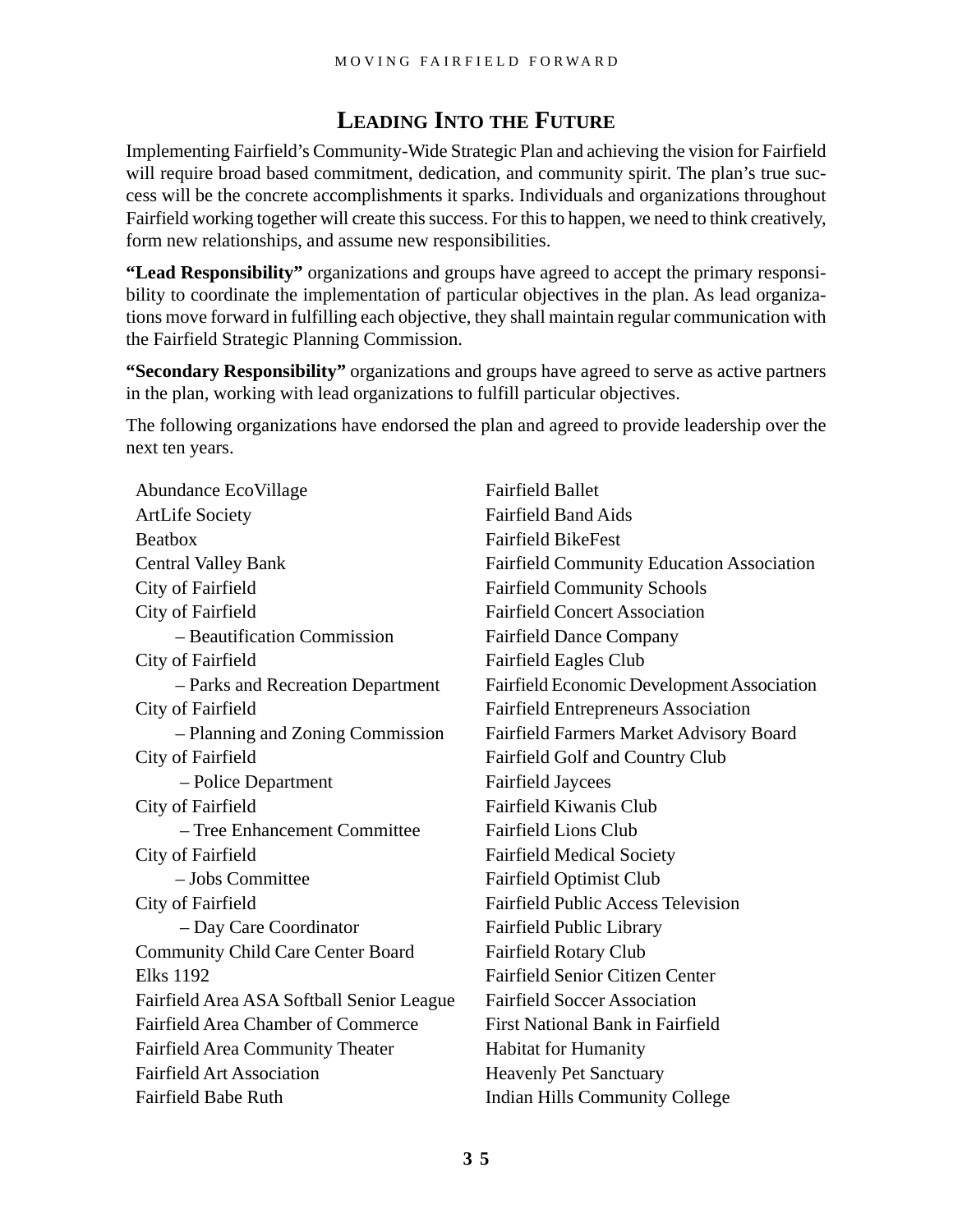Iowa Conservatory Theatre Iowa State Bank Iowa Theatre Company Iowa Wesleyan College Jefferson County Board of Supervisors Jefferson County Civic Center Board Jefferson County Conservation Board Jefferson County Department of Human Services Jefferson County Extension Service Jefferson County Historic Preservation Commission Jefferson County Hospital Foundation Jefferson County Public Health Nursing Jefferson County Trails Council KMCD/KICK-96 Libertyville Savings Bank Maharishi Global Construction

Maharishi School of the Age of Enlightenment Maharishi University of Management M.U.M. Eco-Fair Board M.U.M. Permaculture Club Nelson Nursing Home Noah's Ark Odyssey Stage Theatre Company Parkview Care Center Power Wagon Board Prairie Moon Theater Company Republican Women SEMCO Sierra Club–Leopold Group SunnyBrook Assisted Living 8000 Now 8th Judicial District Juvenile Court Services

# **MAINTAINING OUR COURSE**

While the unveiling of Fairfield's Community-Wide Strategic Plan caps a highly productive year of dedicated planning by the community and the Commission, it also signals that our actual work is about to begin. Lead and secondary organizations should carefully incorporate strategic plan objectives for which they have responsibility into their own organizational programs, developing detailed action plans to achieve each objective.

Akey role of the Fairfield Strategic Planning Commission will be to stay in touch with lead organizations, to follow their progress in implementing the plan's objectives, and to communicate the progress to the community. The Commission will also regularly update the strategic plan and identify when another full strategic plan should be developed.

# **Evaluating Our Plan and the Direction of Our Community**

Over the next several years, it will be beneficial for the Commission and the public to evaluate the implementation of the plan and the ongoing direction of our community. This evaluation can be done using questions based on the plan's eight Cornerstone Values.

Each series of questions presented below challenges the community to take full advantage of its potential and to achieve its vision. The answers to these questions may provide useful feedback about how we need to revise or to reinforce the plan's goals, aims, and objectives throughout the next ten years. The questions also may prompt additional ideas to be included in strategic plan updates or revisions.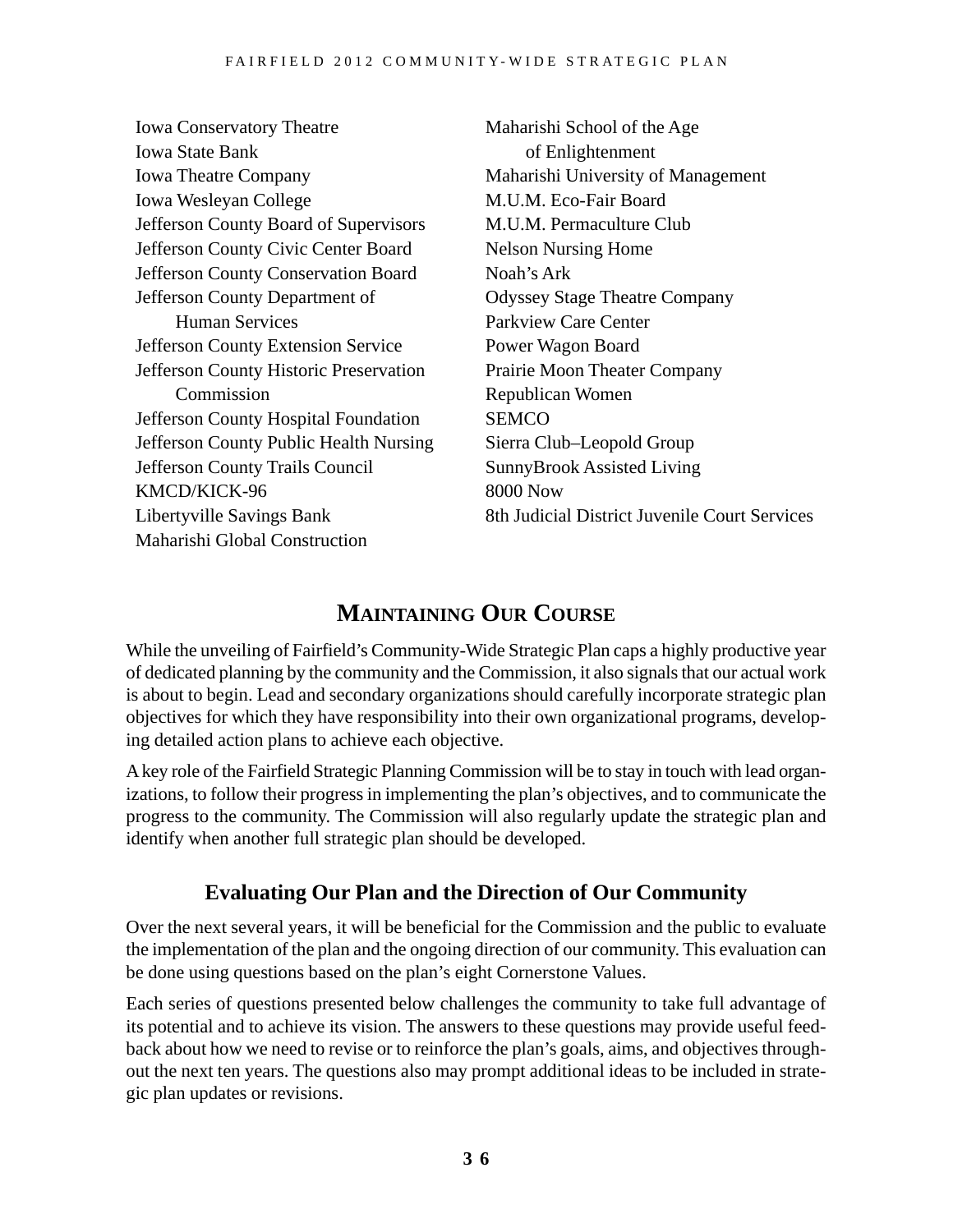*How can we determine if our community-wide efforts to implement this plan are* advancing *harmony and respect, and ensuring that this value is a real, concrete cornerstone of our community?*

- In what ways are people in Fairfield friendlier to each other and outsiders than they were in 2002?
- How has awareness, understanding and appreciation of differences among individuals and groups in Fairfield increased?
- How is this demonstrated?
- How have residents come together, accepted, and creatively used their differences?
- How could Fairfield benefit from more cooperation among individuals and organizations, and how can this be achieved?
- What demonstrates that residents value and respect Fairfield's history, traditions, and heritage?
- How have residents become more tolerant and sensitive to needs, interests, and opinions of others?
- How is it demonstrated that cordial openness and candor are hallmarks of the community?
- How are people from different backgrounds taking advantage of new opportunities to forge new relationships and friendships?
- In what ways is the community working together to achieve its shared vision for the future?

### *How can we determine if our community-wide efforts to implement this plan are advancing our economic strength and vitality, and ensuring that this value is a real, concrete cornerstone of our community?*

- In what ways is Fairfield an economically thriving community, with a wealth of economic opportunities for business, industry, and prospective workers?
- How can Fairfield's industrial and economic base be further diversified to create economic stability and strength?
- How is Fairfield aggressively pursuing opportunities to expand its economy into global markets?
- How do Fairfield's businesses cultivate and capitalize on area residents' strong work ethic?
- What steps are being taken to ensure that Fairfield's work force has the education and skills needed by local employers?
- How have wages and household incomes in Fairfield changed since 2002?
- How have Fairfield's assessed valuation and tax revenues changed since 2002?
- What public and private investments have been made since 2002 to competitively position Fairfield for economic growth?
- What access to venture capital and to other business development resources do new businesses have in Fairfield? How can this be improved?
- In what ways are Fairfield's downtown and local retail economy being revitalized?

### *How can we determine if our community-wide efforts to implement this plan are advancing education, and ensuring that this value is a real, concrete cornerstone of our community?*

- What are Fairfield's standards for education?
- In what ways, if any, should Fairfield's educational expectations be higher?
- What new steps have been taken to promote excellence in Fairfield's schools?
- How have educational opportunities in Fairfield advanced since 2002?
- How does Fairfield challenge residents of all ages to reach their full educational potential?
- How easily available within the community are opportunities for lifelong learning?
- In what new ways is good citizenship being promoted by Fairfield's schools and universities?
- How are students participating more actively in civic affairs?
- How are all residents expressing developing qualities of good citizenship?
- How does Fairfield promote tolerance and equality within the community?

#### *How can we determine if our community-wide efforts to implement this plan are advancing preservation of small town life, and ensuring that this value is a real, concrete cornerstone of our community?*

- In what ways do neighborliness and friendliness prevail throughout the entire community?
- How do Fairfield's residents and businesses show that they cooperate with and care about each other?

• How can they be improved?

• In what new ways does our community assist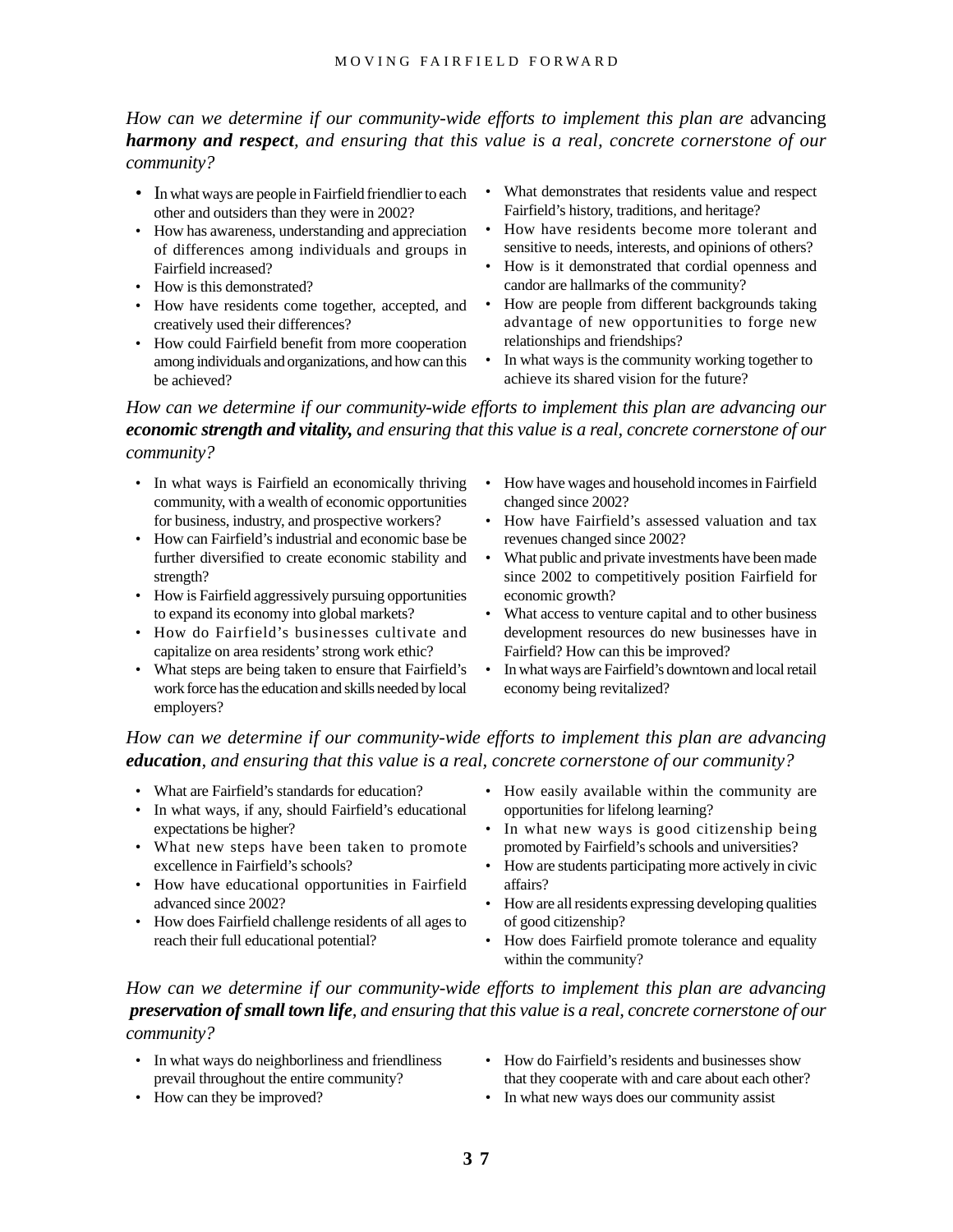individuals in need, both philanthropically and publicly?

• How safe and secure do Fairfield's residents feel?

• How does Fairfield encourage close-knit families,

*How can we determine if our community-wide efforts to implement this plan are advancing cultural richness, arts, and recreation, and ensuring that this value is a real, concrete cornerstone of our community?*

- What new key cultural, artistic, and recreational events have been organized, and what existing events have been expanded?
- How do residents participate in and enjoy a variety of cultural and recreational activities and new experiences? How many visitors do these events draw to Fairfield?
- In what ways does Fairfield offer entertainment for all ages, economic levels, and varied interests of the community?
- What can be done to better incorporate Fairfield's wealth of existing and potential artistic talent into the community?
- What new sports and recreation facilities and resources are being developed?
- How is the use of Fairfield's parks and trails being expanded?
- How do cultural richness, arts, and recreation impact the local economy?
- How can Fairfield better showcase its cultural richness, arts, and recreational assets?

• How does public policy in Fairfield reflect

• In what ways is information about environmentally sustainable practices being promoted both to Fairfield's residents and by the Fairfield community

environmentally sound practices?

to a wider geographical area?

#### *How can we determine if our community-wide efforts to implement this plan are advancing our natural environment, and ensuring that this value is a real, concrete cornerstone of our community?*

- How do residents demonstrate creative stewardship of our natural resources and respect for the land?
- What has been done to ensure that Fairfield's air, water, and soil are clean and healthy?
- How can we improve our community by relying on renewable resources?
- How has Fairfield benefited from local efforts to

*How can we determine if our community-wide efforts to implement this plan are advancing beautification, and ensuring that this value is a real, concrete cornerstone of our community?*

- How have beautification efforts in Fairfield improved the community's image?
- What more can be done to improve the attractiveness of Fairfield and how can these efforts be sustained?
- In what ways do residents take pride in showing off our community?
- What changes would prompt residents to take even more pride in our City?
- In what ways are consistent, attractive design and
- architectural standards being instituted in Fairfield? In what ways do orderliness and continuity
- characterize the overall appearance of Fairfield?
- How can this be improved?

conserve energy?

• How has Fairfield used the need to beautify the community as an opportunity to expand civic involvement and volunteerism?

*How can we determine if our community-wide efforts to implement this plan are advancing our unique identity and reputation, and ensuring that this value is a real, concrete cornerstone of our community?*

- How can Fairfield's unique identity be described?
- How can it be enhanced?
- What evidence is there that our community values and respects our diverse population and the contribution it makes to Fairfield's unique identity?
- How clearly do residents recognize the impact and influence that their actions and decisions have on the community's reputation?
- In what ways do residents genuinely take pride in Fairfield?

• How has Fairfield enhanced its respect for tradition, and its appreciation of our rich heritage?

strong neighborhoods, and a sense of belonging

within the entire community?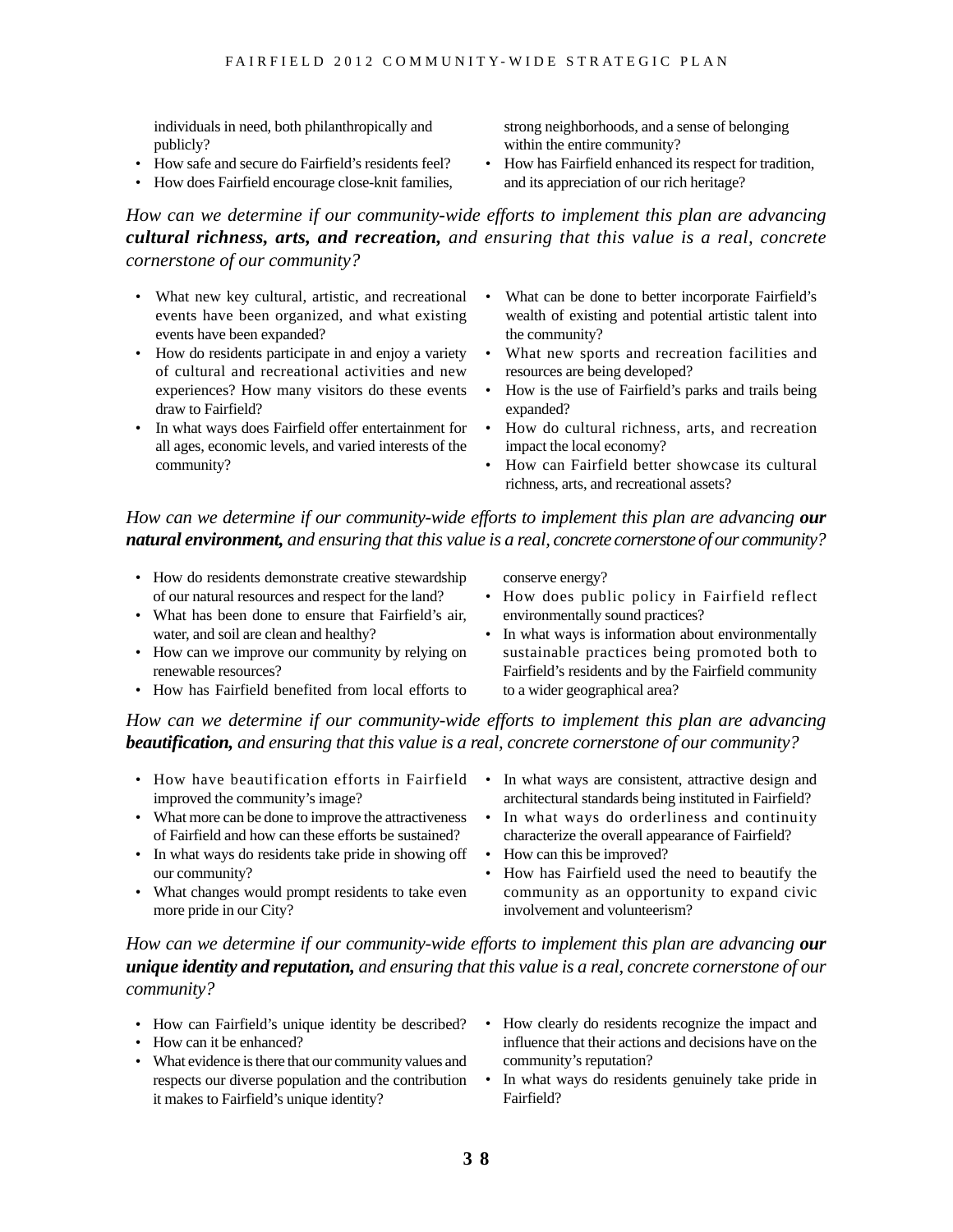- How can we improve civic pride?
- What is the reputation and image of Fairfield outside of the community?
- Has Fairfield sought this reputation, or is it largely a result of external labeling?
- What economic benefits can be attributed to

Fairfield's unique identity and reputation?

- How can we use our unique identity and reputation to promote Fairfield?
- How is tourism impacted by Fairfield's identity and reputation?

### **Taking Pride in Accomplishment**

In addition to plan updates, it will also be essential to recognize and celebrate accomplishments as they occur. Recognition helps to maintain enthusiasm and pride in our progress toward the community-wide vision, and to energize responsible organizations. Press releases, press conferences, public service announcements, awards, recognition events—all of these signal success, express appreciation to those who have worked hard to achieve objectives, and refocus the community on the merits of adopting and implementing the strategic plan as their own.

**The Fairfield Community-Wide Strategic Planning Commission would like to express it deep appreciation to the following financial institutions for making the publication of this plan possible.**

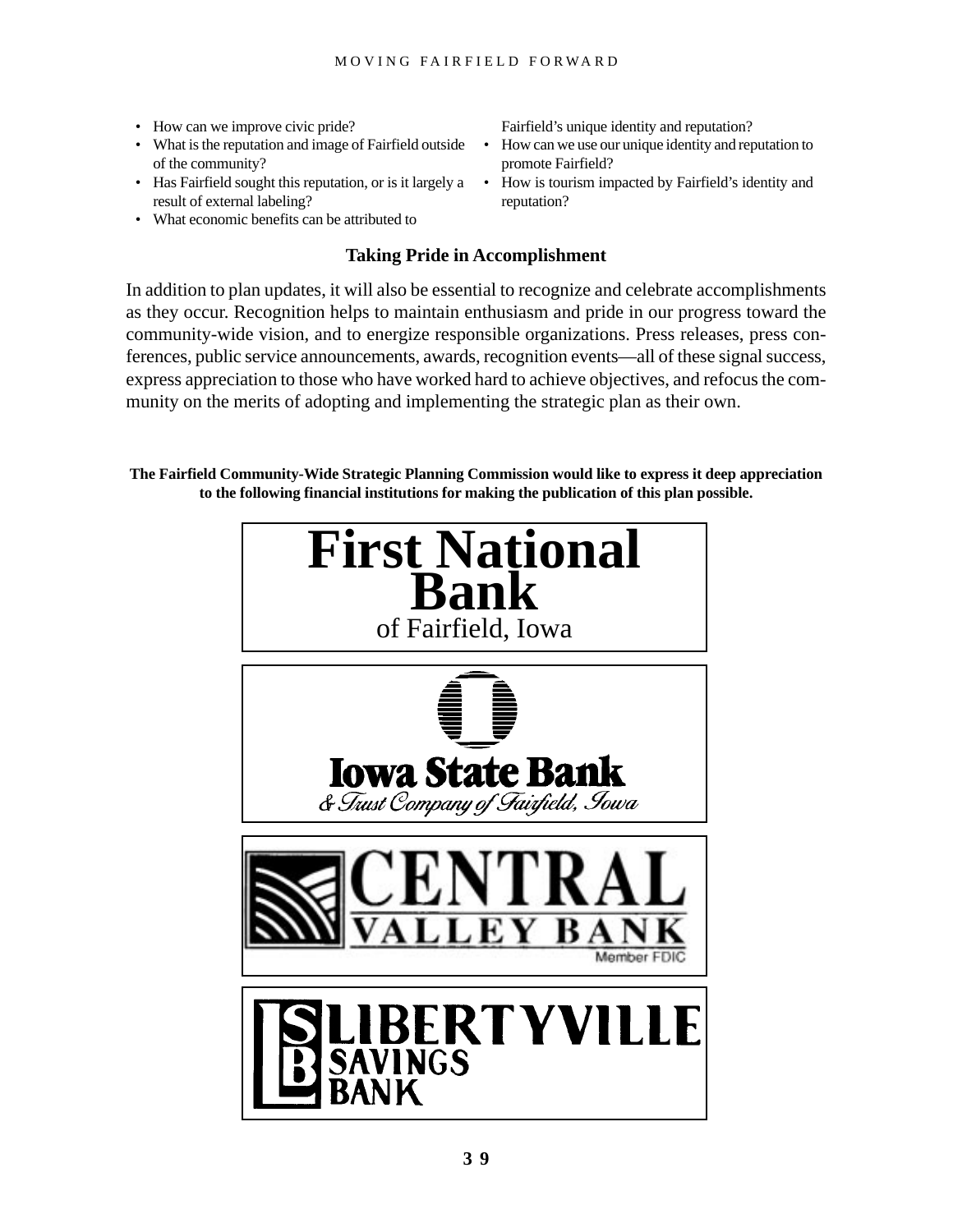# **FOR FURTHER INFORMATION**

*About the Plan:* A copy of this complete version of *Fairfield 2012* is available online at www.cityoffairfieldiowa.com.

### *About the City of Fairfield:*

Please call Fairfield City Hall at 641-472-6193, visit our Web site at www.cityoffairfieldiowa.com, or write to us at City of Fairfield, 118 South Main Street, Fairfield, Iowa 52556.

> *About the Institute for Decision Making at UNI:* Please visit IDM's Web site at www.bcs.uni.edu/idm/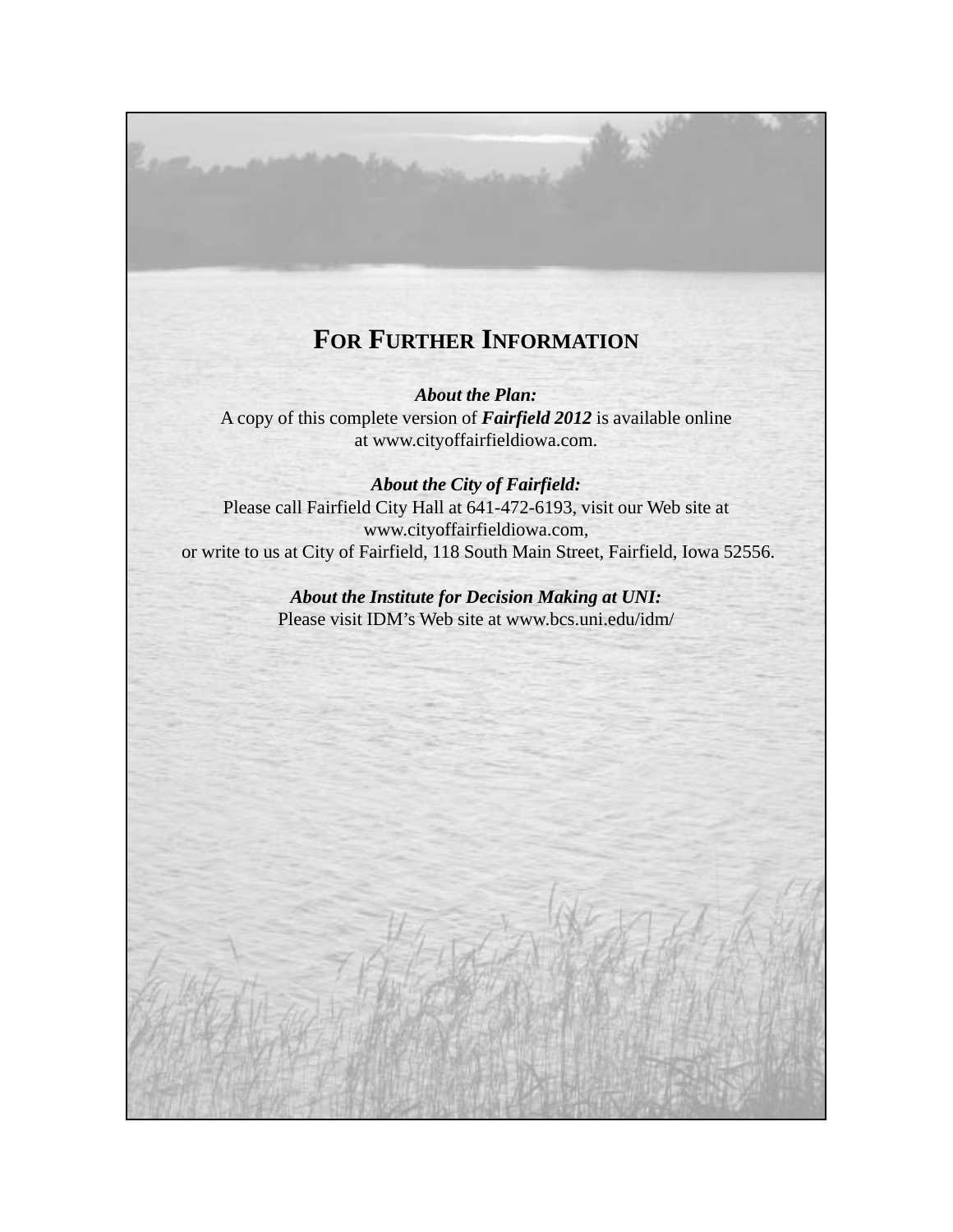#### MOVING FAIRFIELD FORWARD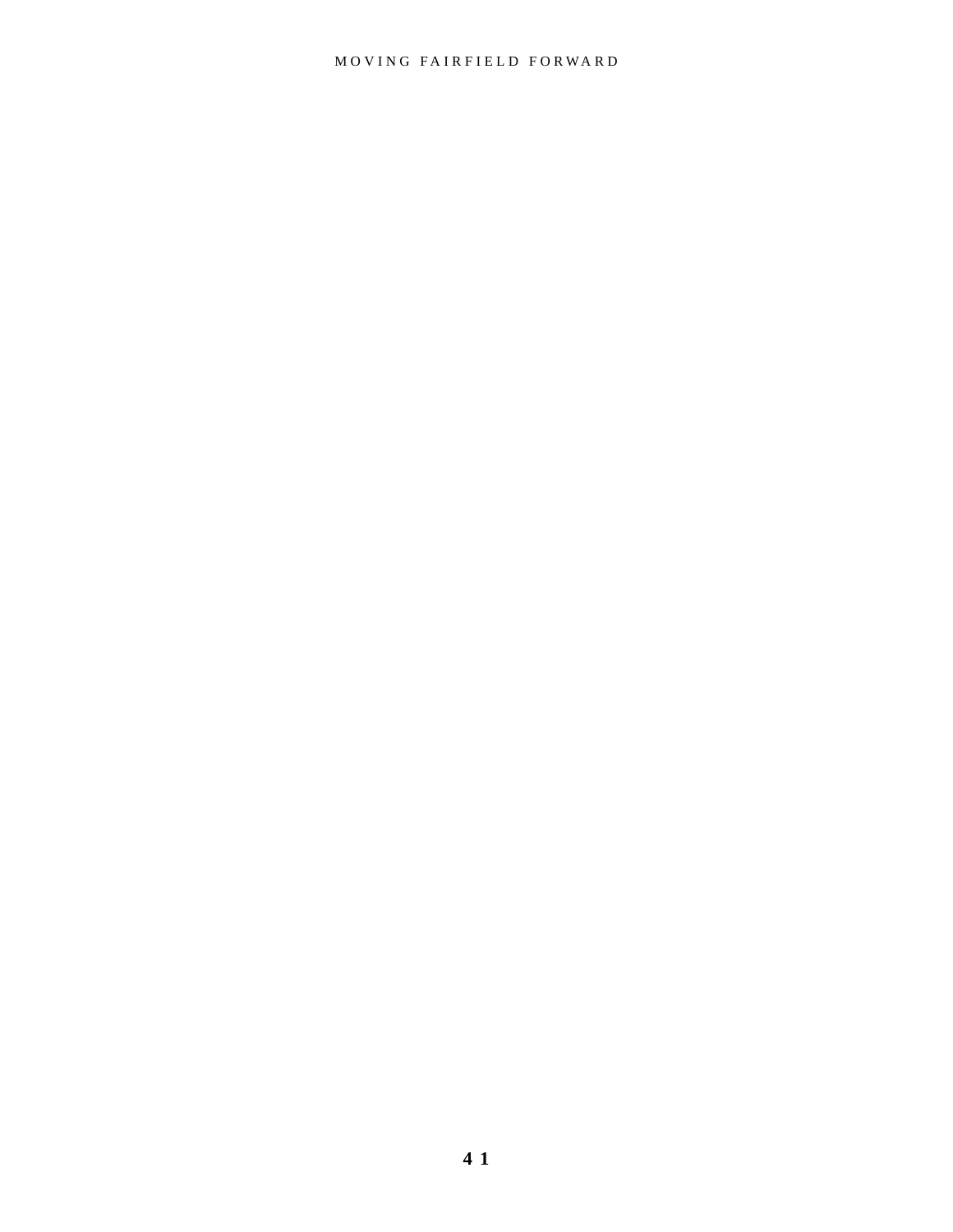#### FAIRFIELD 2012 COMMUNITY-WIDE STRATEGIC PLAN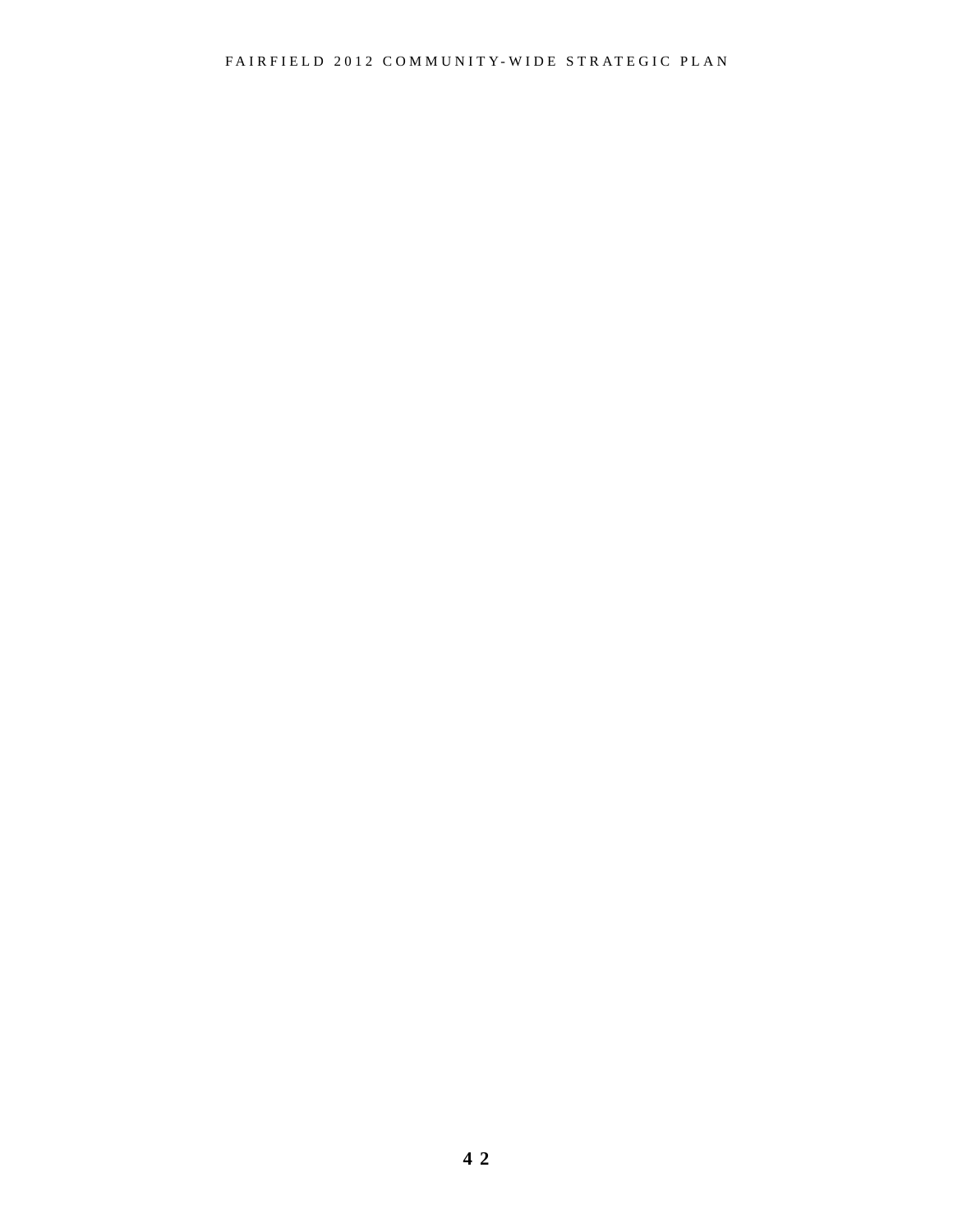#### MOVING FAIRFIELD FORWARD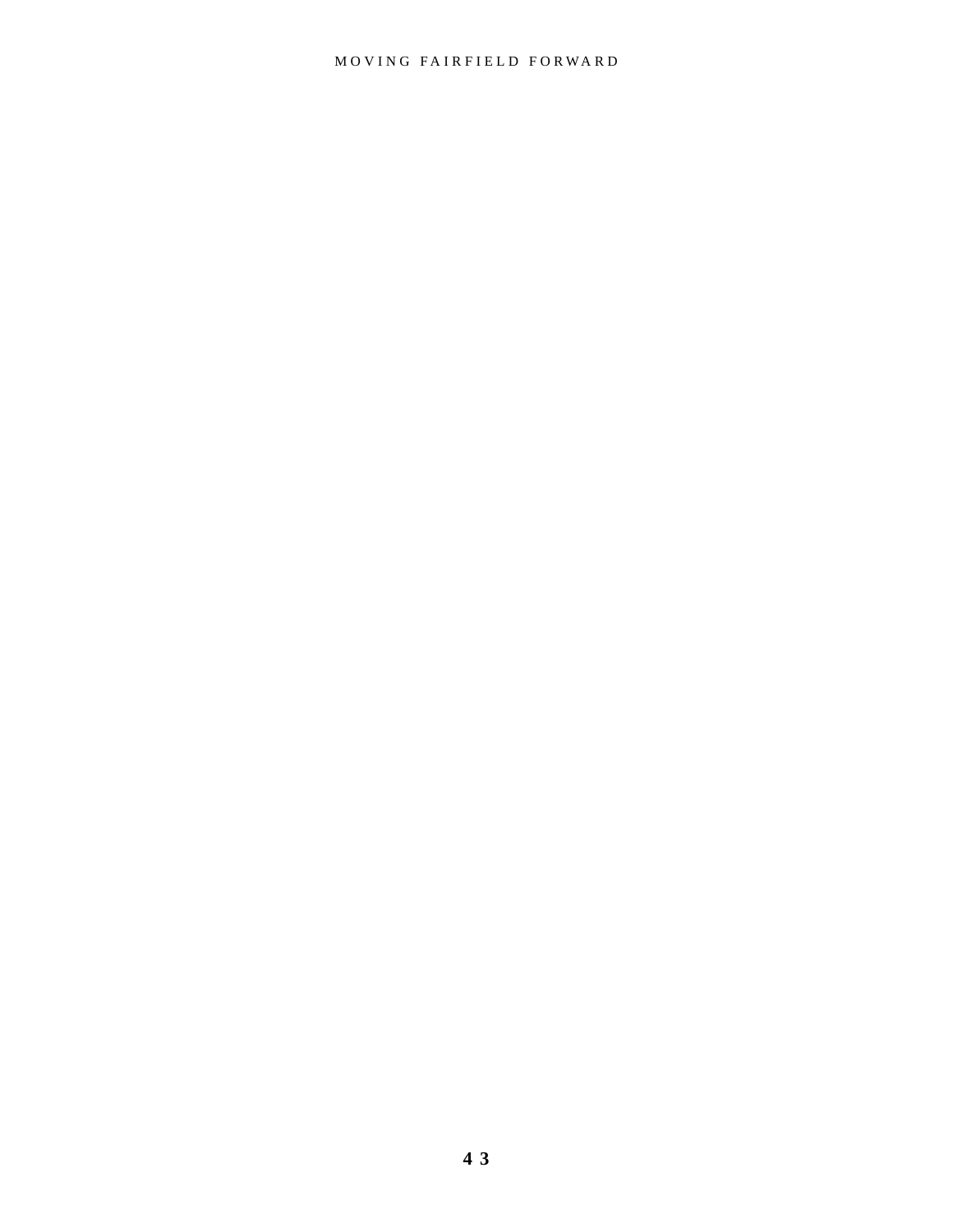#### FAIRFIELD 2012 COMMUNITY-WIDE STRATEGIC PLAN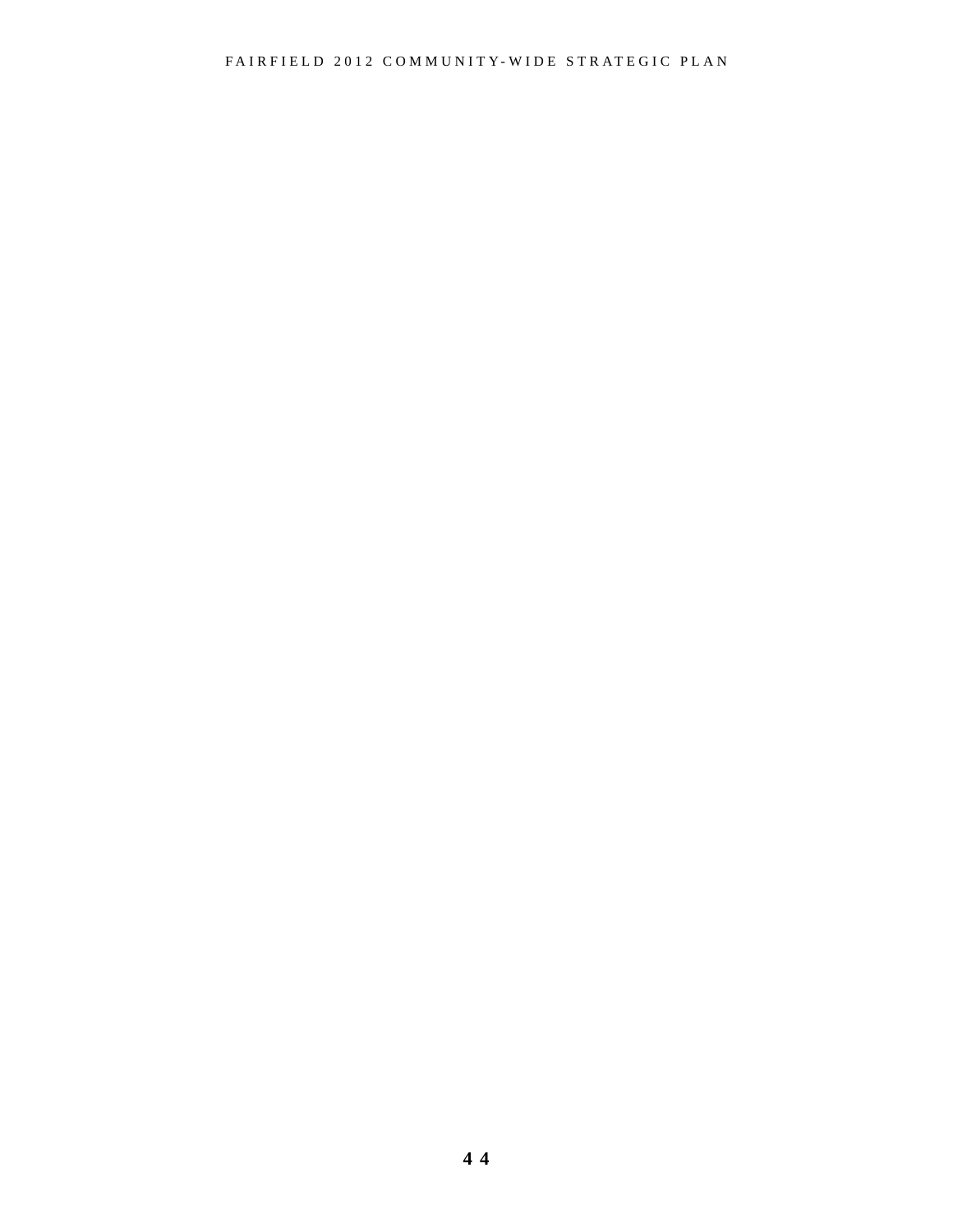#### MOVING FAIRFIELD FORWARD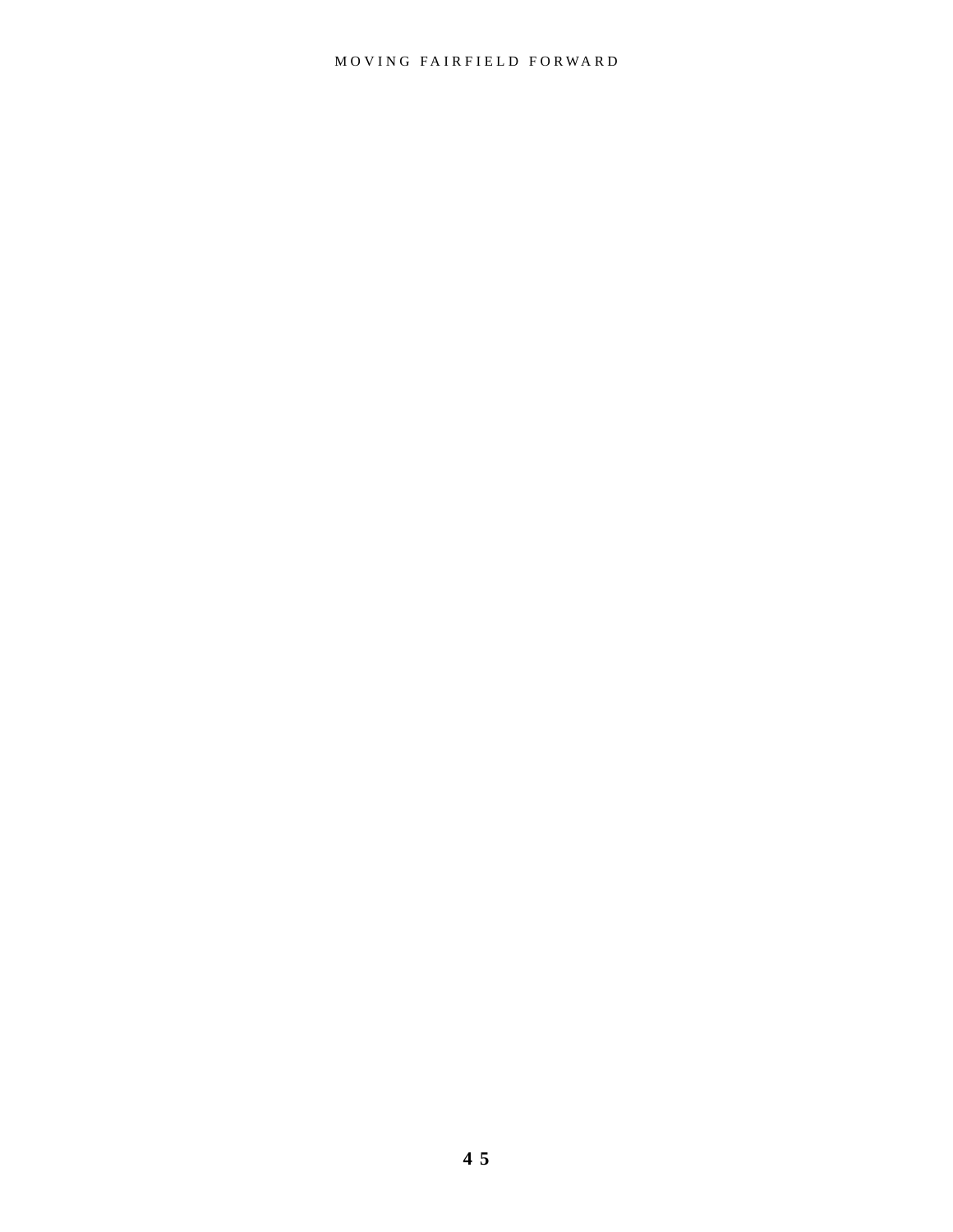#### FAIRFIELD 2012 COMMUNITY-WIDE STRATEGIC PLAN